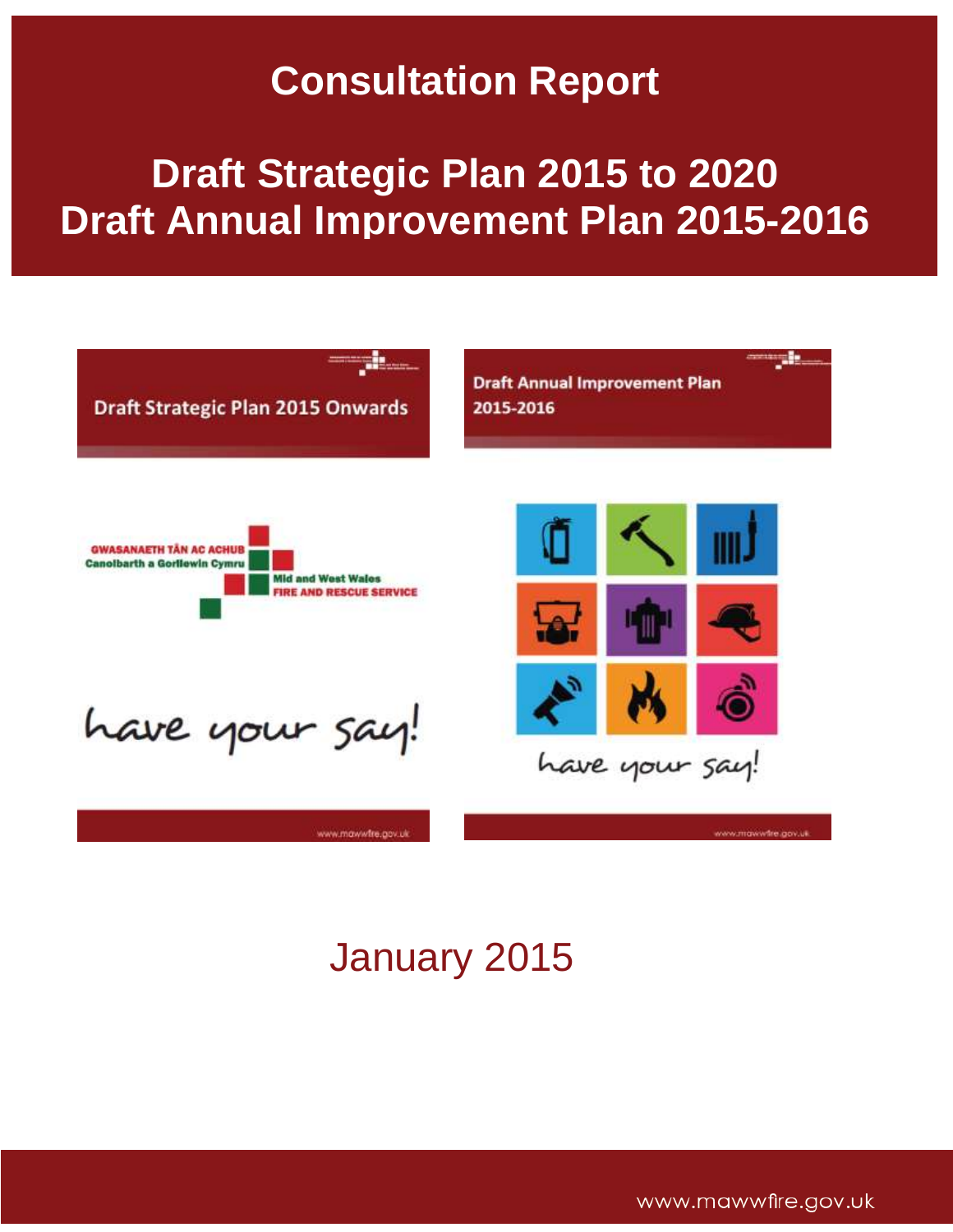## **Contents**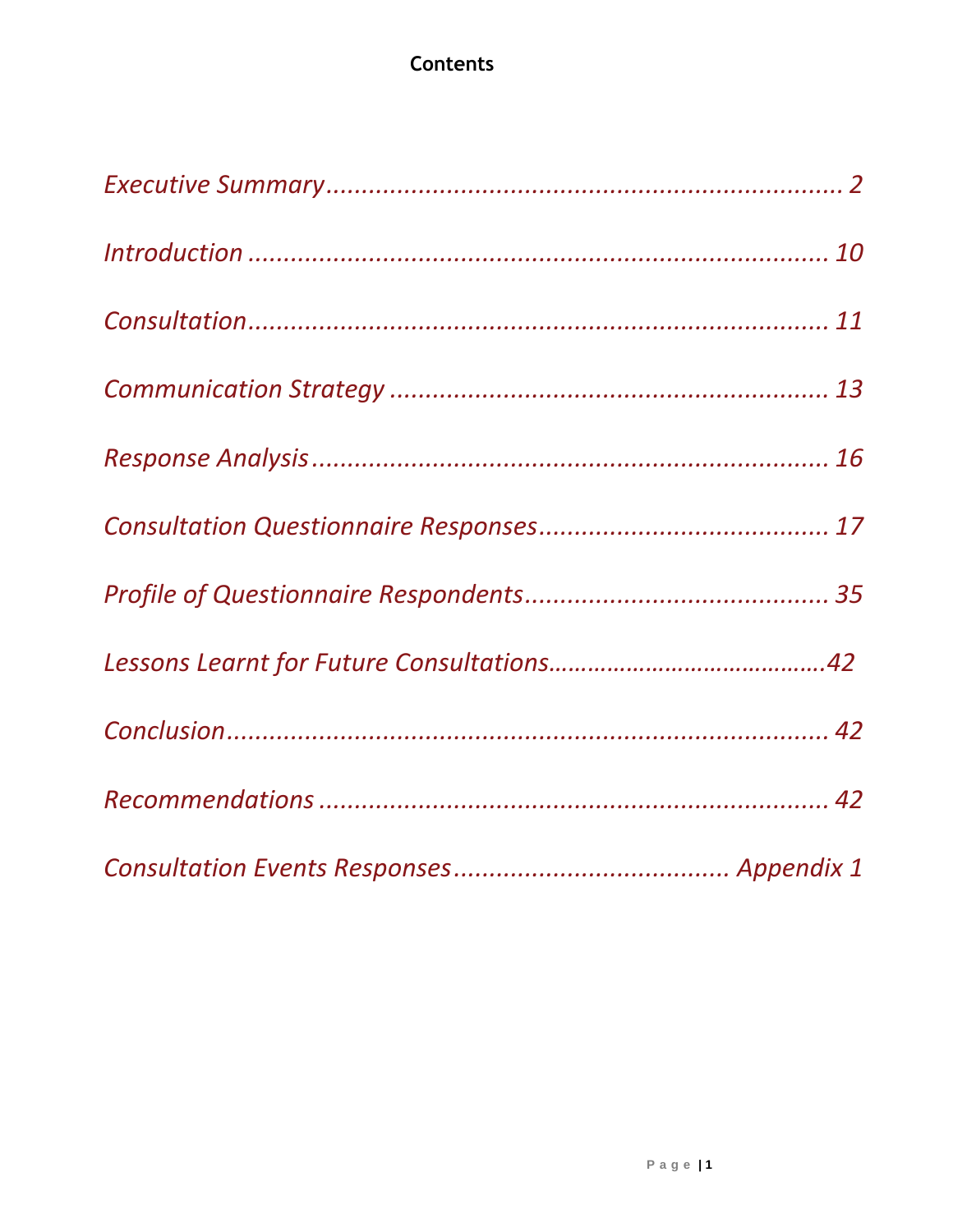## <span id="page-2-0"></span>Executive Summary

The Authority is consulting upon both the five year Strategic Plan for 2015-2020, outlining our strategic vision for Mid and West Wales Fire and Rescue Service for the next five years and the 2015/16 Annual Improvement Plan. The strategic plan has a clear focus on improving the safety of our communities and our employees and sets out the corporate strategies for service improvements and reducing risk.

During the five year cycle, Annual Improvement Plans are provided each year in order to identify the Authority's specific areas of improvement for the coming year. The Draft Annual Improvement Plan for 2015-2016 consulted on improvement objectives for the first year of the newly developed Strategic Plan, which we are also consulting upon and were developed in collaboration with the Fire Authority's Improvement Planning Steering Group.

Stakeholders were encouraged to provide their views on the improvement proposals contained within the draft plan. A total of 47 stakeholders accessed the consultation and responded through a questionnaire, unfortunately 18 of these responses were identified as incomplete but no questionnaires were disqualified from the consultation responses, as a sufficient number of questions had been answered. This is the lowest response rate for a consultation that Mid and West Wales Fire and Rescue Authority has undertaken since the 2010-2011 and only reflects 0.0053% of the population that we serve.

The majority of responses were achieved via our external website, where awareness of the consultation was raised through a comprehensive communication and marketing strategy, which was developed and conducted by the Corporate Communications and Democratic Services Department. Also members of the public were given the opportunity to attend local engagement meetings, public meetings and key events throughout the Service area in order to directly engage with and encourage responses from communities.

A total of thirty five Community events were organised within all six of the unitary authorities that make up Mid and West Wales Fire and Rescue Authority by the relevant County Commands to publicise the consultation and encourage respondents to have their say. Attendance at these events was generally good with a combined total of 703 (0.0790% of the population we serve) members of the public / stakeholders attending all. It was established that the attendees were fully supportive of our priorities and objectives and welcomed further collaboration with our emergency partners.

The Authority is extremely grateful to all those who took the time and effort to comment and is very pleased to report on these responses.

This report outlines how the 47 responses from completed questionnaires and verbal comments from the 703 people who attended the various community engagement events throughout the Service area have been considered, and how this information will influence the Fire Authority's Strategic Plan 2015 to 2020 and the Annual Improvement Plan objectives for 2015 - 2016.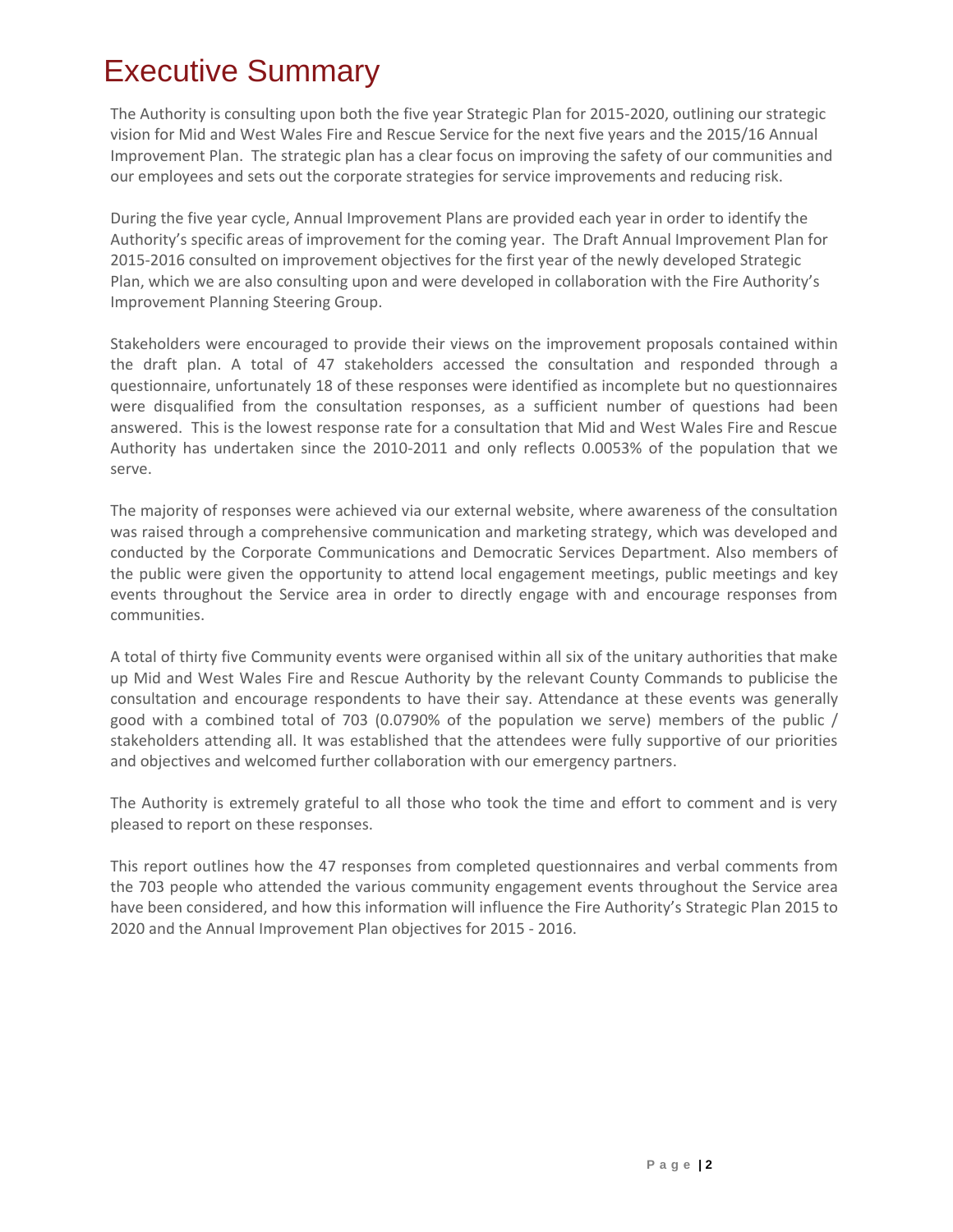Comments were invited on the following Strategic Plan priorities:

Priority 1 – Collaboration - Collaboration will support the delivery of better outcomes for our communities and assist in delivering our services in a better, more cost effective and efficient way.

 27 questionnaire respondents and 703 community event participants stated they were supportive of this improvement objective; 2 stated they were not supportive, a further 5 stated that they did not know and 13 did not answer the question.



 There was recognition that collaboration and joint working with other public sector bodies could deliver safer communities, further efficiencies with minimal impact on service delivery and protect the existing services delivered by the Service.

Priority 2 –Innovation - We will develop our Service through innovation, which is crucial in enabling us to maintain and improve the way our Service meets the present and future needs of our communities.

 25 questionnaire respondents and 703 community event participants stated they were supportive of this improvement objective; 1 stated they were not supportive, a further 6 stated that they did not know and 15 did not answer the question.



- There was a general view that innovation was critical to the success of the organisation and the safety of the population it serves.
- An issue was raised over the terminology used and whether members of the public would be able to understand the terms used in the documents.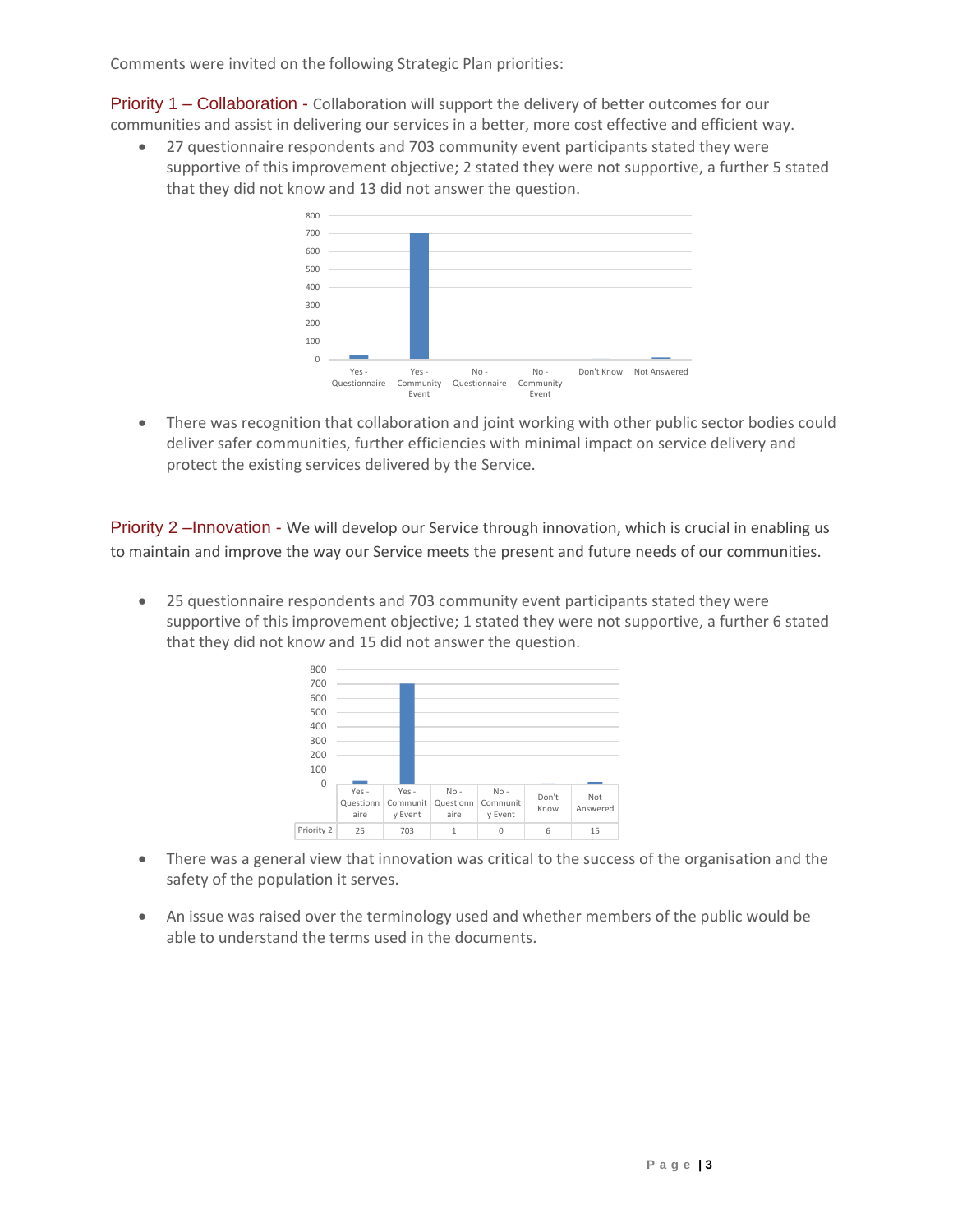Priority 3 -Improving our Service Delivery - We will improve the way we meet the needs of the people that work, live and visit our communities to make them safer.

 28 questionnaire respondents and 703 community event participants stated they were supportive of this improvement objective; 1 stated they were not supportive, no respondents stated that they did not know and 18 did not answer the question.



- There was support for improving our service delivery in all areas including prevention, protection, response and general business activities.
- Issues were raised over the cost of the improvement activities.

Priority 4 -Empowering our Staff - We will ensure that we have a healthy and safe workforce with the right knowledge, skills and behaviours.

 29 questionnaire respondents and 703 community event participants stated they were supportive of this improvement objective; no respondents stated they were not supportive or they did not know and 18 did not answer the question.



- There was support for staff to receive appropriate training and ongoing support such as mentoring for operational duties, dealing with members of the public including equality and diversity.
- A representative body commented on the "positive attitude by Service management in terms of communicating relevant matters and engaging with us, which will assist in maintaining the current positive working relationships".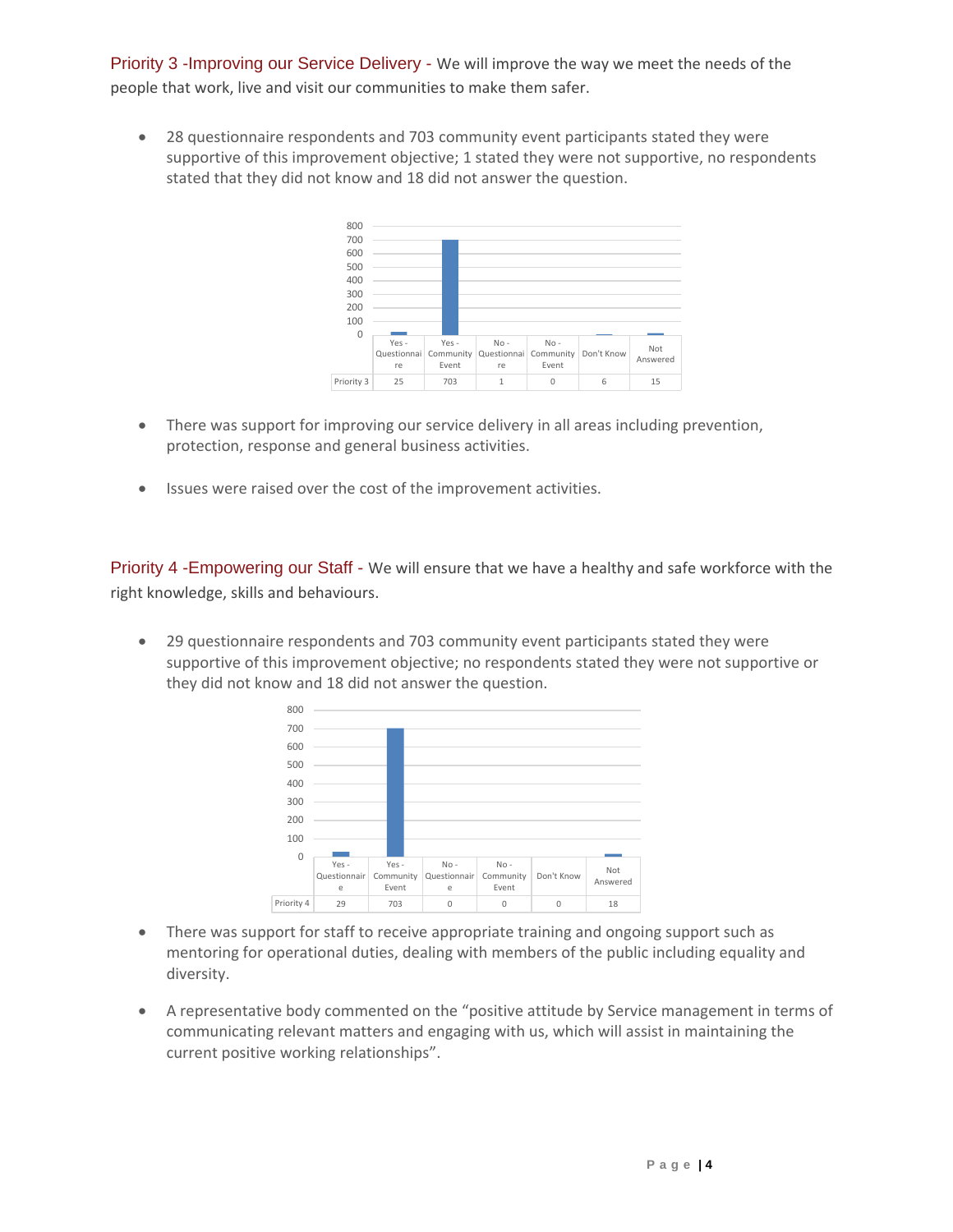Priority 5 –Making better use of our Assets and Resources - We will improve and maximise the utilisation of our assets in the most effective, sustainable and environmentally friendly way.

 27 questionnaire respondents and 703 community event participants stated they were supportive of this improvement objective, 1 stated they were not supportive, 1 stated that they did not know and 18 did not answer the question.



- There was support for making better use of our assets and resources as a priority. It was noted that these should be developed to ensure an improved level of service delivery is achieved.
- There were comments surrounding the "increase in resources rather than over using fewer resources as a "mock" efficiency".

Priority 6 -Caring for our Environment - We will work towards minimising the environmental impact our services may have on the environment.

 22 questionnaire respondents and 703 community event participants stated they were supportive of this improvement objective, 4 stated they were not supportive, a further 3 stated that they did not know and 18 did not answer the question.



- This priority was generally supported, but some respondents felt that this should not take precedence over the objectives of an emergency response and intervention service.
- Some doubted whether this would be possible whilst saving lives.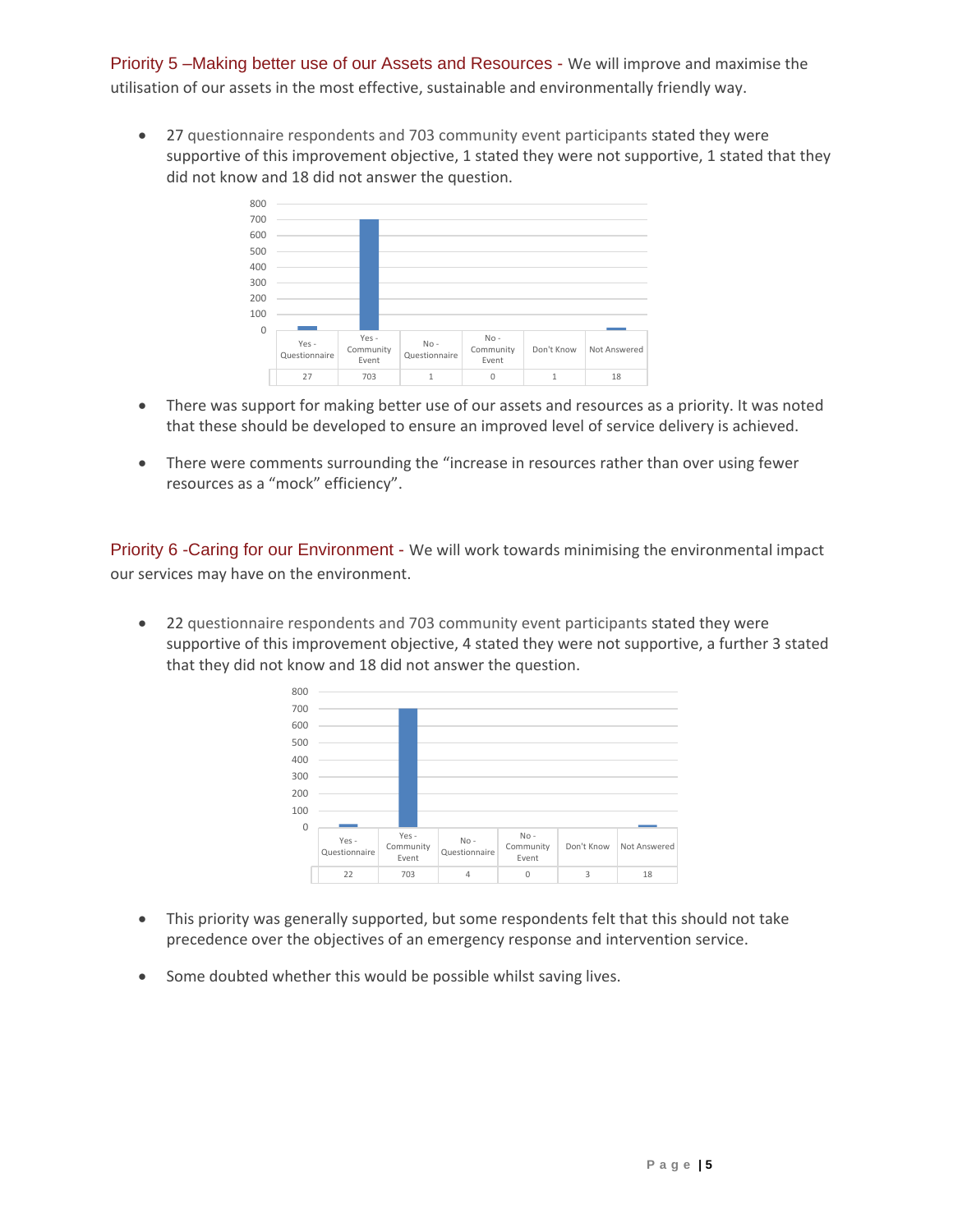Priority 7 – Communication and Engagement - We will to improve the way we communicate and engage with our staff, stakeholders and partners.

 27 questionnaire respondents and 703 community event participants stated they were supportive of this improvement objective, 1 stated they were not supportive, 1 stated that they did not know and 18 did not answer the question.



- There was over whelming support for greater communication from the Fire and Rescue Service on the range of activities it undertakes for community safety and budgetary control.
- There is a belief that the Strategic Plan, Annual Improvement Plan and other corporate plans are written in complex, public sector specific language and is often difficult for members of the public to understand.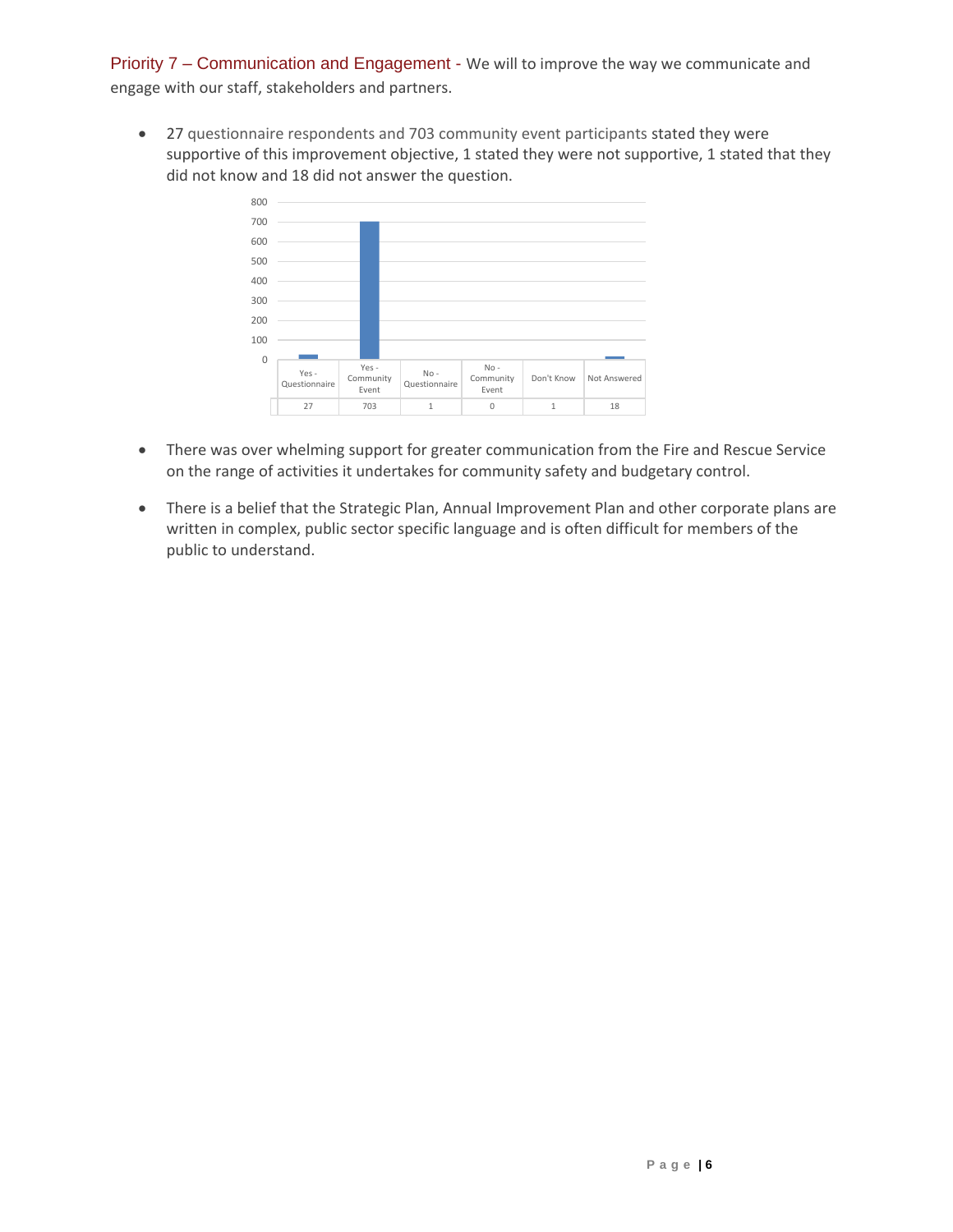Comments were also invited on the following Annual Improvement Objectives.

Improvement Object 1 - Improve service delivery and safety through use of new technology and fire and rescue techniques

*Our outcome will be to deliver an improved service for our communities in the event they require our response functions.*

 28 questionnaire respondents and 703 community event participants stated they were supportive of this improvement objective; no respondents stated they were not supportive or they did not know and 19 did not answer the question.



- The respondents agreed with the objective provided that safe systems of work are developed to support the use of new technology and rescue techniques.
- Some respondents felt that the Service would struggle to meet the needs of the community it serves if it does not change the way it conducts its business.

#### Improvement Object 2 – Continue to support safer communities whilst managing reduced budgets

*Our outcome will be to continue making communities safer through minimising risks and maintaining our standards of service delivery within a reduced budget.*

 23 questionnaire respondents and 703 community event participants stated they were supportive of this improvement objective; 2 stated they were not supportive, a further 3 stated that they did not know and 19 did not answer the question.



- The general view is that further details on the impact of reduced budgets was needed, but priority should be given to maintaining service delivery in an emergency situation.
- The respondents were generally supported of our development of a community interest Trading Arm to supplement our emergency service funding.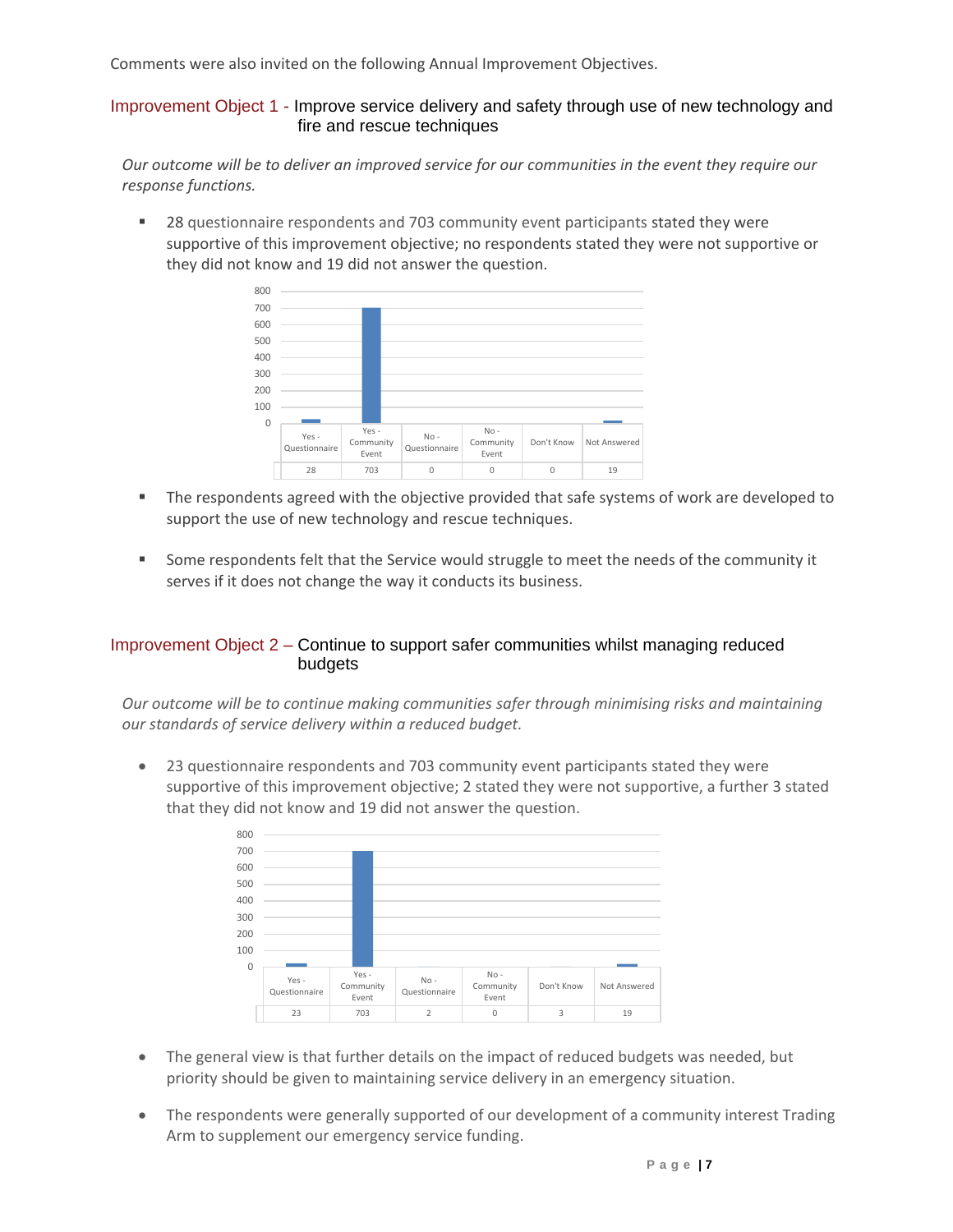#### Improvement Object 3 - Further improve our collaborative activities to reduce risks, costs and improve outcomes for our communities

 23 questionnaire respondents and 703 community event participants stated they were supportive of this improvement objective; 2 stated they were not supportive, 3 stated that they did not know and 19 did not answer the question.



- Most respondents agree with the principle of collaboration with appropriate partners to deliver a safe and effective service for its local communities.
- There is some support for improving our collaboration with the Welsh Ambulance NHS Trust to deliver emergency medical services, although some respondents sought clarification on this point.

A comprehensive breakdown of the comments provided for each focus area is provided in the consultation response section of this document.

Analysis of the 47 questionnaire responses and those people who attended the community consultation events identified the following emerging common themes, these included:-

- A large number of respondents fully support the direction of the Mid and West Wales Fire Service and its priorities and objectives in its five year Strategic and 2015/15 Annual Improvement Plans.
- A number of respondents commented on the high level of service achieved by the Fire and Rescue Authority.
- Greater communication is needed between the Fire and Rescue Service and the communities it serves.
- Support for an efficient and cost effective service whilst maintaining an appropriate level of emergency cover.
- The Mid and West Wales Fire and Rescue Service was disappointed that no responses were received from Welsh Assembly Members or Members of Parliament.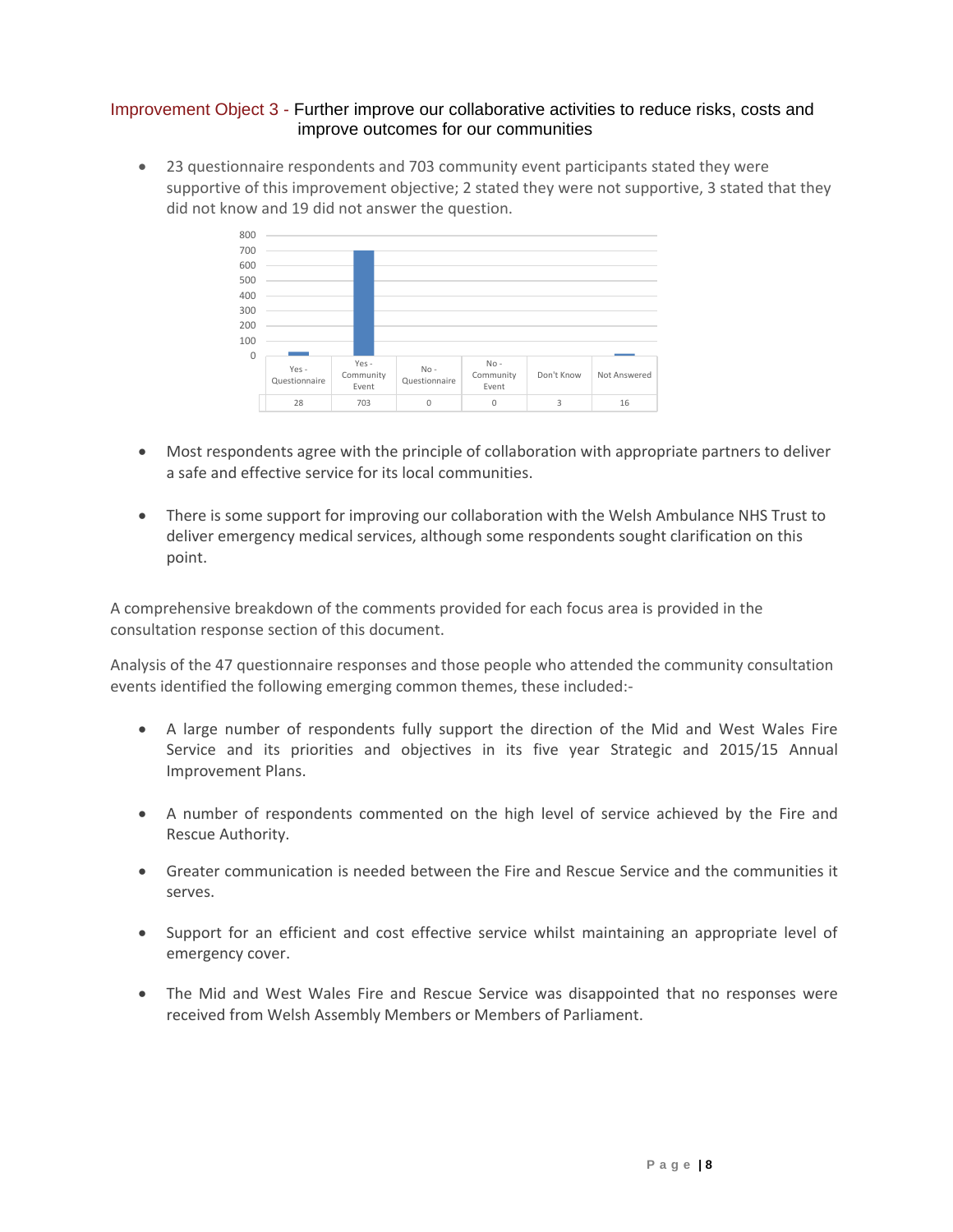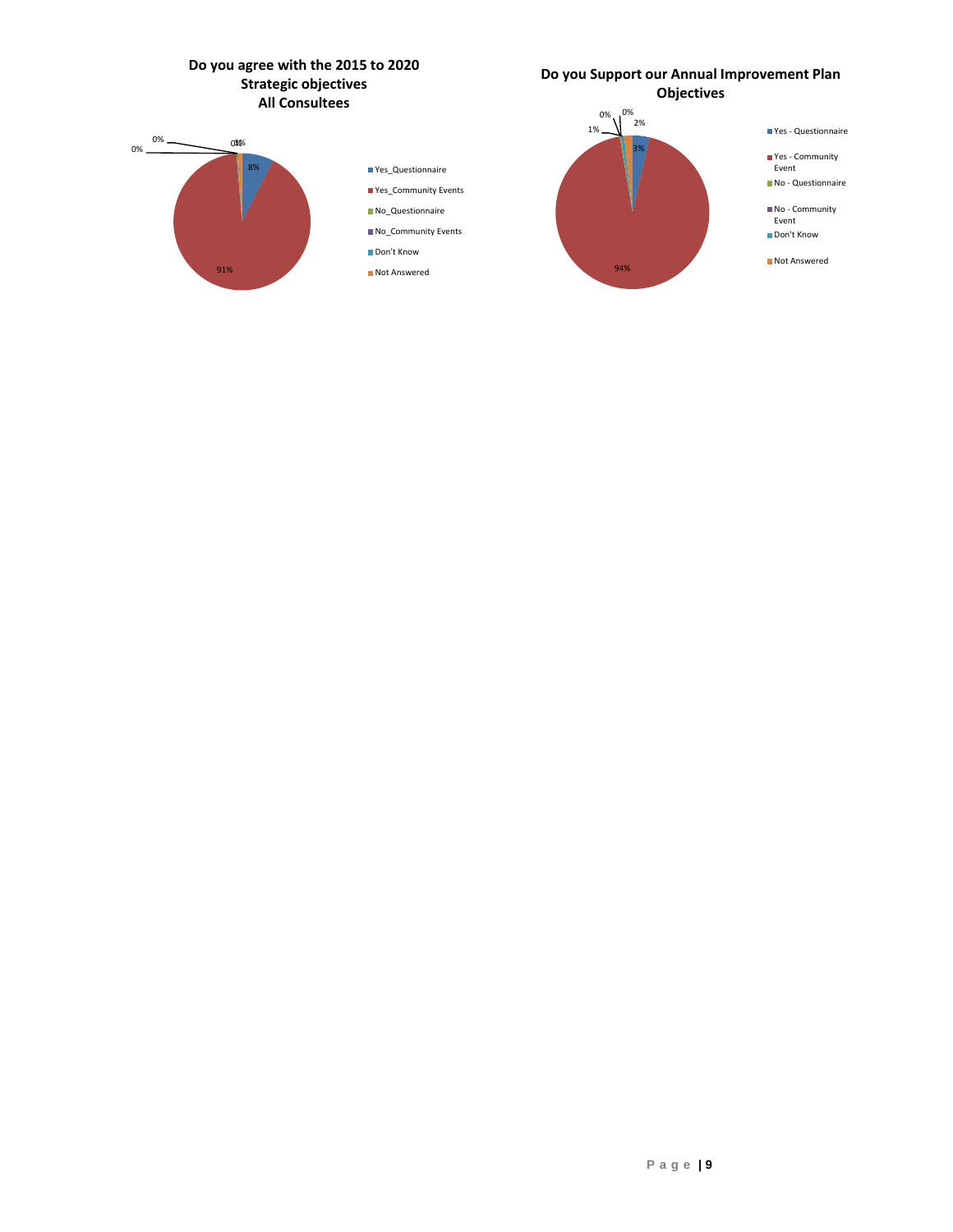## <span id="page-10-0"></span>Introduction

Mid and West Wales Fire and Rescue Authority approved its [Draft Strategic Plan 2015 to 2020 and Draft](http://www.mawwfire.gov.uk/beta/documents/documents/rrp/RRP0910_eng.pdf)  [Annual Improvement Plan for 2015-2016](http://www.mawwfire.gov.uk/beta/documents/documents/rrp/RRP0910_eng.pdf) at its meeting on 29th September 2014.

The draft Strategic Plan outlines the Fire and Rescue Service's vision and general direction of service delivery for the next five years. The draft Annual Improvement Plan outlines the Service's activities for the coming year on the principles of its Strategic Plan 2015-2020. A number of areas were identified, where it was considered that specific improvements could be made and stakeholders were asked for their views.

The Authority carried out a wide-scale consultation process to gather the views of the public, key stakeholders and staff on the identified improvement areas. The consultation was undertaken in accordance with Welsh Audit Office requirements.

This report outlines how consultation was undertaken, how the responses were considered and how the Authority will progress its objectives as a result of the consultation.

## Local Government (Wales) Measure 2011

The Local Government (Wales) Measure 2011 sets out improvement planning guidelines for all Local Authorities, Fire and Rescue Authorities and National Parks.

In accordance with the guidance set out by the Local Government (Wales) Measure 2011, we will deliver improvements based on the following:

- **Making progress against objectives**
- $\blacksquare$  Improving the quality of services
- **IMPROVING THE AVAILABILITY OF OUT SETVICES**
- **Reducing inequality in accessing or benefiting** from services
- **Ensuring sustainable development**
- **IMPROVING EFFECTION**
- **Innovation**

## Results Based Accountability (RBA)

This year, to further reflect Welsh Government's collaborative agenda we are being even more focused on meaningful outcomes which have a direct or indirect improvement for the communities and citizens within Wales. RBA requires us to determine the end results or 'population outcomes' we want to contribute in the areas of risk or improvement that we have identified as being important. Knowing the desired outcomes enables us to identify what we need to do, how we need to do it and who we need to work with to achieve success.

The Fire and Rescue Service Framework for Wales states Fire and Rescue Authorities…

*'…must consult on and publish their improvement objectives, and report their performance against these. From the outset the Fire and Rescue Authorities must clearly set out how they plan to achieve improvement and how this will be measured.'*

The Draft Annual Improvement Plan provides details of the high level strategic improvement objectives within the Authority for 2015-16. It makes the links to the five year Strategic Plan as well as detailing how we will know how and where we have achieved positive and beneficial outcomes for the communities we serve.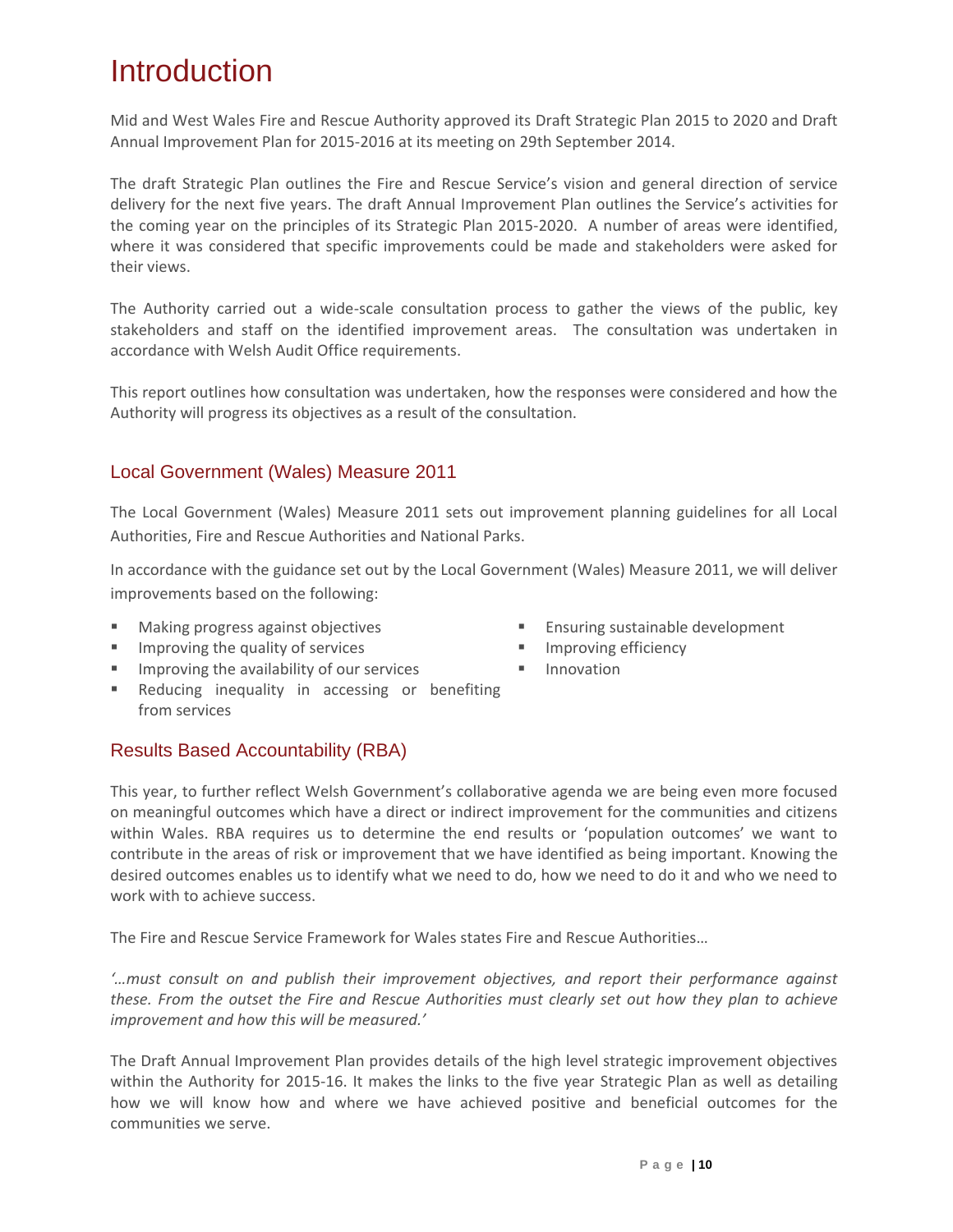## <span id="page-11-0"></span>**Consultation**

The Draft Strategic and Annual Improvement Plans were released for public consultation on the  $1<sup>st</sup>$ October 2014 to 28th November 2014. The consultation period ran for eight weeks with public engagement events arranged in order to capture views from the public. These were a range of community events organised by the County Commanders to promote and encourage public responses throughout the consultation period. A comprehensive communications plan was developed in order to reach as many stakeholders as possible and in consideration of the focus that the proposals were likely to attract.

Consultation was undertaken in accordance with Welsh Government's guidance. Mid and West Wales Fire and Rescue Service is a partner in a Consultation, Involvement and Engagement Framework that promotes good practice for consultation events and this framework was used to support the process. The Draft Strategic and Annual Improvement Plan were developed in collaboration with the Fire Authority's Improvement Planning Steering Group.

All representative bodies within Mid & West Wales Fire & Rescue Service were provided with separate copies of the document which was also tabled at the Joint Community Consultation meetings, but it was disappointing to only receive comments from two of the four organisations, namely the Fire Officers Association and Unison.

#### **Stakeholders**

A comprehensive list of stakeholders, which is consistent with Welsh Government Guidelines, is maintained and updated. The Authority considered the following organisations to be its key stakeholders and they were asked for their views on the proposals contained within the draft plan either as individuals or as a representative group or association:-

Assembly Members Bordering Fire Authorities Brecon Beacon and Pembrokeshire National Parks Authority Chamber of Commerce and Business organisations Community Safety Partnerships Constituent Unitary Authorities and their Chief Executives Ethnic minority groups HM Coastguard Members of Parliament Members of Staff Members of the Public Natural Resources Wales Representative Bodies South Wales Police, North Wales Police and Dyfed Powys Police Town and Community Councils Voluntary Organisations Welsh Ambulance Service Trust Welsh Government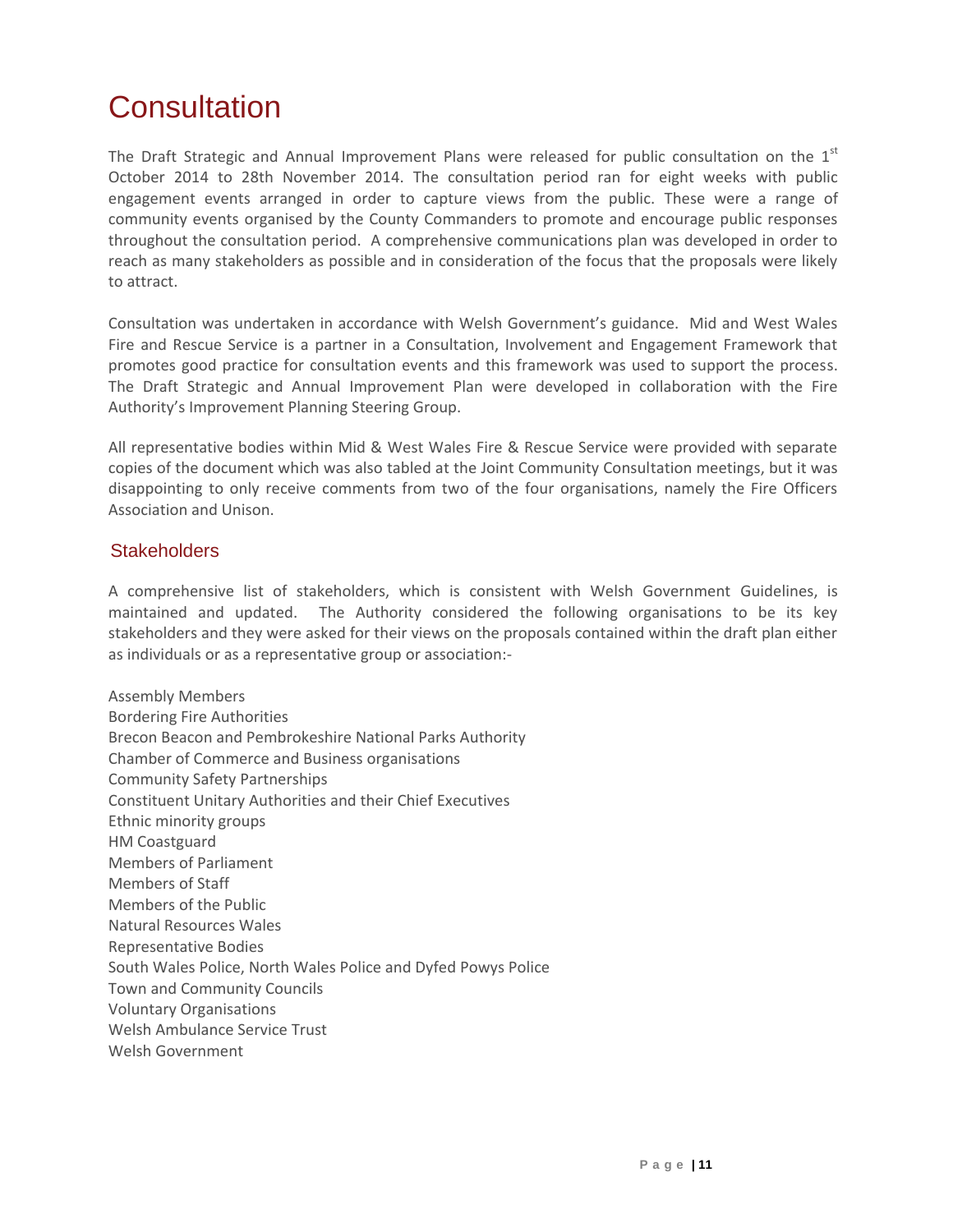## Production and Distribution of the plan

As with previous years the design and production of the Plan was undertaken in house, providing a document that was concise and easy to read and understand to reflect our work within the community. The Plan was developed to be shared electronically in a portable document format (PDF), printed copies were made available when requested.

Much of this year's communication to promote the consultation to our stakeholders was undertaken electronically. This in conjunction with more emphasis on signposting stakeholders to the Fire Service website [\(www.mawwfire.gov.uk\)](http://www.mawwfire.gov.uk/) through the means of e-mail and the use of social media (Facebook and Twitter) was able to support the Authority's Environmental and Sustainability agenda. Where stakeholders had provided electronic contact details, these were used to publicise the consultation and provide electronic versions of the Draft Plan. With consideration to stakeholders who do not have the provision of a computer, printed copies of the Plan were available on request.

We are grateful to the Local Authorities for their assistance in promoting our Plans and forwarding awareness and promotion e-mails to forums and other partner agencies. Copies of the Plan were available at all fire stations and promoted at a range of public engagement events.

Copies of the Draft Strategic Plan 2015-2020 and the Annual Improvement Plan 2015-2016 were made available to our stakeholders upon request throughout the consultation period and at public engagement events or meetings. In addition to the Draft Plan, posters were produced to encourage stakeholder responses which were distributed to libraries for display.

#### Financial Background

During the consultation period the Welsh Government announced the level of efficiency savings required to be achieved by local authorities for the following year. As a result, for planning purposes, we are working towards to making savings of £800,000 for 2015/16. We are examining how we can achieve this level of savings by undertaking a review of our senior management structure, continuing to implement the three watch duty system in the Neath Port Talbot and Swansea Commands and by looking in detail at our Command and Departmental budgets.

Although this discussion formed part of the formal agenda at the meeting of the Fire Authority on 29<sup>th</sup> September 2014, the Authority does not need to formally notify constituent authorities of their budget decisions until the end of December. As such, the final budget decision was taken at the Fire Authority meeting on 15 December 2014.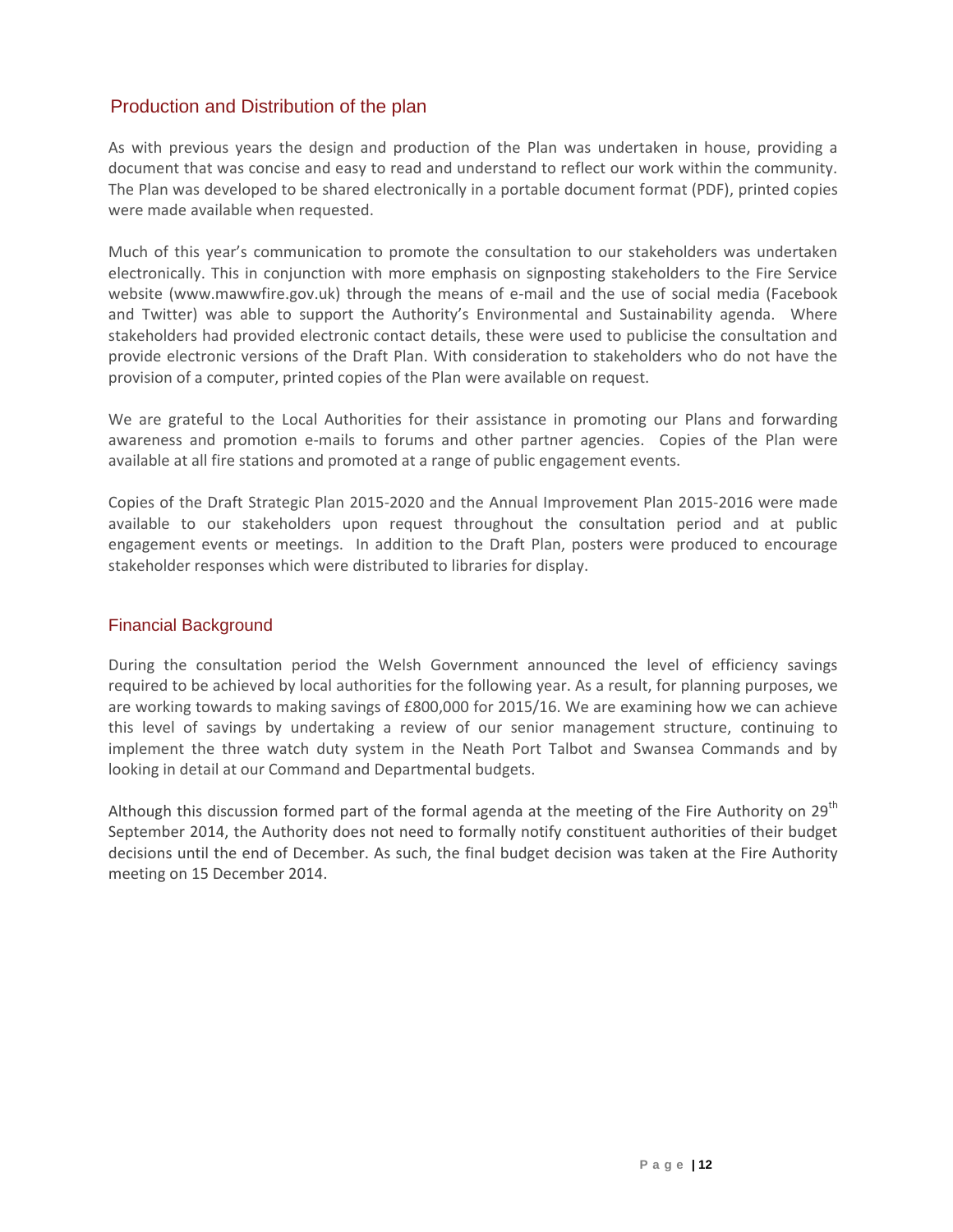## <span id="page-13-0"></span>Communication Strategy

## Internal stakeholders, Employees and Representative Bodies

Information on the consultation was provided to employees at meetings and at events, in 'This Week in Brief' and more formally by the release of a Chief Fire Officer's memorandum outlining the proposals and encouraging responses.

Each fire station, department and manager was provided with an electronic link to the Plan and employees were advised that the document was available via the internal @Work intranet.

All representative bodies within Mid & West Wales Fire & Rescue Service were provided with electronic copies of the document but it was disappointing to only receive comments from two of the four organisations, namely the Fire Officers Association (FOA) and Unison. No responses were received by the Fire Brigade Union (FBU) or the Retained Firefighters Union (RFU).

### Service Web Site

The Service website has had a dedicated section on the provision of information about the Draft Strategic and Annual Improvement Plans consultation which included a choice of response methods to the consultation such as electronically via the independent host, Survey Monkey or via a link to a printable version of the questionnaire.

#### Agreements and Partnership working

Information on the consultation was provided to Health Boards and Police and Communities Together (PACT) teams. The Service engages in continuous consultation through Officer membership of Local Service Boards and Community Safety Partnerships.

#### Media strategy

An updated media strategy was prepared in order to promote the consultation and to actively engage with our communities to encourage feedback on how to improve our Service. The Corporate Communications and Democratic Services Department utilised the Media to keep communities informed on the publication of the Plan, the key proposals and associated community safety benefits. It was also used to detail the consultation process and how the public could shape the final plan.

A press statement was issued in order to launch the start of the public consultation and the Service's website was used to encourage responses. Press releases were distributed to the media during the consultation period, in order to encourage responses, encourage attendance at public engagement events and maintain the profile of the consultation.

The majority of responses were achieved via our external website, where awareness of the consultation was raised through a comprehensive communication and marketing strategy, which was developed and conducted by the Corporate Communications and Democratic Services Department.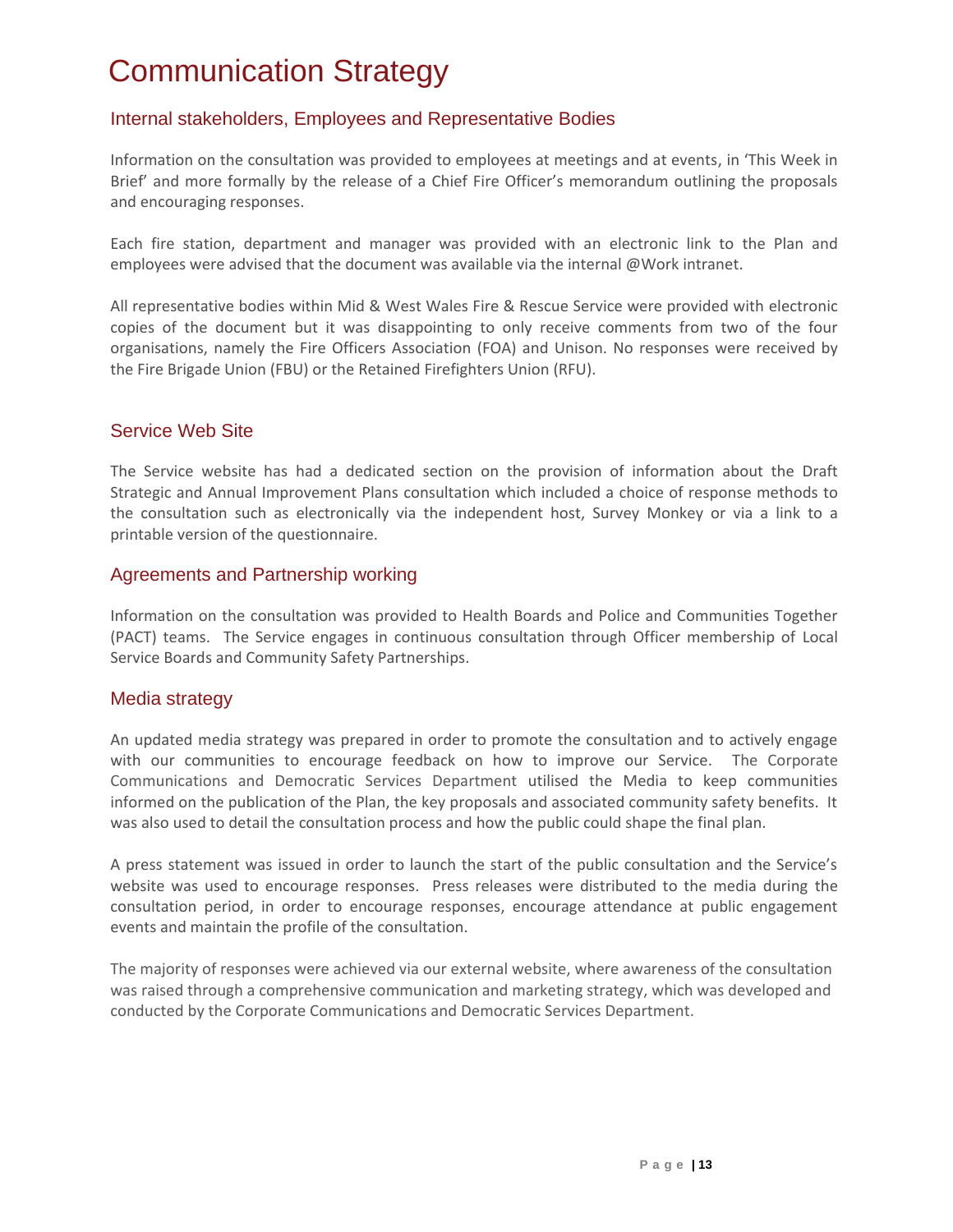### Local Media

A wide range of information was made available to the media relating to the consultation and the key improvement objectives; however, despite our best endeavours the Authority had no control over how this was reported.

## Public Engagement Events

In 2013 the Wales Audit Office made recommendations on how we should look to further engage with our communities to seek feedback and comments on our improvement proposals. Acting on this recommendation, the following consultation events were held within the Service area.

| <b>Date</b>                | <b>Command</b>              | <b>Event</b>                                                                                     |  |
|----------------------------|-----------------------------|--------------------------------------------------------------------------------------------------|--|
| 30 <sup>th</sup> Sept 2014 | Carmarthenshire             | Carmarthenshire Community Safety Partnership                                                     |  |
| 9 <sup>th</sup> Oct 2014   | Ceredigion                  | Ceredigion Community Safety Partnership                                                          |  |
| 10 <sup>th</sup> Oct 2014  | Pembrokeshire               | Community Meeting Groups - Pembrokeshire                                                         |  |
| 15 <sup>th</sup> Oct 2014  | Carmarthenshire             | Pembrey Town Council, Carms                                                                      |  |
| 16 <sup>th</sup> Oct 2014  | Ceredigion                  | Ystrad Fflur Community Council, Ceredigion                                                       |  |
| 20 <sup>th</sup> Oct 2014  | Carmarthenshire             | Llandovery Town Council, Carms.                                                                  |  |
| 21 <sup>st</sup> Oct 2014  | Carmarthenshire             | St Clears Town Council, Carms                                                                    |  |
| 21st Oct 2014              | Swansea                     | Swansea LSB Engagement Group Meeting in Civic Centre Swansea                                     |  |
| 22 <sup>nd</sup> Oct 2014  | Carmarthenshire             | Llandeilo Town Council, Carms                                                                    |  |
| 23rd Oct 2014              | Swansea                     | Swansea Bay LGBT & Forum                                                                         |  |
| 25th Oct 2014              | Ceredigion                  | Open Day, Cardigan Fire Station, Ceredigion                                                      |  |
| 27th Oct 2014              | Powys                       | Community Safety Day, Welshpool Fire Station                                                     |  |
| 28 <sup>th</sup> Oct 2014  | Powys                       | Community Safety Day, Newtown Fire Station                                                       |  |
| 29 <sup>th</sup> Oct 2014  | Powys                       | Community Safety Day, Montgomery Fire Station                                                    |  |
| 30 <sup>th</sup> Oct 2014  | Powys                       | Community Safety Day, Knighton Fire Station                                                      |  |
| 31 <sup>st</sup> Oct 2014  | Powys                       | Community Safety Awareness Session, Meifod Community Centre                                      |  |
| 31st Oct 2014              | Swansea / Neath Port Talbot | Swansea & Neath Port Talbot Joint Resilience Unit - COEPAC COMAH Operators                       |  |
|                            |                             | Group meeting in the Link Room Port Talbot Fire Station                                          |  |
| 3rd Nov 2014               | Ceredigion                  | Borth Community Council, Ceredigion                                                              |  |
| 3rd Nov 2014               | Swansea                     | SW Police Cockett PACT meeting in Gorse Ave Primary School                                       |  |
|                            |                             | Townhill Swansea                                                                                 |  |
| $4^{\text{th}}$ Nov 2014   | Pembrokeshire               | Picton Centre, Haverfordwest                                                                     |  |
| $4th$ Nov 2014             | Neath Port Talbot           | SW Police Neath South PACT meeting in St Joseph's Church Hall Cimla Neath                        |  |
| 4 <sup>th</sup> Nov 2014   | Powys                       | Community Safety Awareness Session, Llanidloes Fire Station                                      |  |
| 5 <sup>th</sup> Nov 2014   | Powys                       | Community Safety Awareness Session, Mychynlleth Fire Station                                     |  |
| $6th$ Nov 2014             | Powys                       | Community Safety Awareness Session, Llanfyllin Fire Station                                      |  |
| $6th$ Nov 2014             | Neath Port Talbot           | <b>Neath Town Council Meeting</b>                                                                |  |
| $6th$ Nov 2014             | Swansea                     | Safer Swansea ASB Core Group meeting in Community Room Morriston Fire Station                    |  |
| 10th Nov 2014              | Pembrokeshire               | Community Meeting Groups - Pembrokeshire                                                         |  |
| $10^{th}$ Nov 2014         | Neath Port Talbot           | Neath Port Talbot LSB meeting in NPT Civic Centre                                                |  |
| 11 <sup>th</sup> Nov 2014  | Powys                       | Community Safety Awareness Session, Banwy Bakery, Llanfair Careinion                             |  |
| 12th Nov 2014              | Neath Port Talbot           | SW Police Sandfields Port Talbot PACT meeting in Twnyn Primary School, Sandfields.               |  |
| 13th Nov 2014              | Swansea                     | Healthy City Board Meeting in Civic Centre Swansea                                               |  |
| $17th$ Nov 2014            | Neath Port Talbot           | SW Police Tonna Neath PACT meeting in Tonna Primary School                                       |  |
| 19 <sup>th</sup> Nov 2014  | Neath Port Talbot           | Swansea Bay Regional Equality Board (SBREC) Executive Committee Meeting in Civic                 |  |
|                            |                             | Centre Swansea                                                                                   |  |
| 26th Nov 2014              | Carmarthenshire             | Carmarthen Town Council                                                                          |  |
| 25 <sup>th</sup> Nov 2014  | Ceredigion                  | Newcastle Emlyn Fire Station - Electric Blanket Testing                                          |  |
| 25 <sup>th</sup> Nov 2014  | Ceredigion                  | Llandysul FRS- Electric Blanket Testing                                                          |  |
| 26th Nov 2014              | Carmarthenshire             | Llanelli FRS - Electric Blanket Testing                                                          |  |
| 26th Nov 2014              | Carmarthenshire             | Kidwelly FRS - Electric Blanket Testing                                                          |  |
| 27 <sup>th</sup> Nov 2014  | Ceredigion                  | Lampeter Town Council, Ceredigion                                                                |  |
| 27 <sup>th</sup> Nov 2014  | Carmarthenshire             | Ammanford FRS - Electric Blanket Testing                                                         |  |
| 27 <sup>th</sup> Nov 2014  | Swansea                     | Safer Swansea Steering Group (SSSG) meeting in the Civic Centre Swansea                          |  |
| 27 <sup>th</sup> Nov 2014  | Swansea                     | Morriston Young Firefighters (YFf) Group Meeting at the Community Room Morriston<br>Fire Station |  |
| 28th Nov 2014              | Carmarthenshire             | Pontyates FRS - Electric Blanket Testing                                                         |  |
| 28th Nov 2014              | Carmarthenshire             | Tumble FRS - Electric Blanket Testing                                                            |  |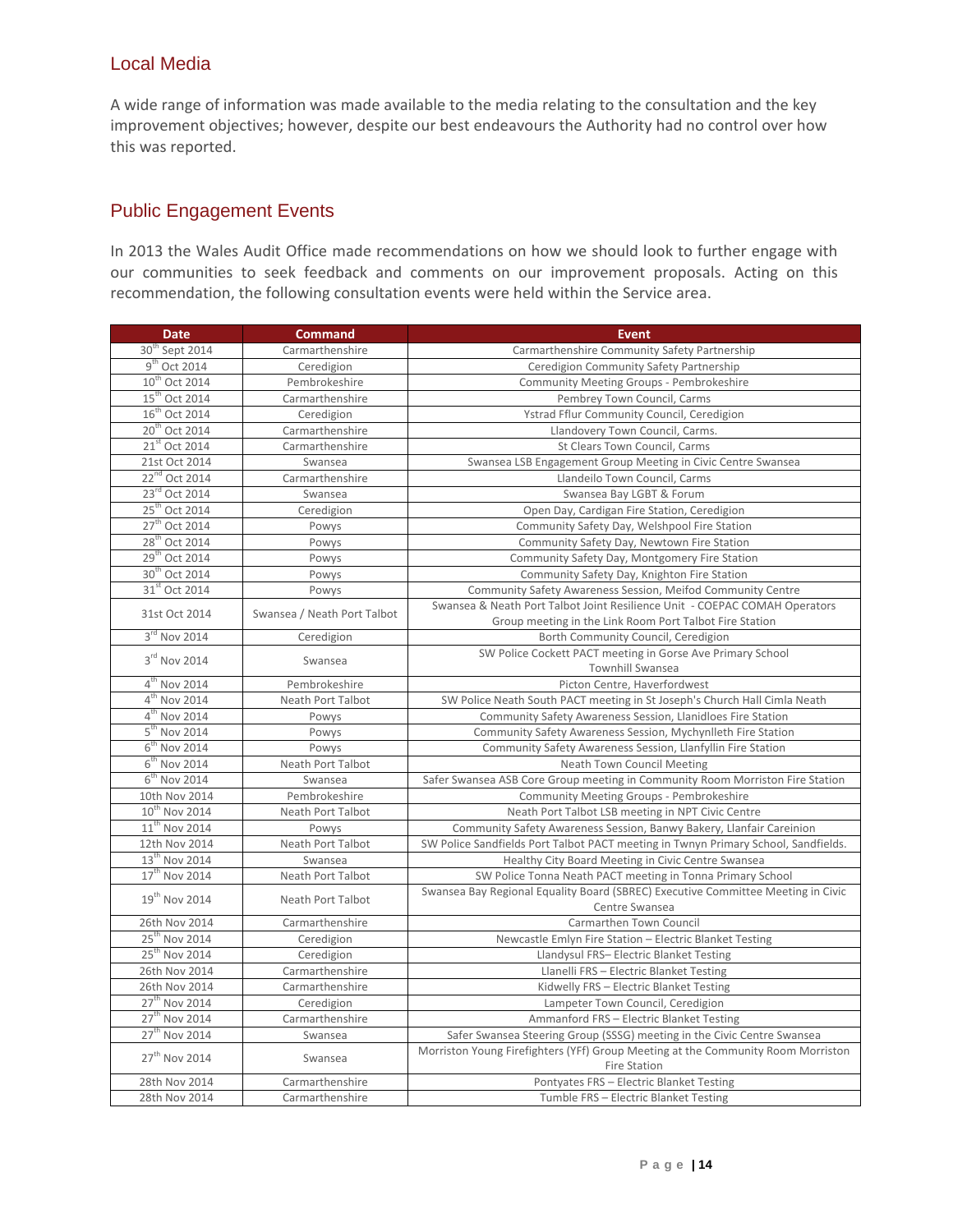County Commanders continued to play a pivotal role in engaging and communicating with our communities and with a wide range of stakeholders at the above meetings and events, additional detail on these events can be found in appendix 1.

We recognise the importance of engaging at a local level to gather the views of the communities we serve and value the discussions that were undertaken between County Commanders and Town / Community Councils during the consultation. County Commanders provided feedback to officers responsible for the consultation and where appropriate these views have been considered although it must be noted that the majority of discussions were focussed on local issues which the County Commanders were best placed to address.

Leaflets were also handed out to members of the public receiving home fire safety checks during the consultation period raising awareness of the Draft Annual Improvement Plan 2015-16. In addition, the Commands took the opportunity to promote the Draft Strategic and Improvement Plans at safety events, such as electric blanket testing at the various stations throughout the Service area.

## Social Networking

The Authority recognises the increasing use of social networking sites as a mode of communications and used its Twitter and Facebook facilities to provide information on the consultation.

The use of this social media as a sign post to the online consultation enabled the organisation to maintain its commitment to its sustainability and environmental agenda through a reduction in printed media material.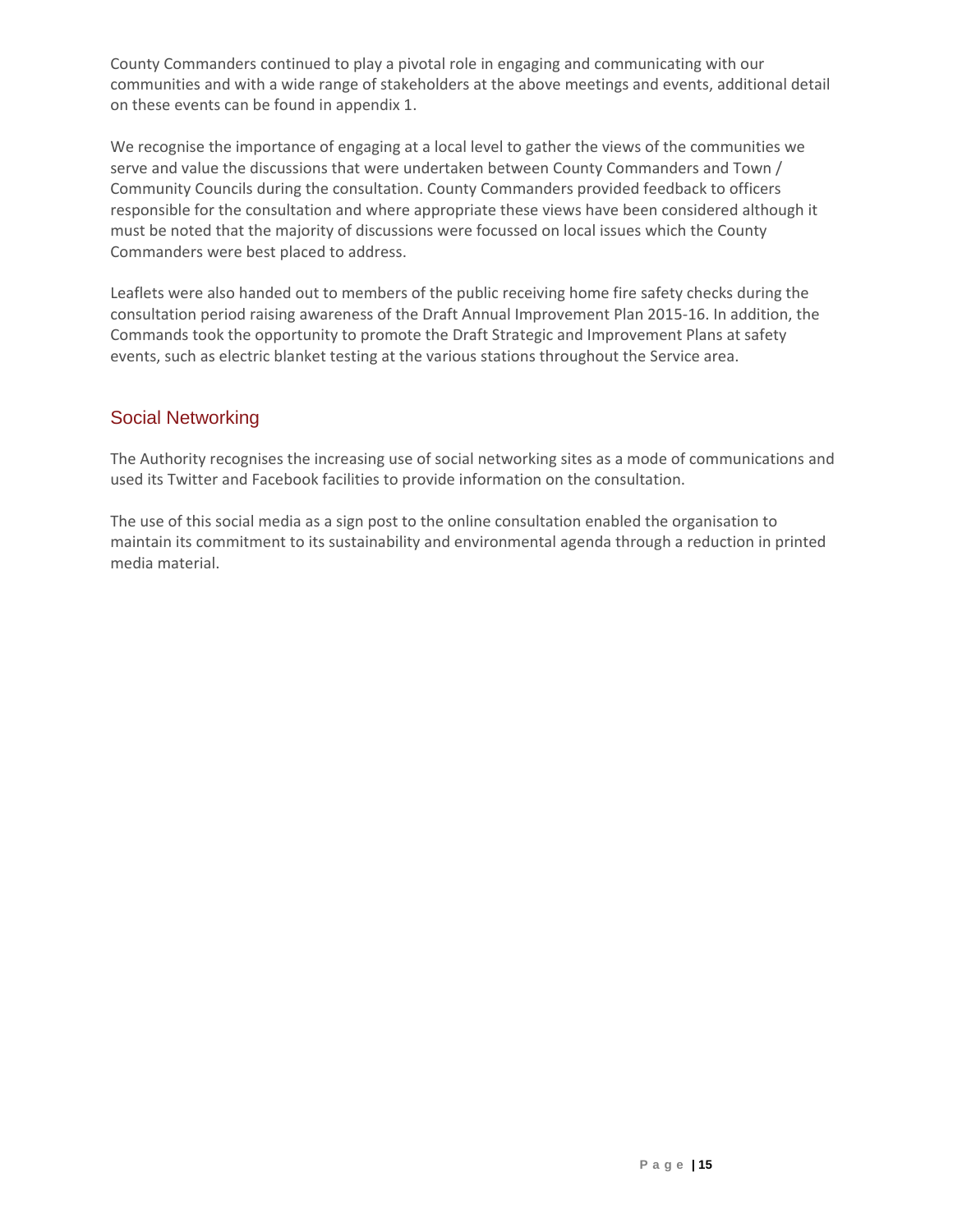## <span id="page-16-0"></span>Response Analysis

All of the responses provided during consultation were considered by the Annual Improvement Planning Member Working Group at its meeting to evaluate the comments and make recommendations on the final Plan and how the work should progress.

Responses to these improvement proposals have been analysed and the points raised have been reported according to the main themes of the responses, reflecting the particular issue being raised along with the profile of the respondent.

This report seeks to accurately and fairly summarise the responses and the strength of feeling for each of the areas of concern, in order to fully reflect the response to the consultation process. Where necessary a Fire Authority comment has been added in order to provide additional information on the points raised. The final Annual Improvement Plan has been carefully developed as a result of the Fire Authority's consideration of the consultation responses. The recommendations of the Member Working Group are reported in the recommendations section of this document.

The Authority is extremely grateful to all those who took the time and effort to comment and is very pleased to report on these responses. This report outlines how the responses have been considered and how this information will influence the Fire Authority's Strategic Plan 2015 to 2020 and Annual Improvement objectives for 2015 – 2016. Comments were invited on the following.

## Strategic Plan 2015 to 2020

Our five year Strategic Plan sets our direction and priorities for the next five years. Our Service plays a vital role in the community and our priorities have been developed in consultation with staff, trade union representative, senior officers and members of our Authority. Whilst the Plan spans a five year period, it will be continually reviewed to ensure our objectives and our priorities remain fit for purpose.

- $\bullet$  Priority 1 Collaboration
- Priority 2 Innovation
- Priority 3 Improving our Service Delivery
- Priority 4 Empowering our Staff
- Priority 5 Making better use of our Assets and Resources
- Priority 6 -Caring for our Environment
- Priority 7 Communication and Engagement

## Annual Improvement Plan 2015/2016

Improvement Object 1 - Improve service delivery and safety through use of new technology and fire and rescue techniques

Improvement Object 2 - Continue to support safer communities whilst managing reduced budgets

Improvement Object 3 - Further improve our collaborative activities to reduce risks, costs and improve outcomes for our communities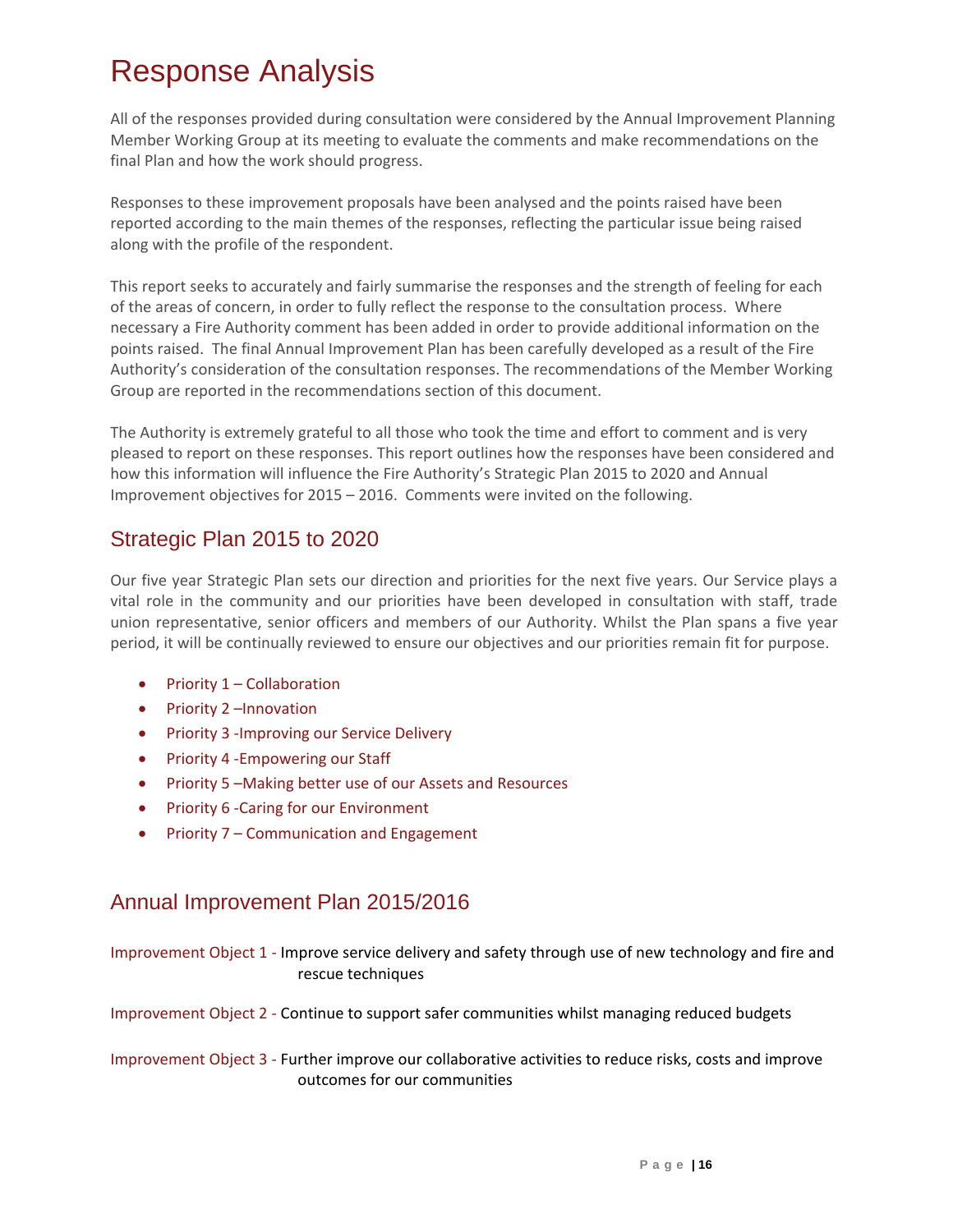## <span id="page-17-0"></span>Consultation Responses

Responses to the seven priorities within the Strategic Plan and the three improvement objectives and additional comments are summarised below.

## Strategic Plan 2015 to 2020

This Strategic Plan highlights how the Service is organised and functions in order to deliver against its statutory duties for a period of five years and facilitates the underpinning evidence for the annual improvement objectives. Our five year Strategic Plan (2015-2020) sets our direction and priorities for the next five years. Our Service plays a vital role in the community and our priorities have been developed in consultation with staff, trade union representative, senior officers and members of our Authority. Whilst this document spans a five year period, it will be continually reviewed to ensure our objectives and our priorities remain fit for purpose.



| <b>Specific Comments</b>                                                                                                                                                                                                                                                                                          | <b>Respondent Type</b>                      |  |
|-------------------------------------------------------------------------------------------------------------------------------------------------------------------------------------------------------------------------------------------------------------------------------------------------------------------|---------------------------------------------|--|
| Do you agree with the strategic objectives?                                                                                                                                                                                                                                                                       |                                             |  |
| As long as there are no front line cuts in service, no operational fire fighters jobs or<br>stations being downgraded                                                                                                                                                                                             | Member of the Public                        |  |
| A comprehensive, well thought out and challenging Plan for the future.                                                                                                                                                                                                                                            | Local Authority / Elected<br>Member         |  |
| Yes, I agree with all the above statements. I especially agree that focus should be on<br>prevention of fires and risk reduction.                                                                                                                                                                                 | Local Authority / Elected<br>Member         |  |
| We agree with all the above, when you say seek out alternative resources, what do<br>you mean and from where                                                                                                                                                                                                      | Local Authority / Elected<br>Member         |  |
| Yes, the strategic objectives give members of our communities a good overview of<br>what the Service intends to do, its strategic direction and how it intends to do it, e.g.<br>trust and respect will be built with communities, effective management of staff.                                                 | Representative Body                         |  |
| The Community Council wishes to highlight the need to protect services to outlying<br>and remote communities. The availability and prompt service of the fire and<br>ambulance service is vital to us.                                                                                                            | Town and Community<br>Council or Councillor |  |
| We fully support the Authority in their draft strategic Plan but this plan is supposed to<br>be written for the public to be able to make informed decisions on how they would<br>like to see the Fire Service shaped using layman terms. Also we would like to know<br>how many of these forms are responded to. | Local Authority / Elected<br>Member         |  |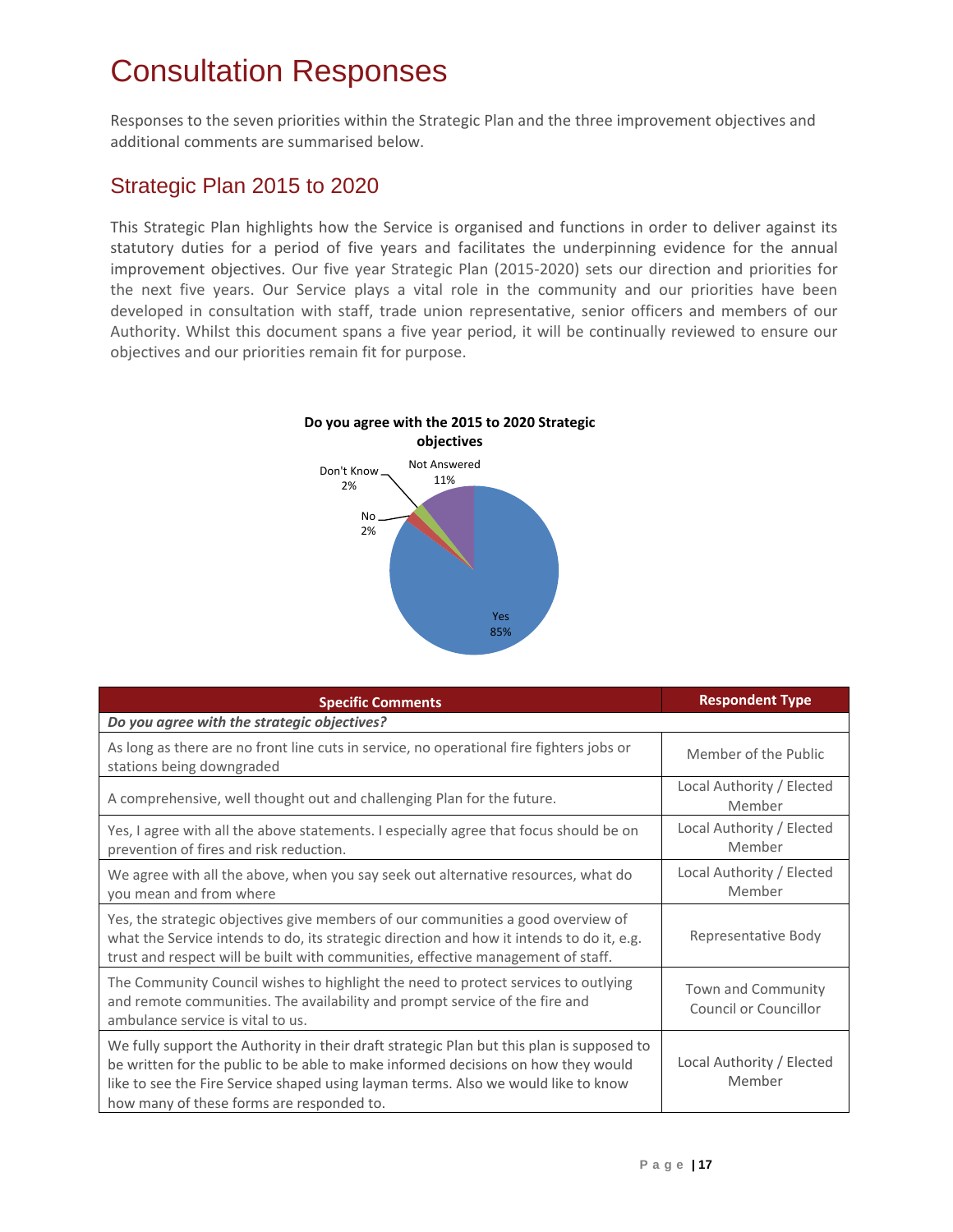| No one can object with the objectives. They are plausible and sensible and what one<br>would expect from a Government/Public Service. However concerns over "Resources<br>to Priorities". This needs clarification who decides what these resources should be.                                                                                                                                                                                                                                  | Town and Community<br>Council or Councillor |
|-------------------------------------------------------------------------------------------------------------------------------------------------------------------------------------------------------------------------------------------------------------------------------------------------------------------------------------------------------------------------------------------------------------------------------------------------------------------------------------------------|---------------------------------------------|
| Subject to the various caveats surrounding resources the plan reads well                                                                                                                                                                                                                                                                                                                                                                                                                        | Town and Community<br>Council or Councillor |
| Members agreed with the Plans, but were surprised that no actions was identified in<br>the plan to strengthen the Scrutiny and future governance of the FRS as outlined in<br>the Welsh Government White Paper - Reforming Local Government. There was no<br>provision made to accommodating the potential boundary review to reflect the<br>Abertawe Bro Morgannwg University Health Board and the impact on service delivery<br>and resource implications.                                    | Town and Community<br>Council or Councillor |
|                                                                                                                                                                                                                                                                                                                                                                                                                                                                                                 |                                             |
| <b>General Comments</b>                                                                                                                                                                                                                                                                                                                                                                                                                                                                         | Local Authority / Elected                   |
| The Strategic Objectives described are very comprehensive                                                                                                                                                                                                                                                                                                                                                                                                                                       | Member                                      |
| The support and participation of the MAWWF&R Service of the County Commander<br>responsible for Ceredigion, and his Officers, is highly valued and will continue to play<br>an important role in the activities of the Community Safety Partnership in serving our<br>communities and maintaining high standards of safety within the County                                                                                                                                                    | Local Authority / Elected<br>Member         |
| I'd like to see the service work closely with other sector organisations (such as the<br>independent ambulance and rescue companies) to assist with meeting objectives as<br>set out in the strategic plan.                                                                                                                                                                                                                                                                                     | Other emergency service                     |
| We agree with most of the plan, as long as services remain in the local areas and are<br>not moved to places fifty or sixty miles away, which we think would cost lives.                                                                                                                                                                                                                                                                                                                        | Local Authority / Elected<br>Member         |
| The city council feel that the service provided by mid and west wales fire & rescue<br>service in St Davids' is outstanding and is very grateful to all of the officers for their<br>dedication and hard work.                                                                                                                                                                                                                                                                                  | Town and Community<br>Council or Councillor |
| The Fire Officers Association welcomes the Draft Strategic Plan 2015 - 2020 and we<br>support the priority areas identified. We look forward to continuing to engage with<br>the Service in the very positive manner that is currently in place and assisting<br>wherever possible to progress any changes needed to allow the Service to continue to<br>develop.                                                                                                                               | Representative Body                         |
| The Community Council feels strongly that our rural community is served with a<br>reliable fire and rescue service. Ambulance services and waiting times have raised<br>particular concerns.                                                                                                                                                                                                                                                                                                    | Town and Community<br>Council or Councillor |
| We fully support the effective use of public money. How can the service make<br>effective use of Public money to do more with less and deliver a better service?                                                                                                                                                                                                                                                                                                                                | Local Authority / Elected<br>Member         |
| I appreciate the view from a managerial position is different from that of a consumer,<br>but if I am ever in the position of needing a visit from the fire service then I want a<br>Fire truck not an economist. Plus, paying full time fire crews brings money into the<br>local economy, which promotes economic sustainability. Finally, to take the<br>economist argument a bit further, if we can afford to promote war in Afghanistan<br>then we can afford a well staffed Fire Service. | Town and Community<br>Council or Councillor |
| The Community Council supports the broad principles in the draft Strategy and Action<br>Plan but is the view that MWW Fire and Rescue Services will have difficulty achieving<br>the targets set out in the draft strategy and plan if the remit of the authority remains<br>the same and local rural fire stations are closed. The Community Council would<br>therefore urge the Authority to avoid local rural fire station closures.'                                                        | Town and Community<br>Council or Councillor |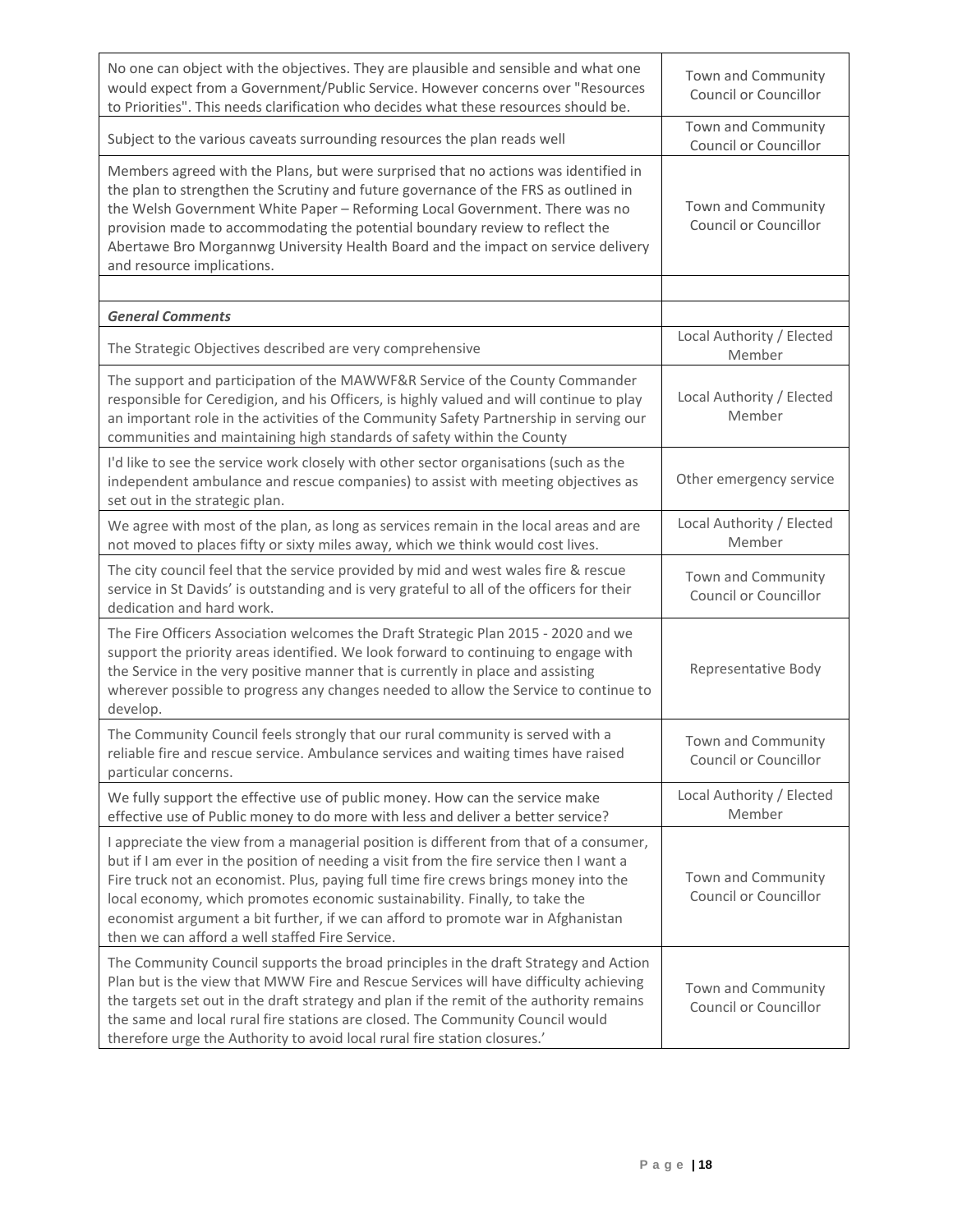### Priority 1 – Collaboration

Collaboration will support the delivery of better outcomes for our communities and assist in delivering our services in a better, more cost effective and efficient way.



#### **Do you Support our Priority 1 - Collaboration**

| <b>Specific Comments</b>                                                                                                                                                                                                                                                                                                                                                                                                                                                                                                                                                                                                                                                                                                                                                                                                                                                                                                    | <b>Respondent Type</b>                    |
|-----------------------------------------------------------------------------------------------------------------------------------------------------------------------------------------------------------------------------------------------------------------------------------------------------------------------------------------------------------------------------------------------------------------------------------------------------------------------------------------------------------------------------------------------------------------------------------------------------------------------------------------------------------------------------------------------------------------------------------------------------------------------------------------------------------------------------------------------------------------------------------------------------------------------------|-------------------------------------------|
| Priority 1 - Collaboration                                                                                                                                                                                                                                                                                                                                                                                                                                                                                                                                                                                                                                                                                                                                                                                                                                                                                                  |                                           |
| Collaboration needs to be explored but the outcomes must be beneficial to the service as<br>well as the potential partner. No collaboration for collaborations sake                                                                                                                                                                                                                                                                                                                                                                                                                                                                                                                                                                                                                                                                                                                                                         | Member of the Public                      |
| Clearly, given finite and ever reducing resources, there must be a continuing emphasis on<br>a collaborative approach to maximise effectiveness.                                                                                                                                                                                                                                                                                                                                                                                                                                                                                                                                                                                                                                                                                                                                                                            | Local Authority / Elected<br>Member       |
| Possible collaboration with second and third sector organisations for training and support<br>services to assist the MAWW Service to meet their objectives                                                                                                                                                                                                                                                                                                                                                                                                                                                                                                                                                                                                                                                                                                                                                                  | Other emergency service                   |
| Not if it means moving a force from a local area                                                                                                                                                                                                                                                                                                                                                                                                                                                                                                                                                                                                                                                                                                                                                                                                                                                                            | Local Authority / Elected<br>Member       |
| We feel that the crucial role of community organisations in ensuring that people from<br>protected characteristic groups are aware of and involved in the work of Mid and West<br>Wales Fire and Rescue Service and Authority has been overlooked. Many people from<br>protected characteristic groups feel disempowered and find it difficult to engage with<br>public sector organisations, yet have regular contact with community groups such as BME<br>groups, disabled people's forums, churches and other religious buildings or equality<br>organisations. These community organisations are important avenues to ensuring contact<br>and engagement with all local people. We therefore recommend that an additional<br>action be added to priority 1 stating: Work in partnership with community organisations<br>to reach all our communities and increase their understanding and awareness of our<br>services. | Voluntary Organisation                    |
| Yes. The Service has already adopted a very proactive collaborative approach to deliver<br>better services. Examples being with other Welsh FRS through the National Issues<br>Committee, partner agencies for the preventative agenda and with the Welsh Ambulance<br>Service Trust for the co-responder scheme. FOA strongly advocate further development<br>of this work. We see further expansion of the co-responder scheme as very beneficial in<br>allowing the Service to continue to provide an emergency response service to our<br>communities, utilising the skills that our staff possess. The work already undertaken to<br>share information with and obtain data from partner agencies has been successful in<br>making our communities safer. Further development and refinement of such protocols<br>can only serve to improve safety in the community.                                                   | Representative Body<br>Town and Community |
| Definitely - working together is the way forward.                                                                                                                                                                                                                                                                                                                                                                                                                                                                                                                                                                                                                                                                                                                                                                                                                                                                           | Council or Councillor                     |
| Are you intending to become an ambulance service, surely this should be done by the<br>Ambulance people                                                                                                                                                                                                                                                                                                                                                                                                                                                                                                                                                                                                                                                                                                                                                                                                                     | Member of the Public                      |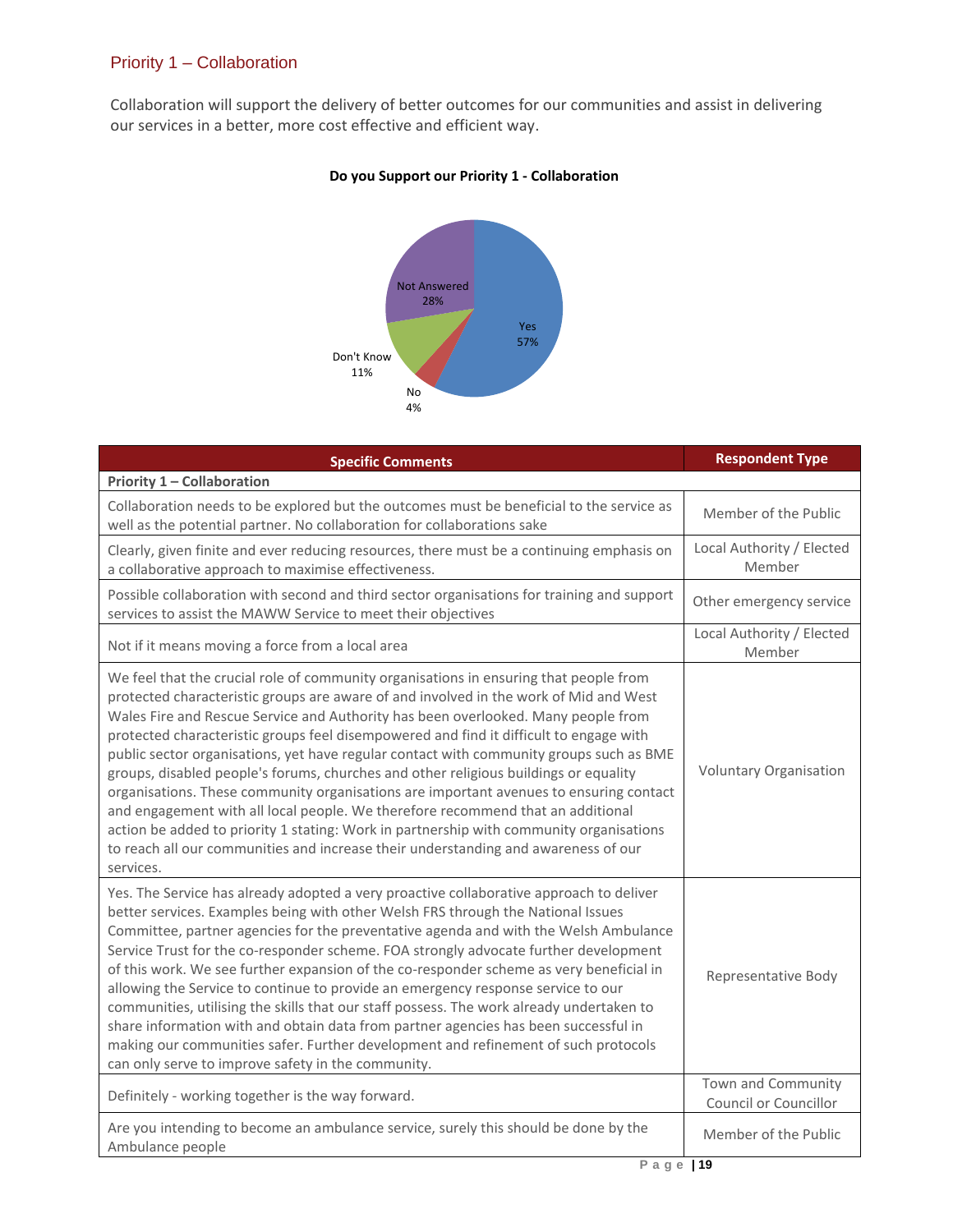| Yes, we do believe in collaboration, but how can you deliver a better service to the public<br>when you are cutting front line staff. Also Swansea city pay more for this and get less<br>from it. | Local Authority / Elected<br>Member |
|----------------------------------------------------------------------------------------------------------------------------------------------------------------------------------------------------|-------------------------------------|
| Partnership working can engage services with the communities and presumably provide                                                                                                                | Town and Community                  |
| efficiency savings.                                                                                                                                                                                | Council or Councillor               |

### Priority 2 –Innovation

We will develop our Service through innovation, which is crucial in enabling us to maintain and improve the way our Service meets the present and future needs of our communities.

#### **Do you support our Priority 2 - Innovation**



| <b>Specific Comments</b>                                                                                                                                                                                                                                                                                                                                                                                                                                                                                                                                                                                                                                                                                                                                                                                                                                                                                                                                                                                                                                                                                                                                                                                                                                                                                                                                                                                                                                                                                                                                                                                                                                           | <b>Respondent Type</b>                            |
|--------------------------------------------------------------------------------------------------------------------------------------------------------------------------------------------------------------------------------------------------------------------------------------------------------------------------------------------------------------------------------------------------------------------------------------------------------------------------------------------------------------------------------------------------------------------------------------------------------------------------------------------------------------------------------------------------------------------------------------------------------------------------------------------------------------------------------------------------------------------------------------------------------------------------------------------------------------------------------------------------------------------------------------------------------------------------------------------------------------------------------------------------------------------------------------------------------------------------------------------------------------------------------------------------------------------------------------------------------------------------------------------------------------------------------------------------------------------------------------------------------------------------------------------------------------------------------------------------------------------------------------------------------------------|---------------------------------------------------|
| <b>Priority 2-Innovation</b>                                                                                                                                                                                                                                                                                                                                                                                                                                                                                                                                                                                                                                                                                                                                                                                                                                                                                                                                                                                                                                                                                                                                                                                                                                                                                                                                                                                                                                                                                                                                                                                                                                       |                                                   |
| Innovation is crucial in any organisation, but how will you communicate successful<br>innovation to the community.                                                                                                                                                                                                                                                                                                                                                                                                                                                                                                                                                                                                                                                                                                                                                                                                                                                                                                                                                                                                                                                                                                                                                                                                                                                                                                                                                                                                                                                                                                                                                 | Calor Gas - Plant Manager<br>Member of the Public |
| Innovation, and the ability to identify, assess and implement improvements are critical to<br>maintaining a superlative service.                                                                                                                                                                                                                                                                                                                                                                                                                                                                                                                                                                                                                                                                                                                                                                                                                                                                                                                                                                                                                                                                                                                                                                                                                                                                                                                                                                                                                                                                                                                                   | Local Authority / Elected<br>Member               |
| We feel that the only effective way to ensure the continued safety of individuals and<br>communities within a reduced budget is to change the way that services are delivered.<br>Whilst reducing costs it is vital to ensure that education and prevention services and<br>outreach with people from protected characteristic groups is maintained, to ensure that<br>all local residents continue to benefit from prevention and risk reduction actions. We also<br>believe that co-production, involving community representatives and people from across<br>the protected characteristic groups in service planning, design, commissioning and<br>delivery, is vital to ensuring that the views and concerns of all communities can be<br>incorporated into plans to reduce budgets and improve community safety. This method<br>of service design and planning can also identify new and effective methods of working,<br>which can be difficult for staff within the service to identify and ensure that no protected<br>characteristic group is adversely affected by service changes. Furthermore effective co-<br>production can contribute to promoting equality and reducing inequalities. Part of service<br>developments to support safer communities should involve multi-agency working with<br>Police, housing providers, and Councils to identify victims of hate incidents, including low-<br>level harassment and to work together to ensure that prevention and support includes<br>preventing deliberate fire setting, which can be one of the methods of committing hate<br>crimes against people from each protected characteristic groups. | <b>Voluntary Organisation</b>                     |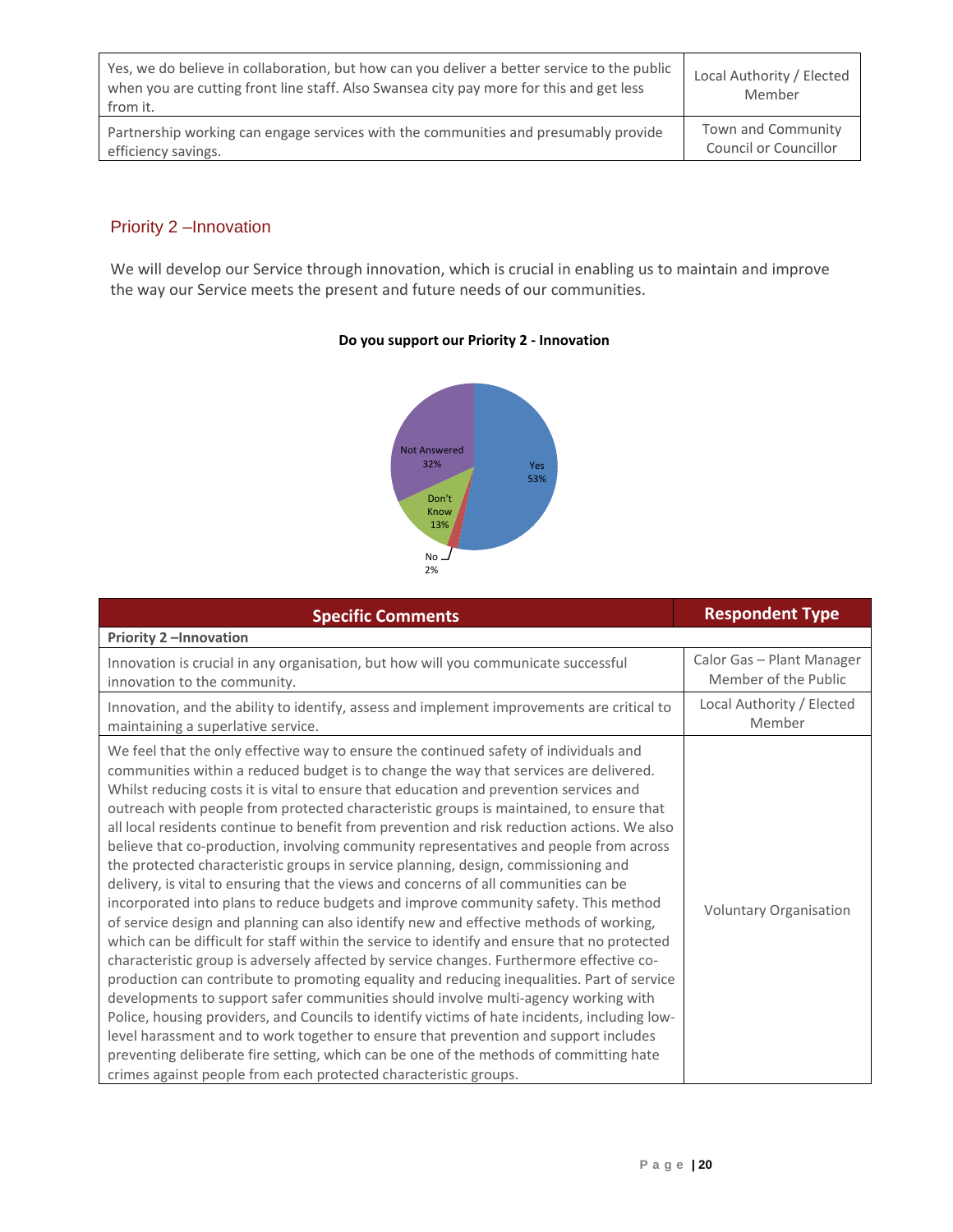| For any organisation to be successful it must seek out new and innovative ways of<br>working to allow it to deliver on its strategic objectives. FOA is well aware of the<br>innovative approaches the Service has utilised to allow it to deliver an excellent level of<br>service to communities whilst facing very difficult budgetary challenges. A good example<br>of this being different station crewing models adopted to allow the same level of service<br>to be provided whilst making a financial saving. We support innovation as a priority and<br>are pleased to see the proposal for mobile compartment firefighting systems and positive<br>pressure ventilation. | Representative Body                         |
|------------------------------------------------------------------------------------------------------------------------------------------------------------------------------------------------------------------------------------------------------------------------------------------------------------------------------------------------------------------------------------------------------------------------------------------------------------------------------------------------------------------------------------------------------------------------------------------------------------------------------------------------------------------------------------|---------------------------------------------|
| This plan is supposed to be written for member of the public to be able to make informed<br>decisions on how they would like to see the Fire Service shaped ie. Lay Man's Terms                                                                                                                                                                                                                                                                                                                                                                                                                                                                                                    | Local Authority / Elected<br>Member         |
| No point delivering the same service within a changing society                                                                                                                                                                                                                                                                                                                                                                                                                                                                                                                                                                                                                     | Town and Community<br>Council or Councillor |

## Priority 3 -Improving our Service Delivery

We will improve the way we meet the needs of the people that work, live and visit our communities to make them safer.





| <b>Specific Comments</b>                                                                                                                                                                                                                                                                                                                                                                                                                                                                                                                                                                                                                                                                                                                                                             | <b>Respondent Type</b>                      |
|--------------------------------------------------------------------------------------------------------------------------------------------------------------------------------------------------------------------------------------------------------------------------------------------------------------------------------------------------------------------------------------------------------------------------------------------------------------------------------------------------------------------------------------------------------------------------------------------------------------------------------------------------------------------------------------------------------------------------------------------------------------------------------------|---------------------------------------------|
| <b>Priority 3 - Improving our Service Delivery</b>                                                                                                                                                                                                                                                                                                                                                                                                                                                                                                                                                                                                                                                                                                                                   |                                             |
| The description provided to support this priority is wide ranging and comprehensive.                                                                                                                                                                                                                                                                                                                                                                                                                                                                                                                                                                                                                                                                                                 | Local Authority / Elected<br>Member         |
| Improving service delivery should be an ongoing thing.                                                                                                                                                                                                                                                                                                                                                                                                                                                                                                                                                                                                                                                                                                                               | Local Authority / Elected<br>Member         |
| Service delivery covers a wide range of activities. We agree that the Service should strive<br>to continue to improve service delivery. There have been some very good achievements<br>over recent years by the Service whilst facing continuing financial pressures. A very good<br>example is continuing to make financial savings whilst delivering an improved level of<br>service. We believe that the Service should continue to improve its prevention,<br>protection, response and general business activities by being innovative, working in<br>partnership, managing its assets carefully, involving its staff in these activities and<br>generating its own outcome. By doing so FOA believe that the Service can continue to<br>improve safety across the Service area. | Representative Body                         |
| Improving and maintaining a reliable service is key                                                                                                                                                                                                                                                                                                                                                                                                                                                                                                                                                                                                                                                                                                                                  | Town and Community<br>Council or Councillor |
| how much does this cost and what benefits can be accurately measured                                                                                                                                                                                                                                                                                                                                                                                                                                                                                                                                                                                                                                                                                                                 | Member of the Public                        |
| How exactly will our communities be safer places to live, work or visit. More detail is<br>required to this question. The Authority should already be managing all the risks in its<br>area in the most effective and efficient way                                                                                                                                                                                                                                                                                                                                                                                                                                                                                                                                                  | Local Authority / Elected<br>Member         |
| Maybe the focus is changing from "fire fighting" to fire and accident prevention and<br>emergencies such as natural disasters.                                                                                                                                                                                                                                                                                                                                                                                                                                                                                                                                                                                                                                                       | Town and Community<br>Council or Councillor |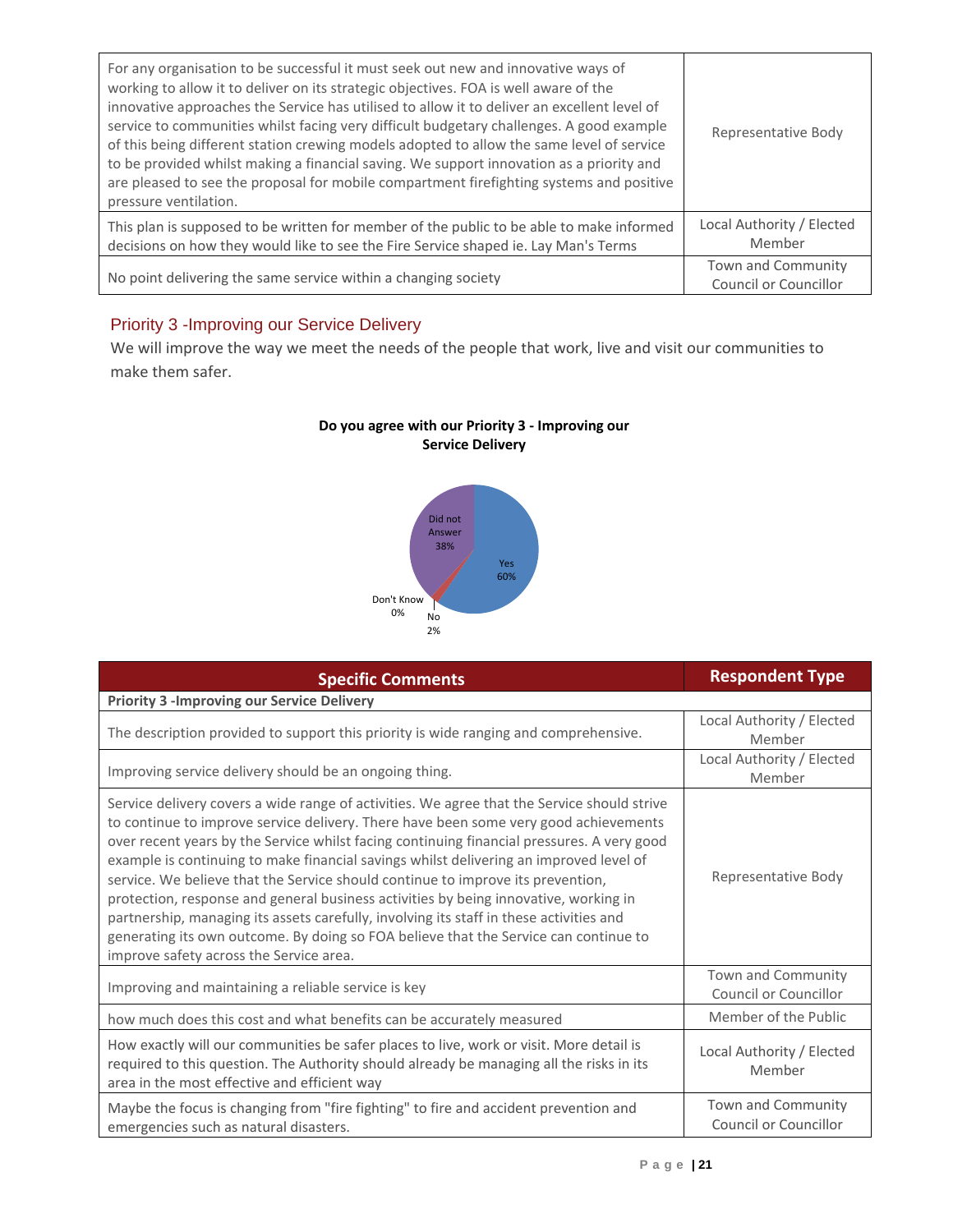## Priority 4 -Empowering our Staff

We will ensure that we have a healthy and safe workforce with the right knowledge, skills and behaviours.



| <b>Specific Comments</b>                                                                                                                                                                                                                                                                                                                                                                                                                                                                                                                                                                                                                                                                                                                                                                                                                                                                                                                                                                                                                                                                                                                                                                                        | <b>Respondent Type</b>                      |
|-----------------------------------------------------------------------------------------------------------------------------------------------------------------------------------------------------------------------------------------------------------------------------------------------------------------------------------------------------------------------------------------------------------------------------------------------------------------------------------------------------------------------------------------------------------------------------------------------------------------------------------------------------------------------------------------------------------------------------------------------------------------------------------------------------------------------------------------------------------------------------------------------------------------------------------------------------------------------------------------------------------------------------------------------------------------------------------------------------------------------------------------------------------------------------------------------------------------|---------------------------------------------|
| <b>Priority 4 - Empowering our Staff</b>                                                                                                                                                                                                                                                                                                                                                                                                                                                                                                                                                                                                                                                                                                                                                                                                                                                                                                                                                                                                                                                                                                                                                                        |                                             |
| This is a critical aspect of service improvement within any organisation,                                                                                                                                                                                                                                                                                                                                                                                                                                                                                                                                                                                                                                                                                                                                                                                                                                                                                                                                                                                                                                                                                                                                       | Local Authority / Elected<br>Member         |
| Maintaining up to date and regular skill training is essential                                                                                                                                                                                                                                                                                                                                                                                                                                                                                                                                                                                                                                                                                                                                                                                                                                                                                                                                                                                                                                                                                                                                                  | Member of the Public                        |
| We welcome the commitment to equality and diversity both in terms of actions to<br>recruit people from under-represented groups and to remove barriers to<br>employment with the Fire and Rescue Service and in terms of workplace practices<br>and policies to facilitate involvement and support staff. We feel that staff networks<br>and targeted support, such as mentoring programmes, may be needed to ensure<br>the progression of all staff and staff from under-represented groups in particular.<br>We also feel that it is vital that every employee receives comprehensive and regular<br>training in the needs, issues and barriers for people from each protected<br>characteristic group specifically, tailored to their job role and circumstances, and<br>that inter-face training, involving people from these groups is important to<br>complement learning with direct interaction and people's experiences.                                                                                                                                                                                                                                                                               | <b>Voluntary Organisation</b>               |
| We agree that empowering the Service's staff should be a priority. We feel the<br>Service's staff have a very important role to play in driving forward the changes that<br>may be needed to ensure the Service cannot only maintain the level of service<br>required under the current financial pressures but move forward and continue to<br>develop its activities to improve performance and ultimately make our communities<br>safer. We feel it is very important that the current excellent levels of communication<br>between Service senior management and the workforce are maintained and<br>developed. This will allow staff to be aware at all levels of the changes that may be<br>needed and also allow employees to be able to feel confident in communicating any<br>ideas or suggestions they may have to improve service delivery. It is important that<br>staff feel valued as stakeholders in the Service's activities. It is pleasing to note from<br>a representative body perspective, the positive attitude by Service management in<br>terms of communicating relevant matters and engaging with us, which will assist in<br>maintaining the current positive working relationships. | Representative Body                         |
| Members of the public and firefighters, is one of the highest priorities and we fully<br>support the Authority in maintaining a competent and safe workforce.                                                                                                                                                                                                                                                                                                                                                                                                                                                                                                                                                                                                                                                                                                                                                                                                                                                                                                                                                                                                                                                   | Local Authority / Elected<br>Member         |
| Staff should be trained but also have to engage with the public, so individual skills<br>and abilities are crucial.                                                                                                                                                                                                                                                                                                                                                                                                                                                                                                                                                                                                                                                                                                                                                                                                                                                                                                                                                                                                                                                                                             | Town and Community<br>Council or Councillor |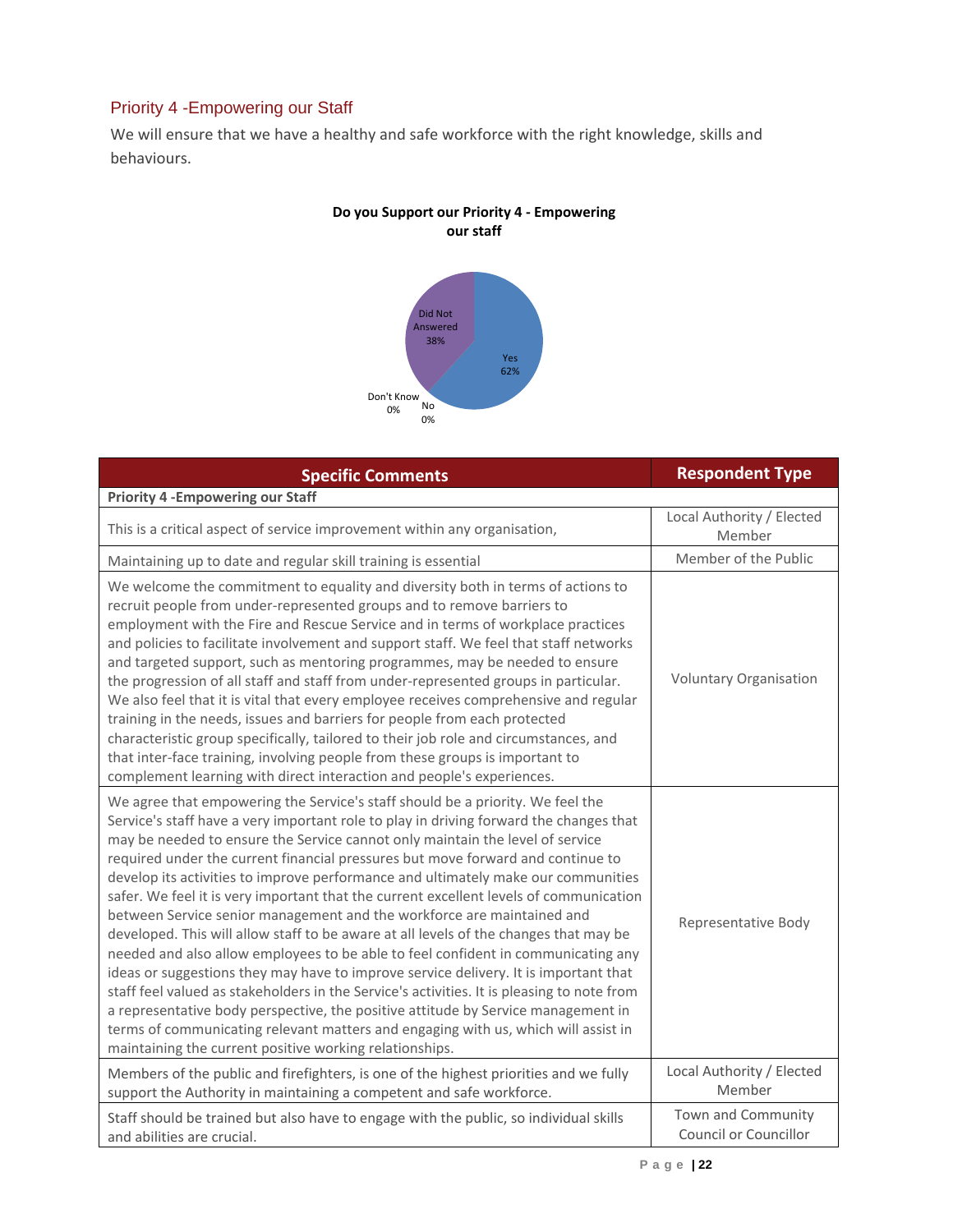#### Priority 5 –Making better use of our Assets and Resources

We will improve and maximise the utilisation of our assets in the most effective, sustainable and environmentally friendly way.

#### **Do you support Priority 5 - Improving our Assets**



| <b>Specific Comments</b>                                                                                                                                                                                                                                                                                                                                                                                                                                                                                                                                                                                                                                                                                                                                                                                                                                                                                                                                                                                                                                                                                                                                                | <b>Respondent Type</b>                      |
|-------------------------------------------------------------------------------------------------------------------------------------------------------------------------------------------------------------------------------------------------------------------------------------------------------------------------------------------------------------------------------------------------------------------------------------------------------------------------------------------------------------------------------------------------------------------------------------------------------------------------------------------------------------------------------------------------------------------------------------------------------------------------------------------------------------------------------------------------------------------------------------------------------------------------------------------------------------------------------------------------------------------------------------------------------------------------------------------------------------------------------------------------------------------------|---------------------------------------------|
| Priority 5 - Making better use of our Assets and Resources                                                                                                                                                                                                                                                                                                                                                                                                                                                                                                                                                                                                                                                                                                                                                                                                                                                                                                                                                                                                                                                                                                              |                                             |
| Yes, improving assets and resources should be a priority. The Service has assets than<br>can be classed as physical, financial and its staff. It is important that all are<br>developed to ensure an improved level of service delivery can be achieved. By<br>maintaining and improving buildings, appliances and equipment this will allow them<br>to be continue to be used effectively and safely so they do not become a financial<br>burden, but rather remain as an asset. The Service continues to face very difficult<br>budgetary conditions. It is important the effective financial management<br>demonstrated over the recent years is maintained to allow the most appropriate<br>use of finances. Income generation should also play a key role in improving finances.<br>The Service's workforce at all levels has a very important part to play in improving<br>delivery. We see the continued development of staff along developmental pathways<br>as key to allowing the Service to be innovative and forward thinking. Appropriate<br>further changes to staffing models should be explored to ensure continued<br>improvement in service delivery. | Representative Body                         |
| Improving assets, and not increasing them!                                                                                                                                                                                                                                                                                                                                                                                                                                                                                                                                                                                                                                                                                                                                                                                                                                                                                                                                                                                                                                                                                                                              | Member of the Public                        |
| Only if public safety and asset suitability to task is not compromised                                                                                                                                                                                                                                                                                                                                                                                                                                                                                                                                                                                                                                                                                                                                                                                                                                                                                                                                                                                                                                                                                                  | Member of the Public                        |
| Lack of information to this question                                                                                                                                                                                                                                                                                                                                                                                                                                                                                                                                                                                                                                                                                                                                                                                                                                                                                                                                                                                                                                                                                                                                    | Local Authority / Elected<br>Member         |
| But hold on, it is better to have more resources available when needed rather than<br>over use less resources for "mock" efficiency                                                                                                                                                                                                                                                                                                                                                                                                                                                                                                                                                                                                                                                                                                                                                                                                                                                                                                                                                                                                                                     | Town and Community<br>Council or Councillor |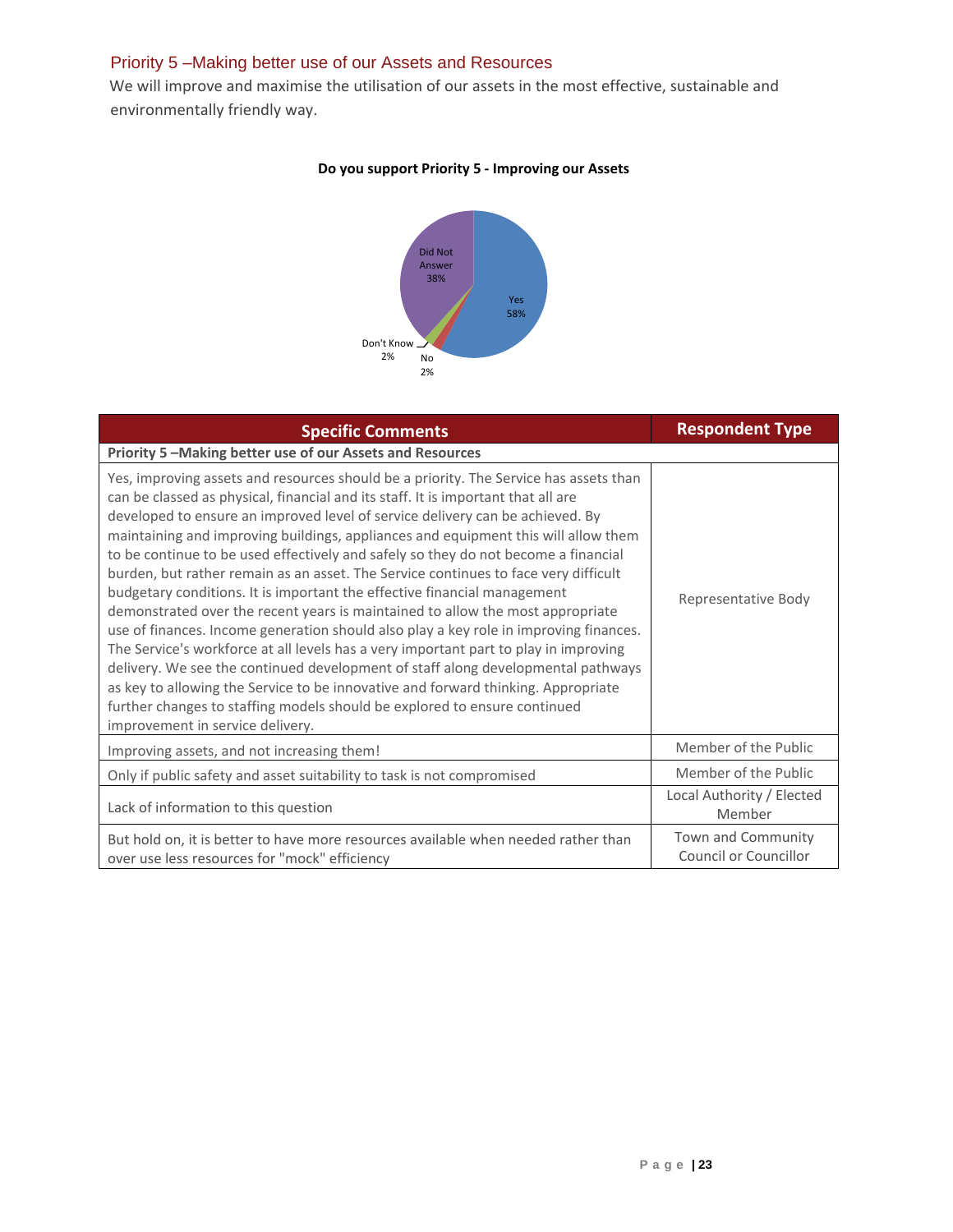## Priority 6 -Caring for our Environment

We will work towards minimising the environmental impact our services may have on the environment.



| <b>Specific Comments</b>                                                                                                                                                                                                                                                                                                                                                                                                                                                                                                                                                                                                                                                                                                                                                      | <b>Respondent Type</b>                      |
|-------------------------------------------------------------------------------------------------------------------------------------------------------------------------------------------------------------------------------------------------------------------------------------------------------------------------------------------------------------------------------------------------------------------------------------------------------------------------------------------------------------------------------------------------------------------------------------------------------------------------------------------------------------------------------------------------------------------------------------------------------------------------------|---------------------------------------------|
| <b>Priority 6 -Caring for our Environment</b>                                                                                                                                                                                                                                                                                                                                                                                                                                                                                                                                                                                                                                                                                                                                 |                                             |
| This should be a low priority compared with the core objectives of an emergency<br>service.                                                                                                                                                                                                                                                                                                                                                                                                                                                                                                                                                                                                                                                                                   | Member of the Public                        |
| It is important to recognise that the principle of sustainable development in Wales,<br>especially within the future generations Bill, relates to social, economic and<br>environmental benefits for current and future generations. Therefore<br>environmental actions, whilst vital, should also be seen and evaluated in terms of<br>the social and economic benefits they bring with them, in addition to the<br>environmental benefits.                                                                                                                                                                                                                                                                                                                                  | <b>Voluntary Organisation</b>               |
| The priority area caring for the environment is welcomed and supported in line with<br>the Service's sustainability and environmental strategy. There are opportunities for<br>the Service to progress this work stream in addition to that already carried out.<br>Reducing where possible fuel and energy use and looking at opportunities to offset<br>these costs such as solar panel installations and innovative heating systems could be<br>considered. The already very well developed preventative agenda can also play a<br>part by continuing to reduce fires and other incidents that may adversely affect the<br>environment. The new innovative methods of dealing with fires that are being<br>considered will also play a part in protecting the environment. | Representative Body                         |
| Not sure this is possible when saving lives                                                                                                                                                                                                                                                                                                                                                                                                                                                                                                                                                                                                                                                                                                                                   | Town and Community<br>Council or Councillor |
| We believe that improving the type of vehicle the brigade use for work should take<br>into account the environmental agenda. ie reducing mileage where possible.                                                                                                                                                                                                                                                                                                                                                                                                                                                                                                                                                                                                              | Local Authority / Elected<br>Member         |
| sustainable use of resources and reduce carbon footprint                                                                                                                                                                                                                                                                                                                                                                                                                                                                                                                                                                                                                                                                                                                      | Town and Community<br>Council or Councillor |

## **Do you support Priority 6 - Caring for the Environment**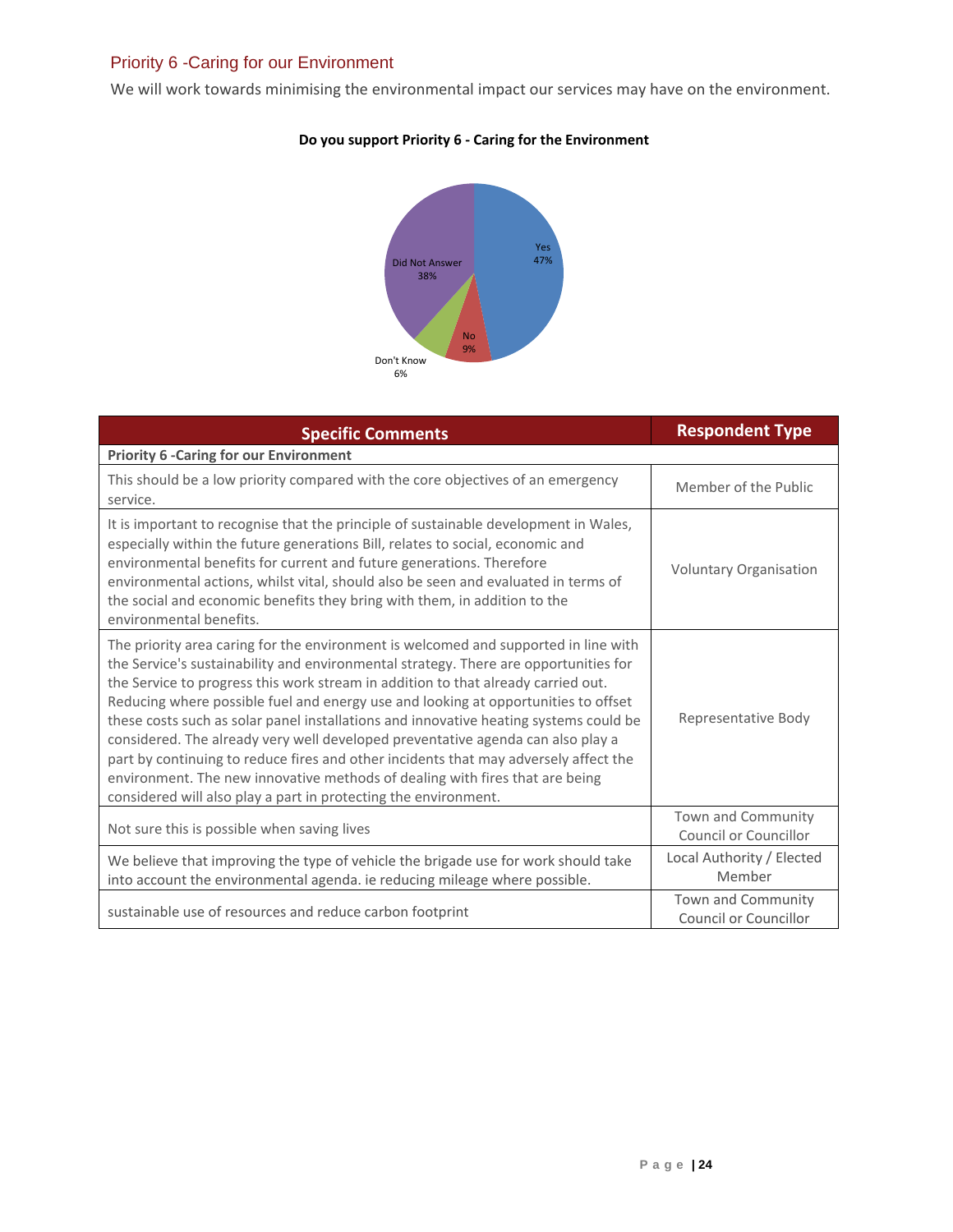## Priority 7 – Communication and Engagement

We will to improve the way we communicate and engage with our staff, stakeholders and partners.



| <b>Specific Comments</b>                                                                                                                                                                                                                                                                                                                                                                                                                                                                                                                                                                                                                                                                                                                                                                                                                                                                                                                                                                                                                                                                                                                                                                                                                                                                                                                                                          | <b>Respondent Type</b>              |
|-----------------------------------------------------------------------------------------------------------------------------------------------------------------------------------------------------------------------------------------------------------------------------------------------------------------------------------------------------------------------------------------------------------------------------------------------------------------------------------------------------------------------------------------------------------------------------------------------------------------------------------------------------------------------------------------------------------------------------------------------------------------------------------------------------------------------------------------------------------------------------------------------------------------------------------------------------------------------------------------------------------------------------------------------------------------------------------------------------------------------------------------------------------------------------------------------------------------------------------------------------------------------------------------------------------------------------------------------------------------------------------|-------------------------------------|
| <b>Priority 7 - Communication and Engagement</b>                                                                                                                                                                                                                                                                                                                                                                                                                                                                                                                                                                                                                                                                                                                                                                                                                                                                                                                                                                                                                                                                                                                                                                                                                                                                                                                                  |                                     |
| Often critical information is provided to a particular watch or even a central fire<br>officer and it is never communicated to the other watches or across the board.<br>There does not seem to be a system for interchange of critical information. There is<br>a silo mentality existing in the organisation.                                                                                                                                                                                                                                                                                                                                                                                                                                                                                                                                                                                                                                                                                                                                                                                                                                                                                                                                                                                                                                                                   | Member of the Public                |
| Communication, both internally and externally will be a vital aspect of the future,<br>and clearly this cross cuts a number of the priorities identified.                                                                                                                                                                                                                                                                                                                                                                                                                                                                                                                                                                                                                                                                                                                                                                                                                                                                                                                                                                                                                                                                                                                                                                                                                         | Local Authority / Elected<br>Member |
| We think that communication is very important.                                                                                                                                                                                                                                                                                                                                                                                                                                                                                                                                                                                                                                                                                                                                                                                                                                                                                                                                                                                                                                                                                                                                                                                                                                                                                                                                    | Local Authority / Elected<br>Member |
| As a member of the public I am very concerned as to how my council tax is spend by<br>such organisations as the fire and rescue service etc and that I am getting the best<br>possible value for what I contribute.                                                                                                                                                                                                                                                                                                                                                                                                                                                                                                                                                                                                                                                                                                                                                                                                                                                                                                                                                                                                                                                                                                                                                               | Member of the Public                |
| We strongly feel that there is still a lack of awareness among the general public, and<br>some equality communities in particular, regarding the range of work that the Fire<br>Service undertakes. It is important to address this gap in order to ensure that all<br>communities can have their say regarding the development and priorities for their<br>local service. We feel that strategic plans, improvement plans and other corporate<br>documents published by Mid and West Wales Fire and Rescue Service and Authority<br>are often written in complex, public sector specific language, which renders them<br>inaccessible to many members of the public. We recommend that ensuring that all<br>public-facing documents are written in Plain English and Cymraeg Clir should be a<br>priority for improving external communication. This should be in addition to making<br>information in alternative formats and languages available on request and clearly<br>indicating this on the front cover of any document in large print and plain language,<br>including examples of alternative formats available and a range of contact methods<br>to request alternative formats. Communication channels must also include<br>community groups and equality organisations to ensure that information flows<br>effectively to and from protected characteristic groups. | Voluntary Organisation              |
| It is particularly important at this time of financial uncertainty that all stakeholders<br>are kept informed of not just budgetary matters but all areas that affect the service<br>provided to our communities. Continuation of the well-established communication<br>channels and engagement opportunities with staff, members of our communities,<br>partner agencies, representative bodies, politicians (both local and Welsh<br>Government) will assist in ensuring the correct information is provided and that<br>stakeholders are able to provide feedback to the Service.                                                                                                                                                                                                                                                                                                                                                                                                                                                                                                                                                                                                                                                                                                                                                                                              | Representative Body                 |

#### **Do you support Priority 7 Communication and Engagement**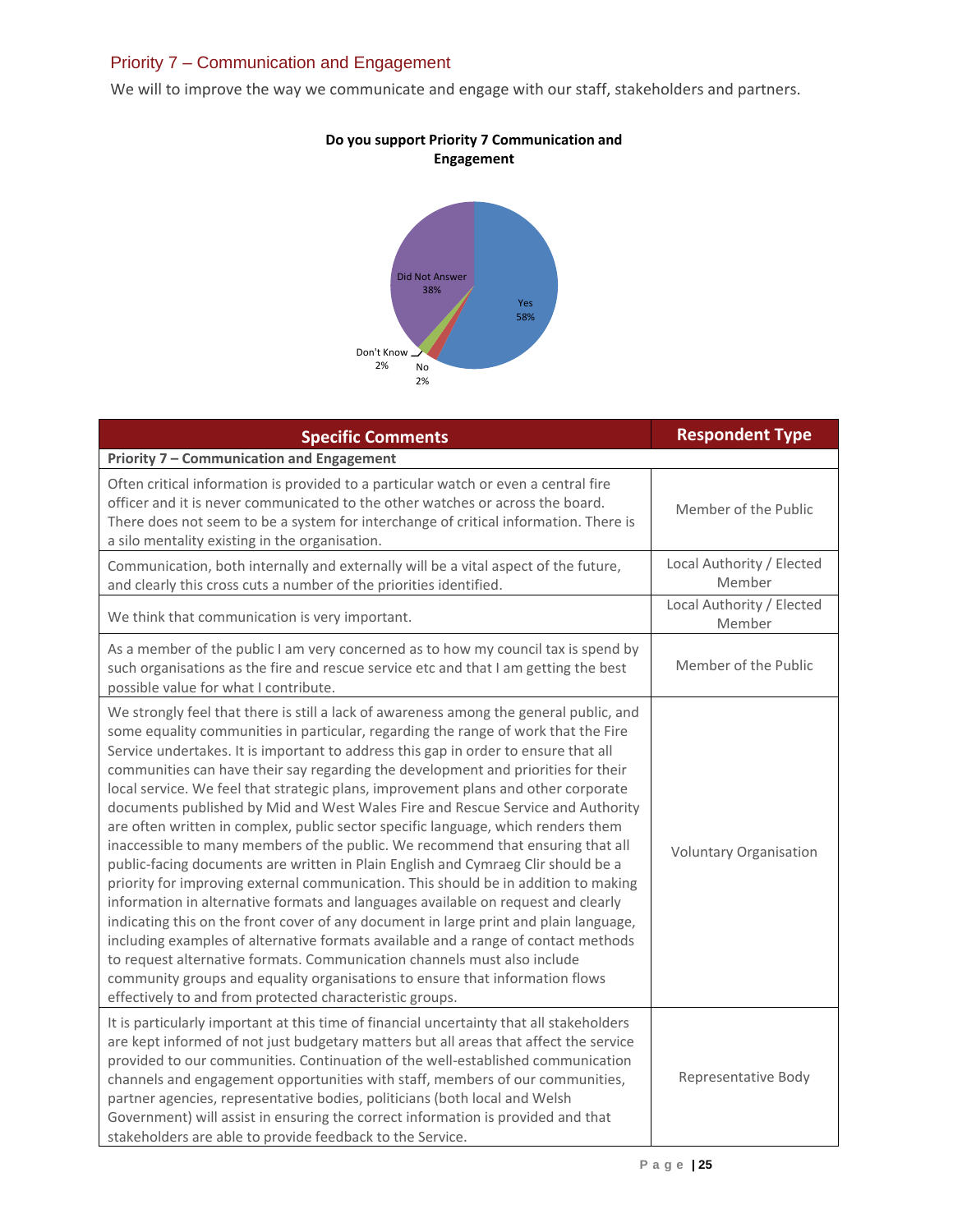| Communication with rural communities is very important Concern re centralization                                                                                                          | Town and Community                  |
|-------------------------------------------------------------------------------------------------------------------------------------------------------------------------------------------|-------------------------------------|
| of services                                                                                                                                                                               | Council or Councillor               |
| Communication is key to involving everyone moving forward together                                                                                                                        | Representative Body                 |
| We agree that communication and engagement should be one of your priorities, but<br>the plan should be written in layman's terms so members of the public can<br>understand the document. | Local Authority / Elected<br>Member |
| What do you mean "improve communication and engagement" surely this should                                                                                                                | Town and Community                  |
| be happening already!                                                                                                                                                                     | <b>Council or Councillor</b>        |

### Members Comments

Fire Authority Members note the number of positive responses received towards this strategic priority and the public's appetite to understand the financial and service delivery pressures faced by the organisation.

Although the planning documents have been tailored with the members of the public in mind, using plain English terms where appropriate, the Fire Authority note that some respondents feel that our plans still need to continue be simplified, although they also recognise the requirement to produce service specific technical documents and make these accessible to members of the public. Therefore the inclusion of additional items within the glossary of terms should assist readers in understanding the issues being discussed.

Fire Authority Members did note the Draft Plan was subjected to a professional review of the language used prior to publication and will continue to develop this area of communication.

Fire Authority Members noted that a comment was made surrounding the Welsh Assembly's proposals for scrutiny and the lack of detail surrounding any potential local authority boundary changes, a written response has been given to these points by the Chief Fire Officer.

### Recommendations

Fire Authority Members recommend that a more detailed 'Glossary of Terms' is added to the final Annual Improvement Plan 2015-2016.

Fire Authority Members recommend further efforts are made to engage more effectively with a wider audience to ensure members of the public are kept up to date with our continuing efforts to provide a cost effective and efficient emergency service.

Fire Authority Members recommend that communication with members of the public surrounding any potential changes to the scrutiny and boundary changes affecting this organisation is clear and timely.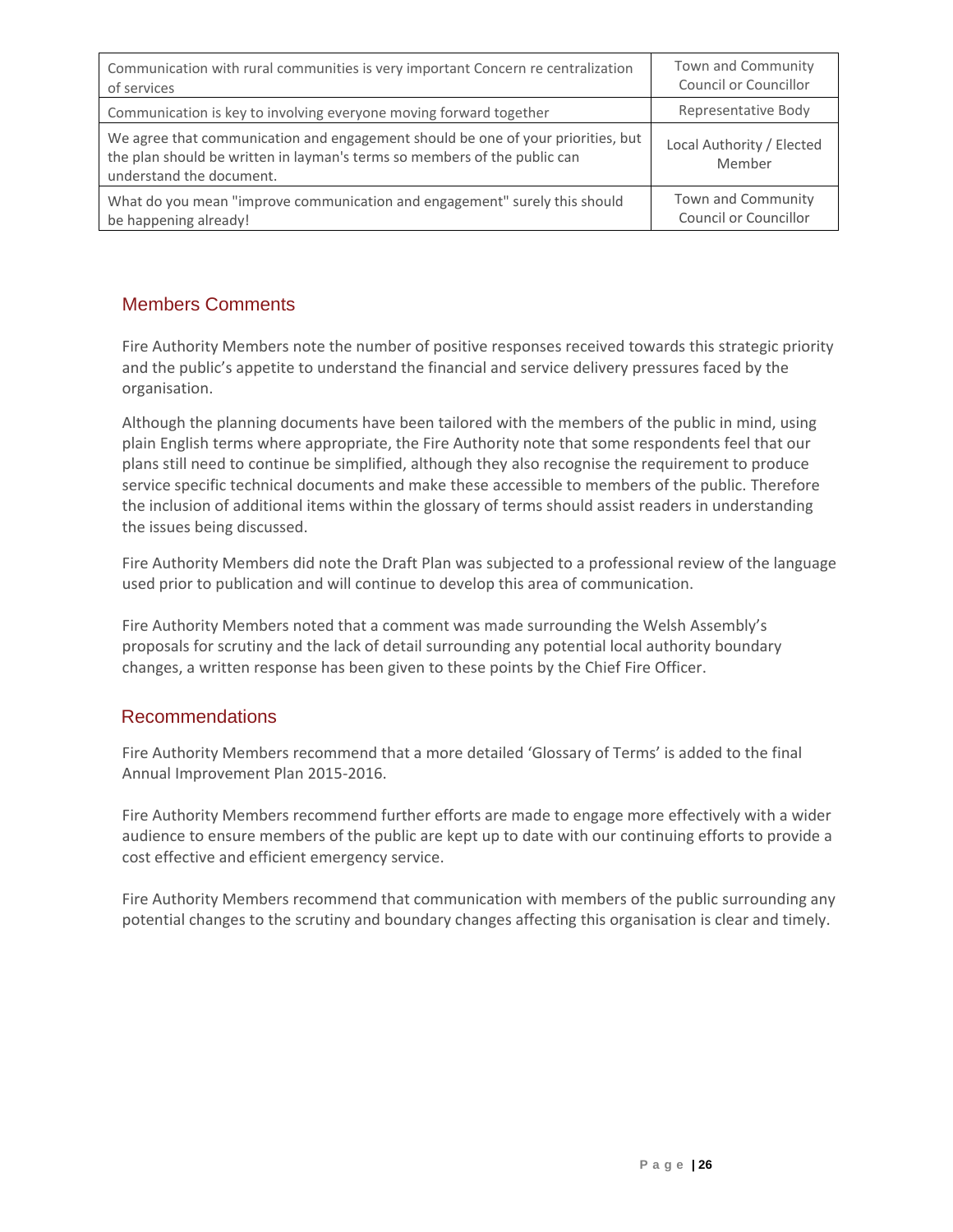## Annual Improvement Plan 2015/2016

#### Improvement Object 1 - Improve service delivery and safety through use of new technology and fire and rescue techniques

#### *Our outcome will be to deliver an improved service for our communities in the event they require our help in an emergency.*

We will research and adopt the most advanced fire and rescue technologies and techniques to enable us to make the incident environment safer for both members of the public and firefighters.

#### **We are improving service delivery and safety because feedback told us**

- We need to make the work of our Firefighters as safe as possible.
- We need to improve the survival rates of compartment fires.
- We need to reduce the environmental impact our firefighting techniques wherever possible.
- We need to ensure that we are able to track and maintain a full life history of all of our operational equipment.

#### **Over the next year, we will:**

Explore how we can use technology to ensure our staff are safer and better prepared to deliver improved outcomes for the communities we serve. This will include:

- **Research and assessing the benefits of adopting mobile compartment firefighting systems.**
- Developing new ways of working to reduce the quantity of water used at incidents, including the use of 'brown water'; containment and recycling of the firefighting water.
- **IMPLEMENTER IMPLE PRESS** Pressure Ventilation at key stations throughout the organisation.
- **Implementing a service wide asset management system for operational equipment, which will collect information on** how we use, test and repair our equipment. This will both inform our future operational requirements and enhance safety through active tracking.

#### **How we will measure and report our achievements**

- We will produce a business case on the suitability of mobile compartment firefighting systems. This will inform the decision making process of any future implementation of this technology.
- We will develop and deliver initial operational procedures which minimise the quantity of water used at incidents.
- We will roll out 'Offensive' Positive Pressure Ventilation techniques to those stations which have the highest historical instances of compartment fires.
- We will implement a service wide asset management system for operational equipment.

#### **What this will mean to you.**

Improving our technology and firefighting techniques will have a positive impact on the service we provide to our communities. These new technologies and techniques will dramatically reduce the risk of fire spread, damage, and overall impact to the environment, reducing the potential for loss of life and serious injury. They will also improve the firefighting environment, resulting in a reduced risk of injury to firefighters.



**Do you Support our Objective 1 - Improve our**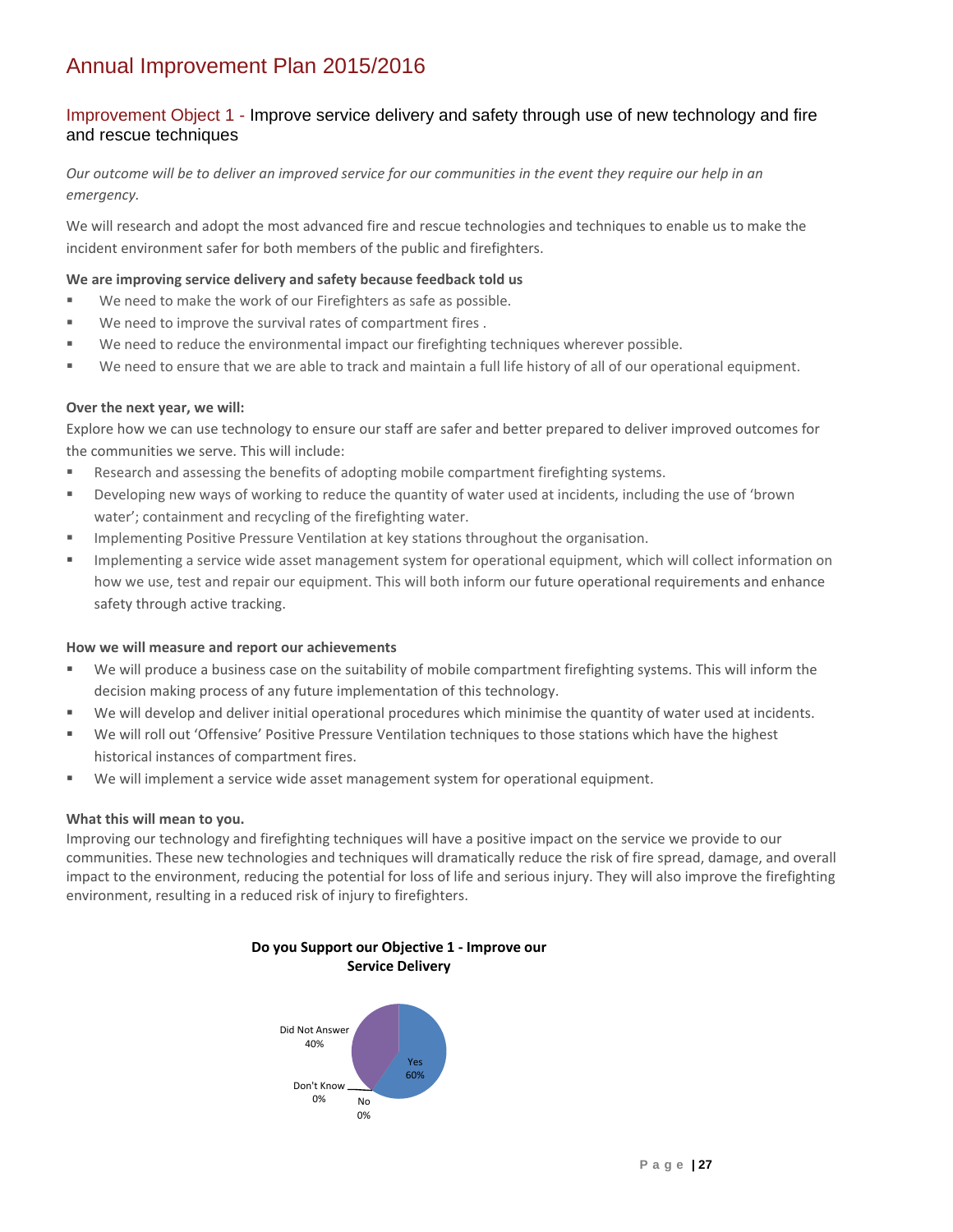## Views received on these improvement proposals included.

| <b>Specific Comments</b>                                                                                                                                                                                                                                                                                                                                                                                                                                                | <b>Respondent Type</b>                      |
|-------------------------------------------------------------------------------------------------------------------------------------------------------------------------------------------------------------------------------------------------------------------------------------------------------------------------------------------------------------------------------------------------------------------------------------------------------------------------|---------------------------------------------|
| As long as safe systems of work are developed and implemented effectively to<br>support the use of new technology and techniques                                                                                                                                                                                                                                                                                                                                        | Member of the Public                        |
| Yes, we agree with this objective. Progression of the matters detailed will have a<br>positive impact on the service to our communities, reduce risk from fire and<br>continue to ensure the safety of Service personnel at operational incidents. By<br>considering the matters detailed this is indicative of the Service's proactive<br>approach to developing its response to incidents.                                                                            | Representative Body                         |
| Locate specialist vehicles where they best meet the needs of the community and<br>improve the type of vehicles for the areas they serve. ie not 3 in 1 vehicle like<br>the RRP at Sketty, which is off the run more than on.                                                                                                                                                                                                                                            | Local Authority / Elected<br>Member         |
| Churchstoke Community Council supports the broad principles in the draft<br>Strategy and Annual Improvement Plan but is the view that MWW Fire and<br>Rescue Services will have difficulty achieving the targets set out in the draft<br>strategy and plan if the remit of the authority remains the same and local rural<br>fire stations are closed. Churchstoke Community Council would therefore urge<br>the Authority to avoid local rural fire station closures.' | Town and Community Council<br>or Councillor |

## Members Comments

Fire Authority Members note the number of positive responses received towards this improvement objective.

Fire Authority Members recognise the concerns of some members of staff and the public relating to the introduction of new technologies, community safety and reductions in service delivery models.

The Fire Authority Members noted the concern over an historical introduction of specialist vehicles, but the Plan does not make reference to any changes in vehicles at this stage, as research and evaluation is a key component of this objective, therefore this comment will not be considered.

### Recommendations

Fire Authority Members recommend further efforts are made to engage more effectively with a wider audience to ensure all stakeholders are fully aware of our efforts to improve the ways we deliver services.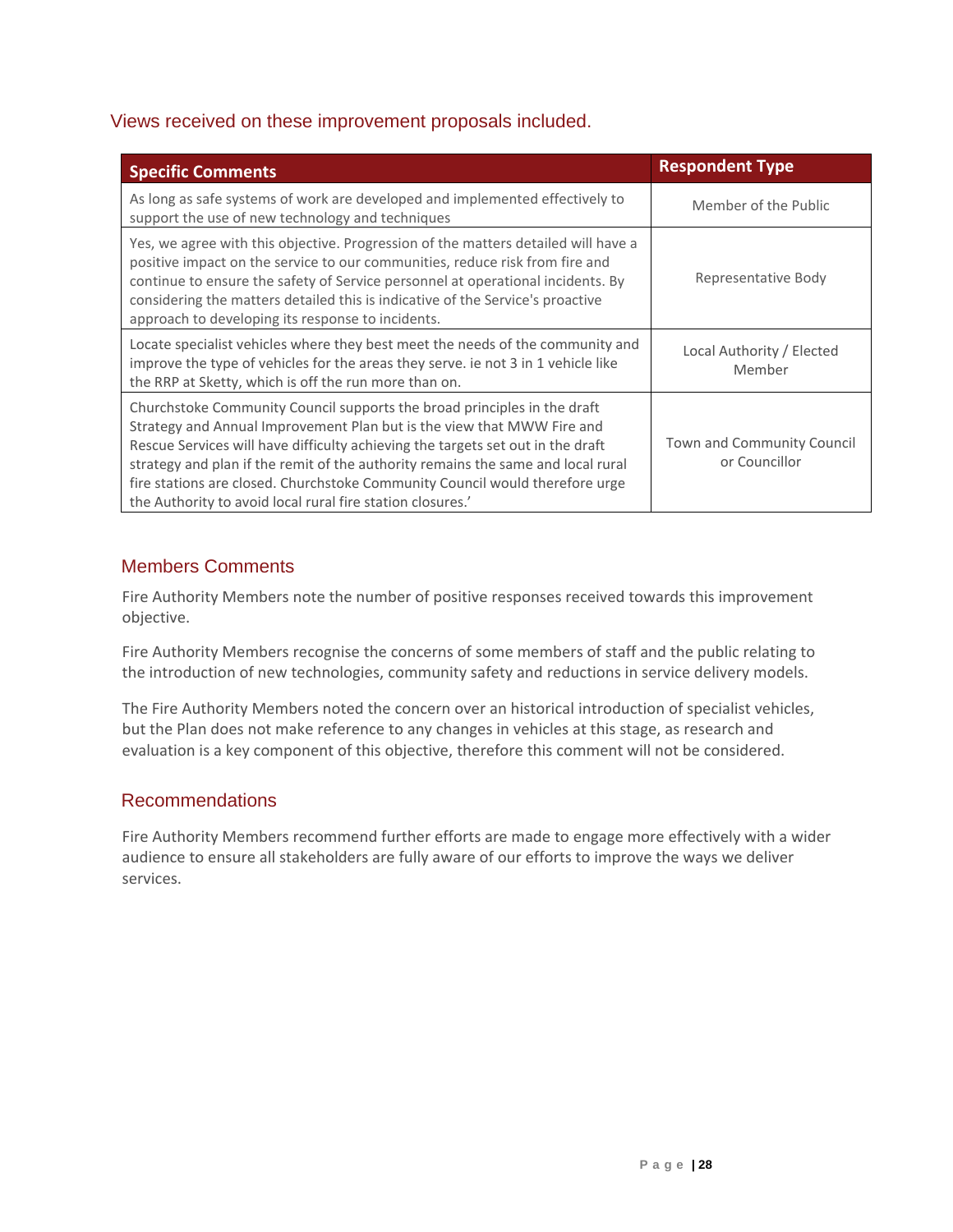#### Improvement Object 2 – Continue to support safer communities whilst managing reduced budgets

*Our outcome will be to continue making communities safer through minimising risks and maintaining our standards of service delivery within a reduced budget.*

#### **We are focusing on our reduced budget because feedback told us that:**

- You do not want a reduction in the services that we provide,
- You do want us to provide value for money,
- You do value the community safety and educational work we undertake,
- Our staff want to deliver the best possible services they can.

#### **The actions we will take are**

- Implement the outcomes of the Strategic Review of Service Delivery Management Arrangements for Swansea and Neath Port Talbot.
- Undertake the same review for the other Command areas of Ceredigion, Powys, Carmarthenshire and Pembrokeshire.
- Collaborate with Welsh Fire and Rescue Services and partners to improve services, efficiencies and reduce costs.

#### **How we will measure and report our achievements**

- Seeing a continued reduction in the number of fires, deaths and injuries
- Seeing a continued reduction in hoax and false alarm calls
- Delivering services within budget

#### **What this will mean to you**

We are planning to make savings in the way that we do things but there will be no reduction in response to incidents and the services we provide to make communities safer although we may provide them in a different way.

Where changes in the way we deliver services are required we will continue to engage constructively and positively with staff and their representative bodies.

#### **Do you Support our Objective 2 - Continue to Support Safer Communities with Reduced Budgets**

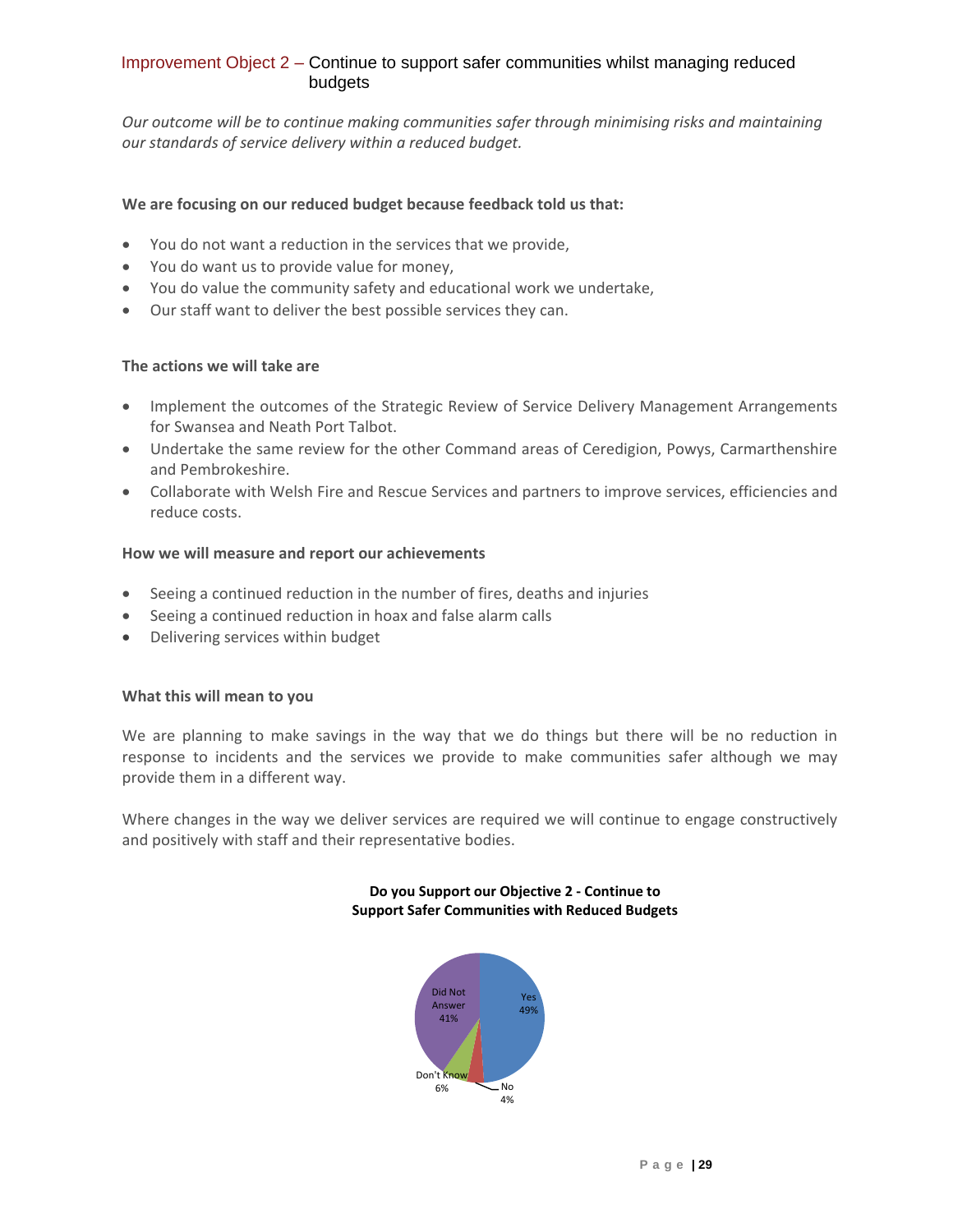## Views received on these improvement proposals included.

| <b>Specific Comments</b>                                                                                                                                                                                                                                                                                                                                                                                                                                                                                                                                                                                                                                                                                                    | <b>Respondent Type</b>                      |
|-----------------------------------------------------------------------------------------------------------------------------------------------------------------------------------------------------------------------------------------------------------------------------------------------------------------------------------------------------------------------------------------------------------------------------------------------------------------------------------------------------------------------------------------------------------------------------------------------------------------------------------------------------------------------------------------------------------------------------|---------------------------------------------|
| Support safer communities but recognise that with reduced budgets you may<br>have to retract to being more reactive than proactive. Identify core statutory<br>requirements and be good at them. you cannot be all things to all men.                                                                                                                                                                                                                                                                                                                                                                                                                                                                                       | Member of the Public                        |
| It is difficult to have safer communities, while budgets are being reduced.                                                                                                                                                                                                                                                                                                                                                                                                                                                                                                                                                                                                                                                 | Local Authority / Elected<br>Member         |
| As mentioned previously in this response we feel that working with third sector<br>organisations and community equality groups is vital to reaching all communities<br>and to supporting people from protected characteristic groups, who often face<br>discrimination and exclusion, to be safer and feel safer within their communities.<br>This must involve a continued commitment to attending and supporting<br>community events.                                                                                                                                                                                                                                                                                     | <b>Voluntary Organisation</b>               |
| The financial pressures facing not only the Service but all public sector<br>organisations are well known. The innovative approach to providing our services<br>under such conditions over recent years has allowed the Service to maintain the<br>same level of service delivery with reduced budgets. The commitment to<br>evaluation to inform future financial planning is welcomed. It is also pleasing to<br>see the commitment to generate income, which is seen as a very positive move<br>and is indicative of the Service's forward thinking approach. These objectives will<br>allow service delivery not only to be maintained but to be developed to ensure<br>we continue to move forward as an organisation. | Representative Body                         |
| Priority should be towards maintaining service delivery in emergency situations                                                                                                                                                                                                                                                                                                                                                                                                                                                                                                                                                                                                                                             | Member of the Public                        |
| We believe that all risks in the brigade area should be identified in this section<br>together with the plans on how the authority will deal with all these<br>communities.                                                                                                                                                                                                                                                                                                                                                                                                                                                                                                                                                 | Local Authority / Elected<br>Member         |
| What is the budget reduction and why                                                                                                                                                                                                                                                                                                                                                                                                                                                                                                                                                                                                                                                                                        | Town and Community Council<br>or Councillor |
| Clarification required on the objective "Continue to support safer communities<br>whilst managing reduced budgets in particular, the development of a trading<br>arm to enable revenue generation."                                                                                                                                                                                                                                                                                                                                                                                                                                                                                                                         | Town and Community Council<br>or Councillor |

## Members Comments

Fire Authority Members reaffirmed the commitment that front line services and safety will not be compromised in an effort to reduce costs.

Fire Authority Members noted that it is our intention to be the best at what we do and not allow the budget reductions to impact on our service delivery.

The support for working with other agencies, partners and stakeholders to deliver shared collaborative outcomes for the communities we service whilst improving performance and efficiency.

### Recommendations

Fire Authority Members recommended the agreed actions to achieve the financial efficiencies for 2015-2016 agreed at its Fire Authority meeting on  $15^{th}$  December 2014 are included within the final Annual Improvement Plan 2015-2016.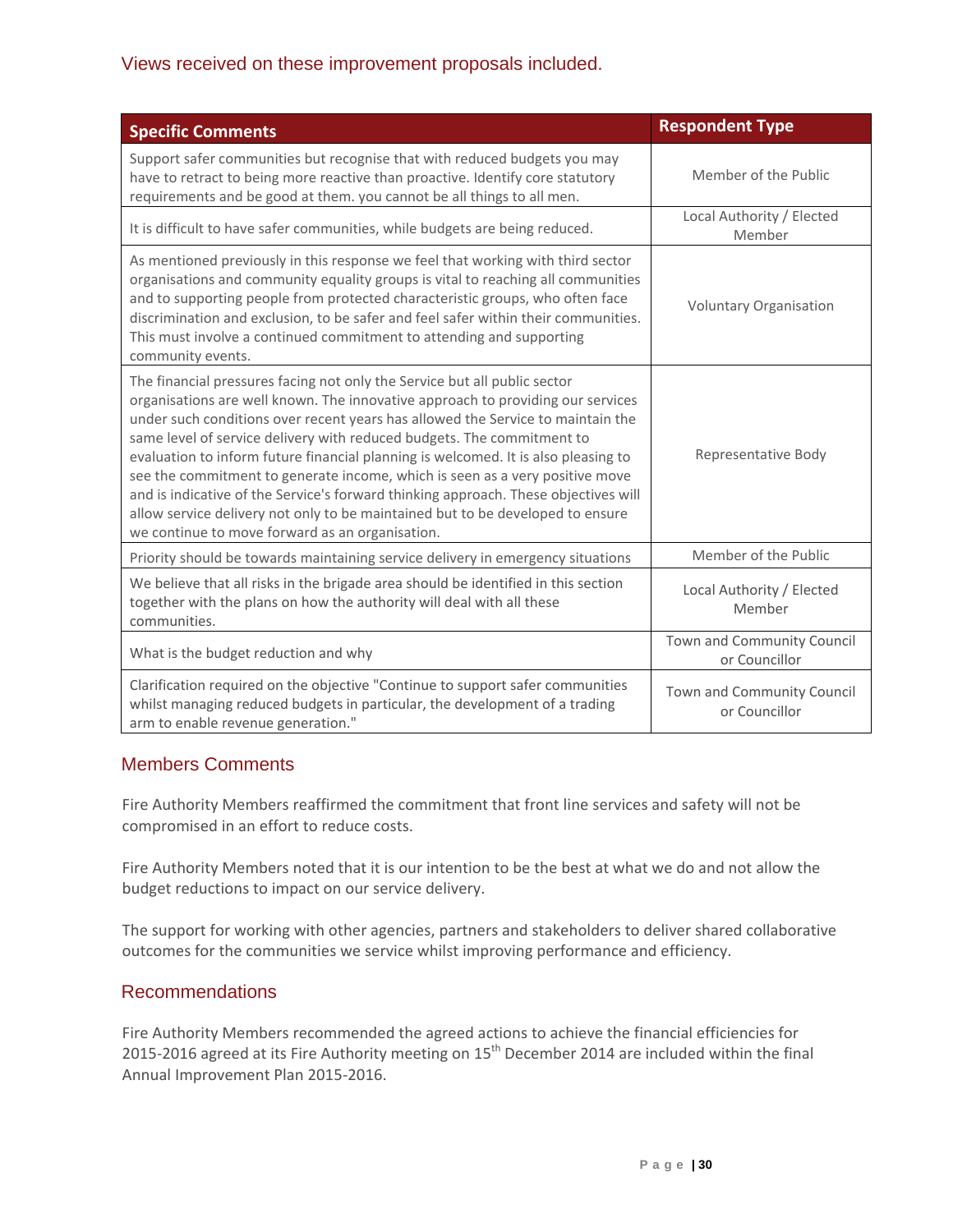#### Improvement Object 3 - Further improve our collaborative activities to reduce risks, costs and improve outcomes for our communities

*Our outcome will be to communicate ideas and initiatives more effectively with key partners who share our agenda.*

#### **We are focusing on our improvement proposals because feedback told us that:**

- You want us to provide value for money through working with our partners.
- The expectations placed upon us are changing.
- We have the potential to be more than just a Fire and Rescue Service
- There a still some groups of vulnerable people that we are unable to reach.

#### **The actions we will take are**

- Further develop our operational delivery of medical response services, in collaboration with the Welsh Ambulance Service NHS Trust (WAST).
- Work with our key partners to improve the services we deliver to ensure they meet the needs of our communities and deliver improved outcomes.
- Expand the number of agreements we have for sharing personal information on vulnerable people to make them safer.
- Continue to drive forward the work of the National Issues Committee to deliver efficiencies and improved performance across the three Welsh Fire and Rescue Services.

#### **How we will measure and report our achievements**

- We will increase the number of medical co-responder schemes in partnership with the Welsh Ambulance Service Trust.
- We will demonstrate increased efficiencies and productivity through the sharing of resources, knowledge and experience between partner agencies and other fire and rescue services.
- We will see increased sharing of personal information to enable vulnerable individuals to receive Home Fire Safety advice.
- We will deliver the National Issue Committee objectives, as contained within the All Wales Improvement work streams.

#### **What this will mean to you**

We will improve the organisation and the services we provide by increasing the number of opportunities we have to collaborate with our partners. We know that we will be able to achieve more with the resources available by sharing information, knowledge and working practices. This means we will be able to provide better outcomes for the communities which we serve.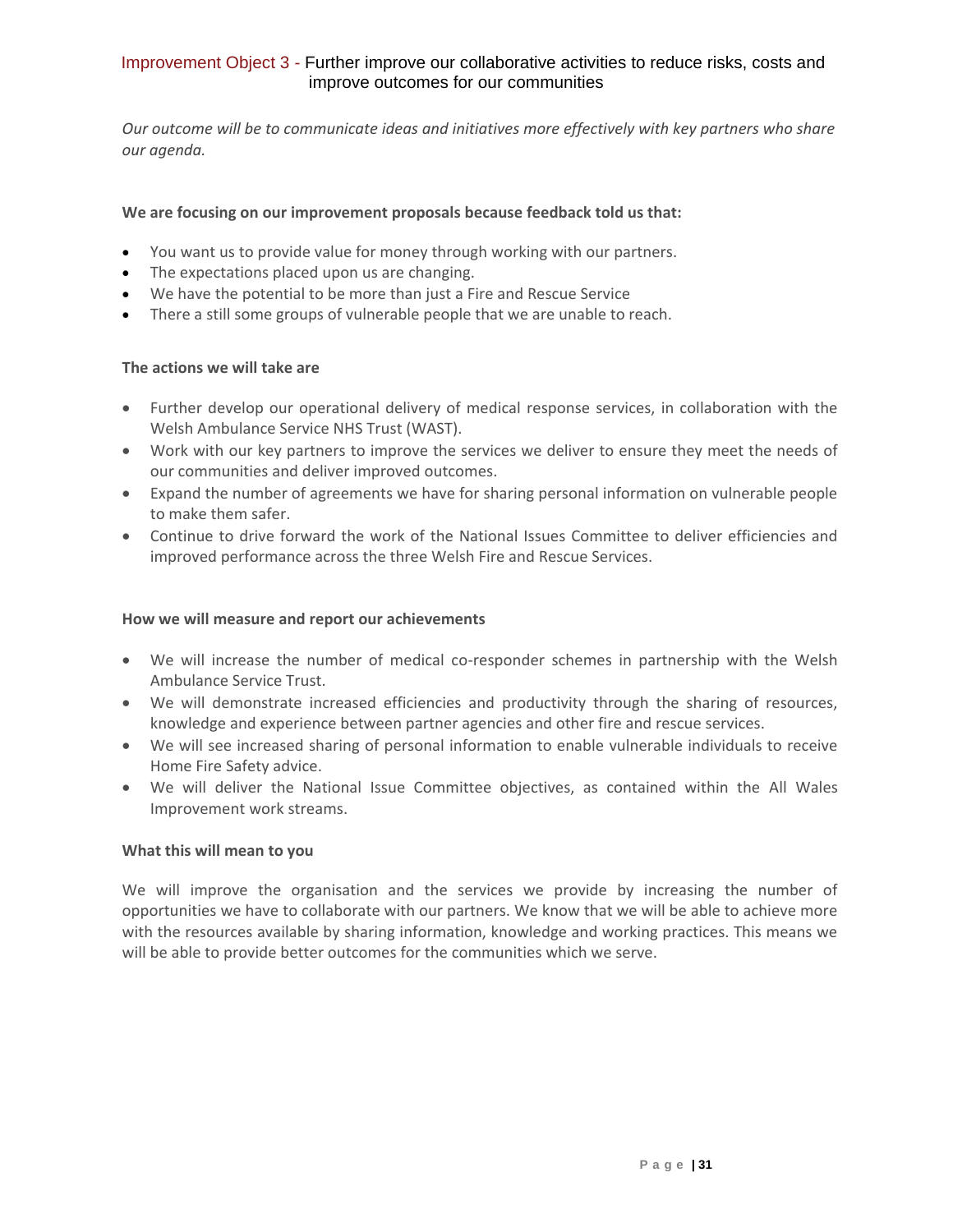#### **Do you Support our Objective 3 - Further Improve our Collaborative Activities**



## Views received on these improvement proposals included.

| <b>Specific Comments</b>                                                                                                                                                                                                                                                                                                                                                                                                                                                                                                                                                                                                                                                                | <b>Respondent Type</b>                      |
|-----------------------------------------------------------------------------------------------------------------------------------------------------------------------------------------------------------------------------------------------------------------------------------------------------------------------------------------------------------------------------------------------------------------------------------------------------------------------------------------------------------------------------------------------------------------------------------------------------------------------------------------------------------------------------------------|---------------------------------------------|
| Don't collaborate for collaborations sake. There must be an identified<br>quantifiable benefit to the collaboration. This benefit must be to all concerned. a<br>lot of collaborations do not really deliver any real savings or benefits. Be clear<br>about what you want to achieve through the collaboration                                                                                                                                                                                                                                                                                                                                                                         | Member of the Public                        |
| The sharing of personal information between Agencies will continue to<br>represent an important facet of collaborative and effective working, not only in<br>emergency situations but also on a day to day basis. The consequences of failing<br>to do so have already been highly publicised, and can be very detrimental to the<br>reputation of a service, and damaging to public confidence.                                                                                                                                                                                                                                                                                        | Local Authority / Elected<br>Member         |
| More cost cutting is not a good idea                                                                                                                                                                                                                                                                                                                                                                                                                                                                                                                                                                                                                                                    | Local Authority / Elected<br>Member         |
| There is an expectation that collaborative activities are developed to deliver<br>improved services linked to effective financial management. The objectives<br>identified are welcomed and supported. Development of our medical response<br>arrangements with the Welsh Ambulance Service Trust will undoubtedly ensure<br>our communities are safer. Sharing of information with partner agencies on<br>vulnerable members of our communities is vital to ensure they are protected as<br>far as possible and receive the best possible service. Further development of the<br>Service's already well-established network of communication channels will be a<br>very positive step. | Representative Body                         |
| I agree if the collaborative activities show a worthwhile improvement to<br>communities, decided by the people in those communities. do they see a<br>difference?                                                                                                                                                                                                                                                                                                                                                                                                                                                                                                                       | Member of the Public                        |
| We would like a reduction in the number of accidental fires, deaths and injuries<br>within the communities                                                                                                                                                                                                                                                                                                                                                                                                                                                                                                                                                                              | Local Authority / Elected<br>Member         |
| Members have also queried a matter concerning the third objective "Further<br>improve our collaborative activities to reduce risks, costs and improve outcomes<br>for our communities in partnership with the Welsh Ambulance NHS Trust to<br>expand the provision of medical response services."                                                                                                                                                                                                                                                                                                                                                                                       | Town and Community Council<br>or Councillor |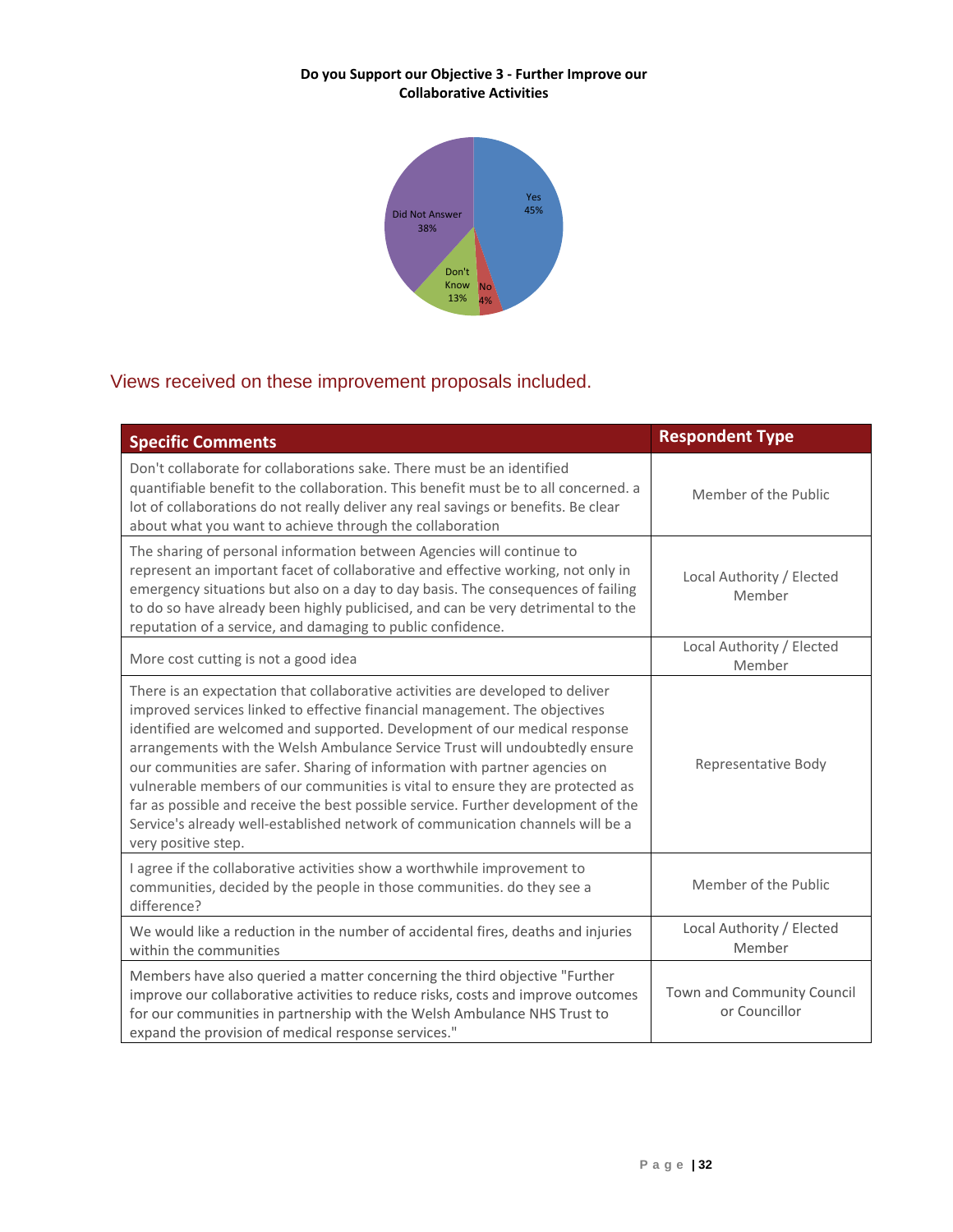#### **Annual Improvement General Comments**

| <b>Specific Comments</b>                                                                                                                                                                                                                                                                                                                                                                                                                                                                                                                                                                                                                                                                                                                                                                                                                                                                                                                                       | <b>Respondent Type</b>                      |
|----------------------------------------------------------------------------------------------------------------------------------------------------------------------------------------------------------------------------------------------------------------------------------------------------------------------------------------------------------------------------------------------------------------------------------------------------------------------------------------------------------------------------------------------------------------------------------------------------------------------------------------------------------------------------------------------------------------------------------------------------------------------------------------------------------------------------------------------------------------------------------------------------------------------------------------------------------------|---------------------------------------------|
| Over the last few years most of the savings on reduced crewing/manning levels<br>has been at the expense of whole time, frontline operational firefighters e.g at<br>Haverfordwest, Pontardawe, Llanelli and more recently Port Talbot. Indeed<br>further cuts are proposed for the 4 remaining 24hr crewed full time stations<br>(Swansea West, Neath, Swansea Central and Morriston). I believe that the Fire<br>Authority should now seriously consider making savings by reviewing the<br>possible downgrading/closing of Day crewed and retained stations based on the<br>recommendations of the Chief Fire Officer. I do not agree that as a council tax<br>payer that I should have to consider paying an increase in my council tax for the<br>Fire Service since this argument could be used for all the other important<br>services that the local authorities provide during the current economic hardship<br>forced on all Welsh local authorities | Member of the Public                        |
| There is much talk about cutting costs which cannot be good to maintain a good<br>service.                                                                                                                                                                                                                                                                                                                                                                                                                                                                                                                                                                                                                                                                                                                                                                                                                                                                     | Local Authority / Elected<br>Member         |
| The Fire Officers Association welcomes the Draft Annual Improvement Plan 2015<br>- 2016 and we support the objectives identified. We look forward to continuing<br>to engage with the Service in the very positive manner that is currently in place<br>and assisting wherever possible to progress any changes needed to allow the<br>Service to progress and develop.                                                                                                                                                                                                                                                                                                                                                                                                                                                                                                                                                                                        | Representative Body                         |
| this plan sets out clearly the way forward for the service in what are very<br>challenging times                                                                                                                                                                                                                                                                                                                                                                                                                                                                                                                                                                                                                                                                                                                                                                                                                                                               | Representative Body                         |
| I believe it to be important for the Fire & Rescue service to be viewed<br>Holistically. It is a resource of social benefit, providing jobs, training and<br>community cohesion, as well as rescue and emergency services. We should stop<br>seeing it as a cost and instead see it as a benefit.                                                                                                                                                                                                                                                                                                                                                                                                                                                                                                                                                                                                                                                              | Town and Community Council<br>or Councillor |

## Members Comments

Fire Authority Members noted the support for collaborative working with other agencies, partners and stakeholders to deliver shared collaborative outcomes for the communities we service whilst improving performance and efficiency.

Fire Authority Members noted that a comment was made surrounding the proposal to improve outcomes for our communities in partnership with the Welsh Ambulance NHS Trust to expand the provision of medical response services, a written response has been provided by the Chief Fire Officer.

### Recommendations

Fire Authority Members recommend further efforts are made to engage more effectively with a wider audience to ensure all stakeholders are fully aware of our efforts to improve our collaboration activities to improve the ways we deliver services and reduce costs.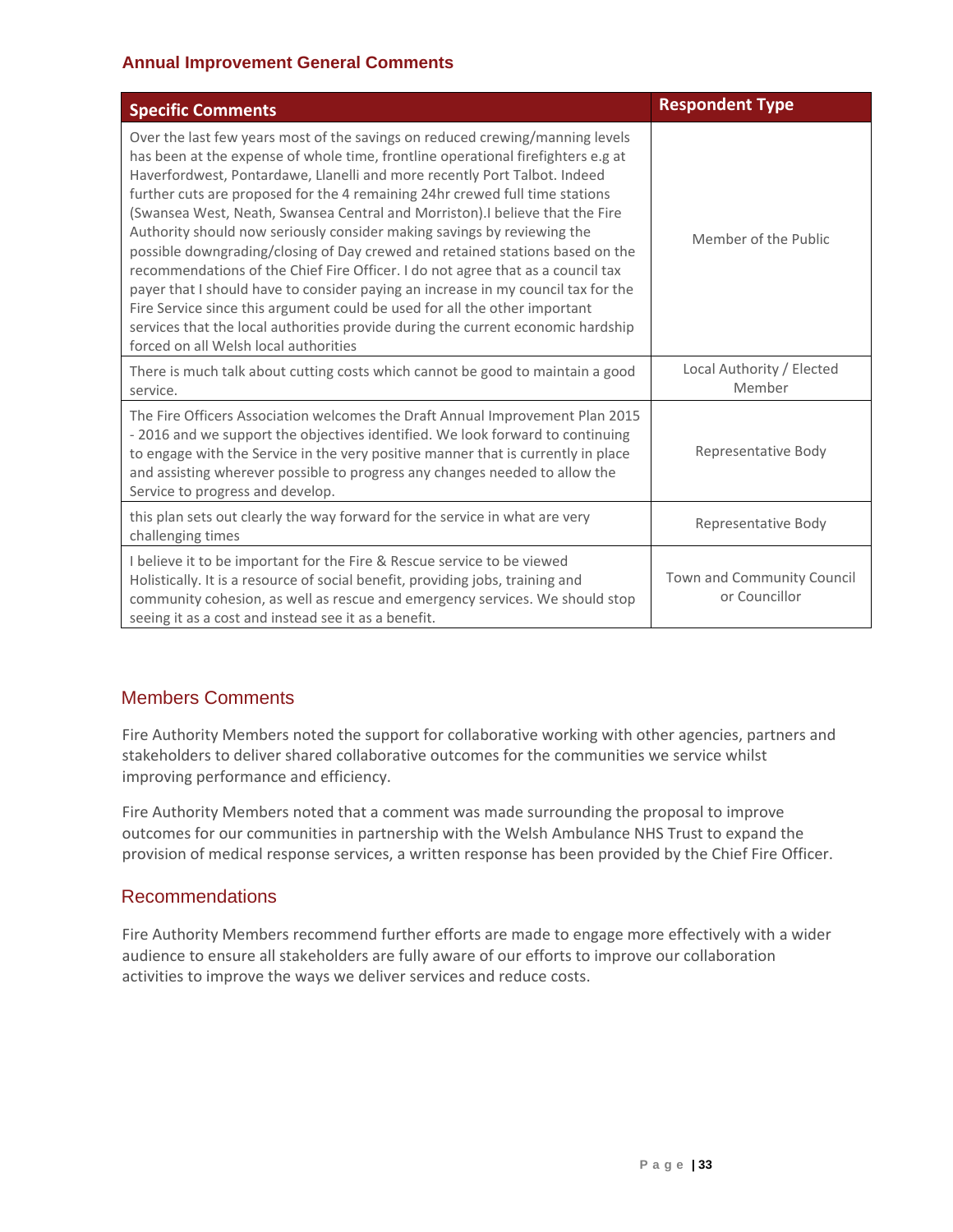## Consultation Events Comments

<span id="page-34-0"></span>

| <b>Specific Comments</b>                                                                                                                                                                                                                                                                                                                                                                                                                                                                                                                                                                                                                                                                               | <b>Respondent Type</b> |
|--------------------------------------------------------------------------------------------------------------------------------------------------------------------------------------------------------------------------------------------------------------------------------------------------------------------------------------------------------------------------------------------------------------------------------------------------------------------------------------------------------------------------------------------------------------------------------------------------------------------------------------------------------------------------------------------------------|------------------------|
| Reviewing the draft plans it all looks very positive but with no real mention of how<br>the service propose to manage the reduced budget. I am concerned that any<br>reduction in manning levels, station closures or further reduction in appliance<br>pumping capability may affect the refineries Emergency/COMAH plans.                                                                                                                                                                                                                                                                                                                                                                            | Other                  |
| I am encouraged with the highlighted statement which states an improvement in<br>communication with stakeholders, hopefully before any decision is made or<br>finalised."                                                                                                                                                                                                                                                                                                                                                                                                                                                                                                                              |                        |
| Having read the Strategic plan for 2015-20, I am very pleased to say how realistic<br>and flexible the 5 year plan is, taking in to account the current economic state.<br>It is also pleasing that the Service will also be looking at different ways to develop                                                                                                                                                                                                                                                                                                                                                                                                                                      | Fire Service Employee  |
| Fire Fighter safety alongside the safety of its communities, this in itself is inspiring.<br>I look forward to working and being a part of this new 5year plan.                                                                                                                                                                                                                                                                                                                                                                                                                                                                                                                                        |                        |
| Innovative Ideas & Significant interest in expanding our delivery of medical<br>response services                                                                                                                                                                                                                                                                                                                                                                                                                                                                                                                                                                                                      | Member of the Public   |
| Recognition of financial pressures faced by Service                                                                                                                                                                                                                                                                                                                                                                                                                                                                                                                                                                                                                                                    | Member of the Public   |
| 1. It was widely agreed that given the aspiration to work more collaboratively,<br>agencies such as County Councils, Police Forces, Health Boards and Fire and<br>Rescue Services should develop strategic plans concurrently i.e. work<br>collaboratively to develop individual strategic plans which have overarching<br>priorities which are matched over different agencies. As it stands it may well be<br>the aspiration to work collaboratively but in order for this to be effective the<br>outcomes for each partner agency needs to be broadly similar. There was strong<br>support from all present on this point.                                                                          |                        |
| 2. There was a consensus of concern over some of the phraseology within the<br>Strategic Action plan in light of reduced budgets and realistically managing output.<br>The forum felt that "World Leader" and "Improving Service Delivery" led to the<br>document lacking conviction and detracted from its overall honesty. It was<br>suggested that in light of current financial pressures "UK Leader" and "Maintaining<br>the current level of Service Delivery" would be more realistic and achievable. The<br>inclusion in the draft of this aspirational phraseology led to scepticism about the<br>whole document. As with Point 1 there was strong support from all present on this<br>point. | Member of the Public   |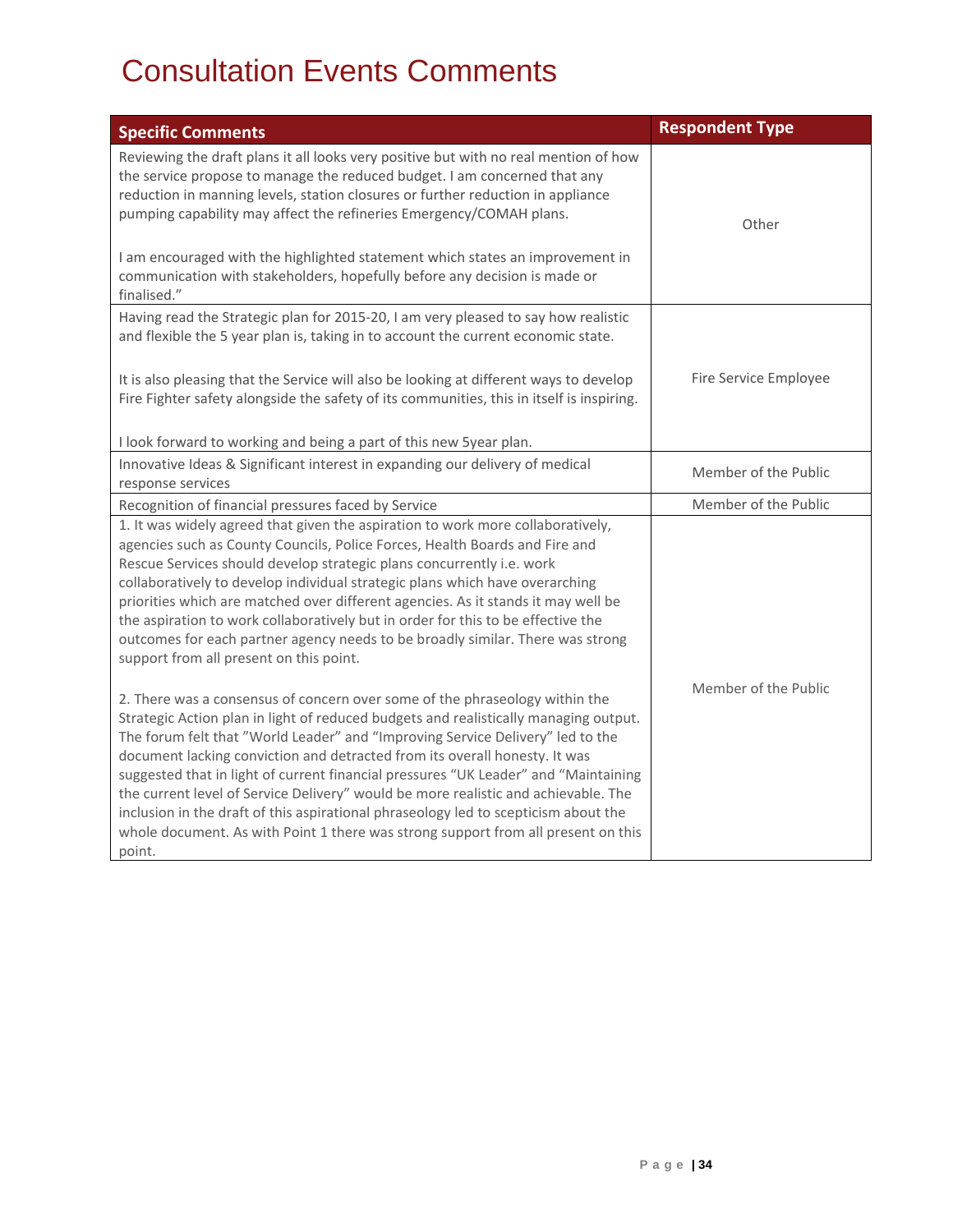## Profile of Questionnaire Respondents

In order to encourage as many responses as possible a variety of response options were offered, such as completing an online or hard copy questionnaire, providing comments using e-mail, telephone or letter or personally at meetings and events. The questionnaire provided a free-text section so that comprehensive comments could be provided on each of the Improvement objectives.

Attendance at community events allowed for direct engagement with the public. Response forms enabled respondents to provide a comment on the improvements but also indicate a level of importance for each of the proposals.

Limited personal information is collected which provides anonymity in order to encourage responses. The postcode of the respondent was captured and monitored throughout the consultation process and provided an indication of which area the responses where coming from thus enabling the Service to direct the promotion of the consultation towards the areas where there seem to be little or no responses. The number of people who supplied their postcode was 31 out of a total of 47 questionnaires completed.



This map shows that the majority of respondents were from the Carmarthen, Pembrokeshire and Swansea areas, however, this map highlights that a level of response was received throughout the Mid and West Wales Fire and Rescue Authority's area.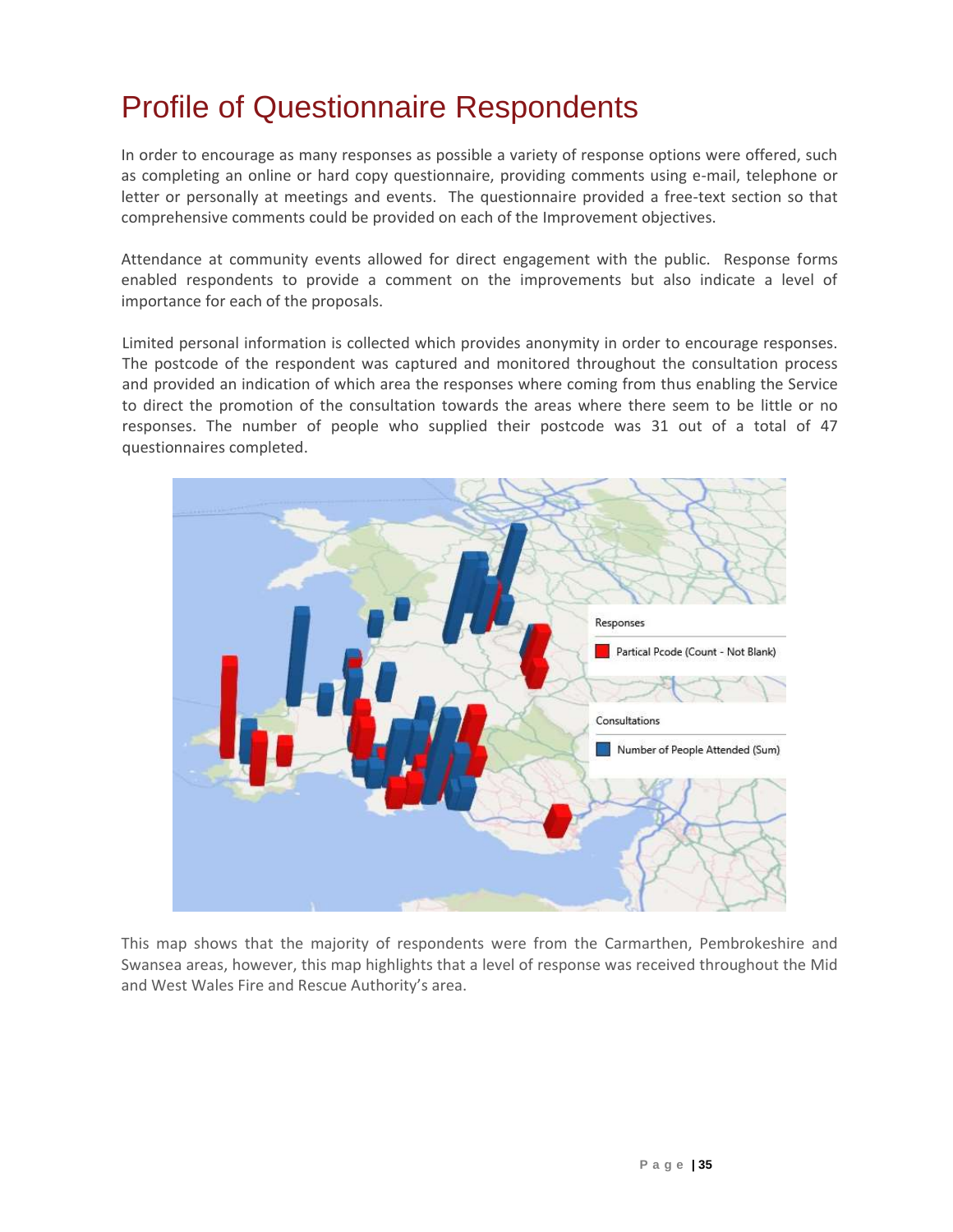## Equality Monitoring

We are firmly committed to ensuring that equality and diversity is a key component of our Corporate Strategy and we have policies of Equal Opportunity for all members, employees, and prospective employees. Our strategy will not tolerate processes, attitudes and behaviours that amount to discrimination, including harassment and bullying through prejudice, ignorance, and thoughtlessness and stereotyping. We are working towards an environment that gives everyone an equal chance to work, learn and live, free from discrimination and prejudice.

Our key drivers are:

- Managing risk and reputation
- Enhancing individual and business performance
- Developing a creative, innovative culture
- Meeting the needs of our communities
- Attracting, retaining and developing employees
- Compliance with Legislation

In 2013/14, we achieved a great deal by reviewing what we did, ways to make improvements in not only performance, but also in terms of achieving real results through engagement with our diverse range of staff and customers. This is key to making sure resources and actions truly support equality in the day-to-day business so that we can all reduce discrimination, foster good relations, and promote equality of opportunities both internally and externally.

The following information identifies the level of response from our resident populations:



**Analysis of Respondents by First Language** 





 $0\%$   $-0\%$ 

**Analysis of Respondents by Age**

21%

6%

 $20/$ 0%

 $1-16$  $17-25$  $126-40$  $141-60$ 61-65 66-75  $-76+$ 

Not Answered

7%

64%

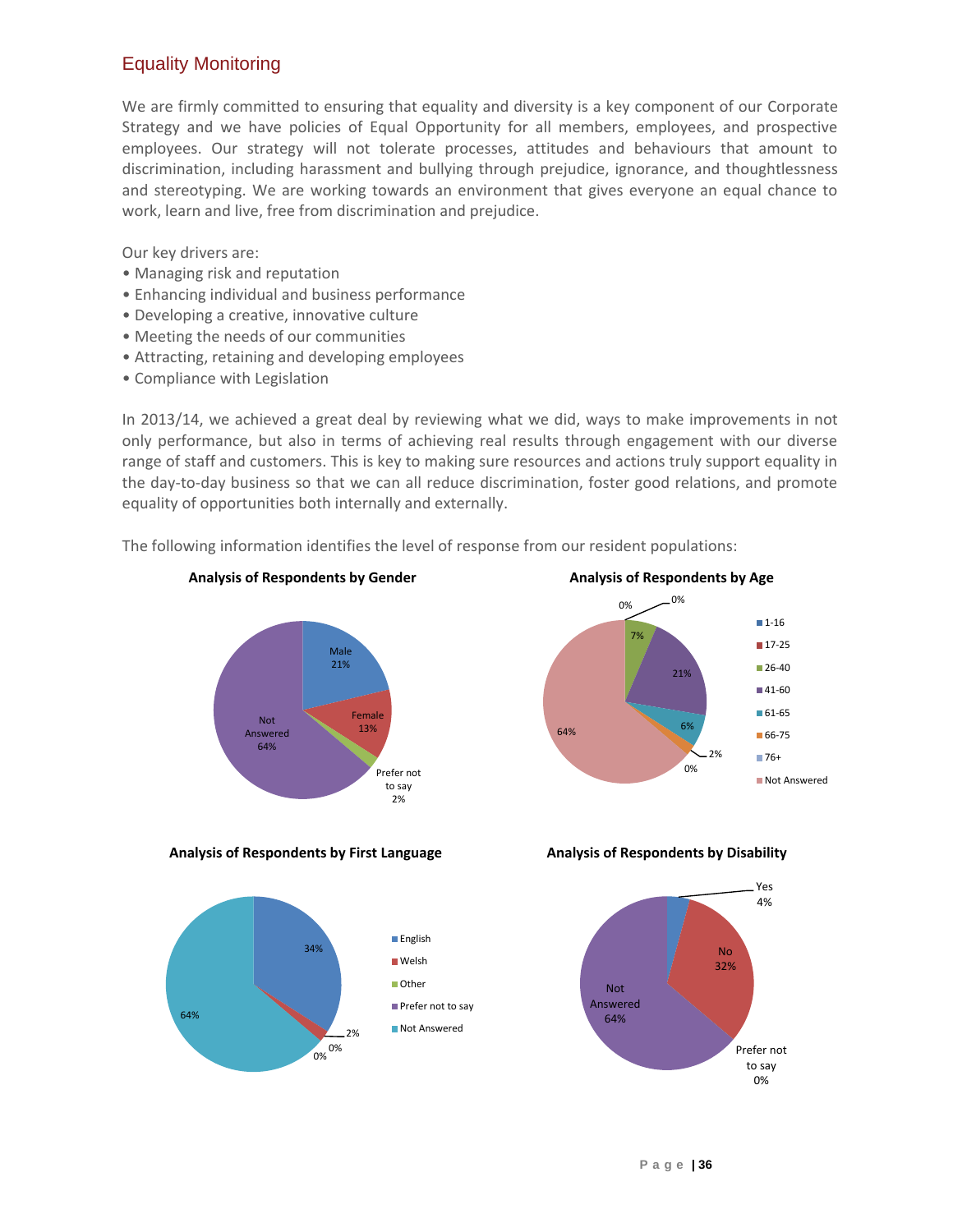#### **Analysis of Respondents by Ethnicity**



#### **Analysis of Respondents by Sexual Orientation**



### Number of Questionnaire responses

A total of 47 responses were received although unfortunately 18 of these responses were identified as incomplete but no questionnaires were disqualified from the consultation responses, as a sufficient number of questions had been answered.





This is the lowest questionnaire response rate for a consultation that Mid and West Wales Fire and Rescue Authority has undertaken since 2010-2011, resulting in the 47 responses which only represents 0.0053% of the population of our Service area.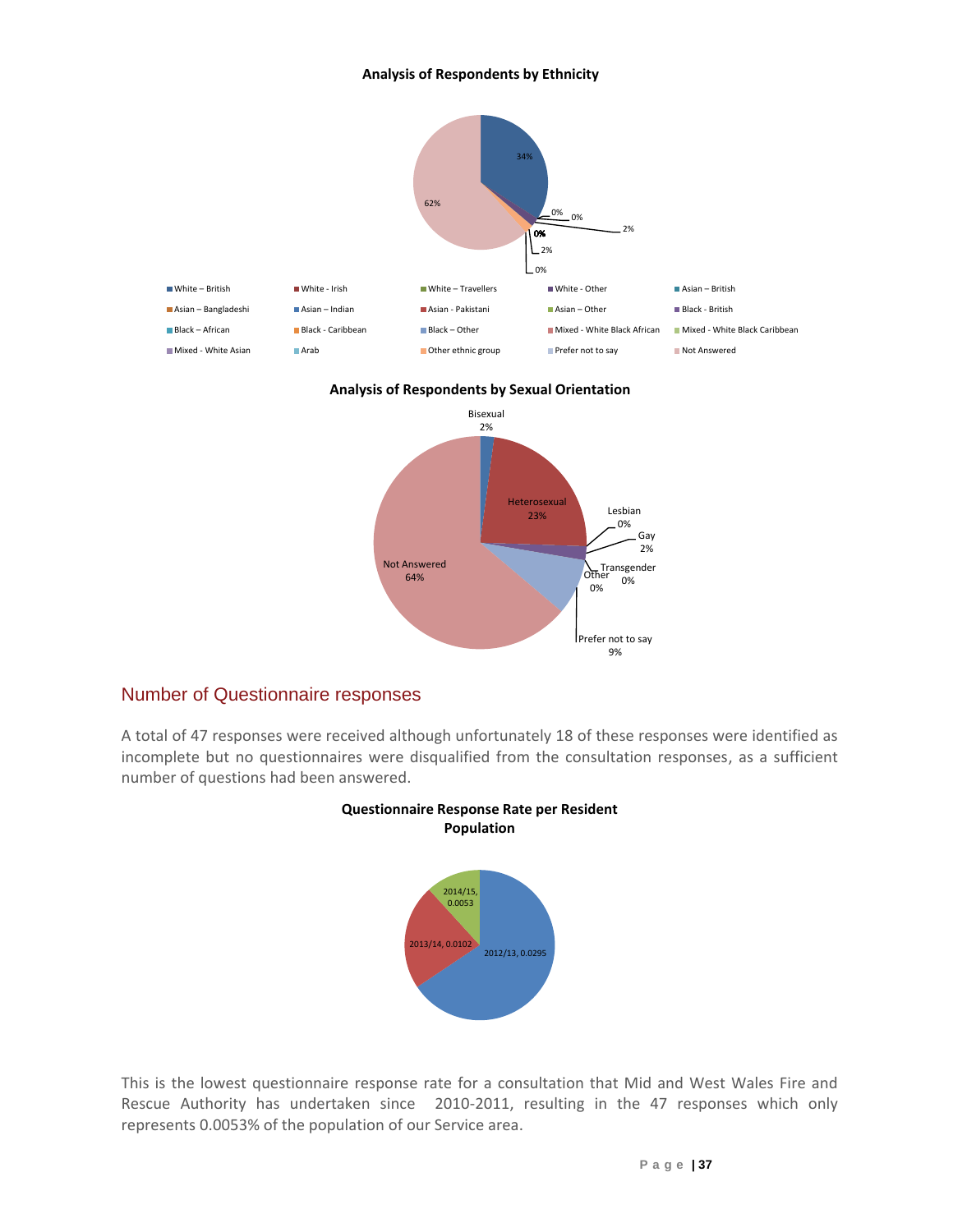| <b>Questionnaire Respondent Type</b>     | %       | <b>Number</b>  |
|------------------------------------------|---------|----------------|
| Member of the Public                     | 40.4%   | 19             |
| Town and Community Council or Councillor | 17.0%   | 8              |
| Local Authority / Elected Member         | 10.6%   | 5              |
| Fire Service Employee                    | 10.6%   | 5              |
| Not Completed                            | 8.5%    | 4              |
| Voluntary Organisation                   | 6.4%    | 3              |
| Representative Body                      | 4.3%    | $\overline{2}$ |
| Other emergency service                  | 2.1%    | $\mathbf{1}$   |
| <b>Assembly Member</b>                   | 0.0%    | 0              |
| Member of Parliament                     | 0.0%    | $\Omega$       |
| Partnership Organisation                 | 0.0%    | $\Omega$       |
| Health Organisation                      | 0.0%    | $\Omega$       |
| Friend/Family (Fire Service Employee)    | 0.0%    | $\Omega$       |
| Other (please specify)                   | 0.0%    | 0              |
| <b>Total</b>                             | 100.00% | 47             |

### Questionnaire Respondents by type:-

## Community Events

A number of Community events were organised to publicise the consultation and encourage respondents to have their say. Attendance at these events was generally good with a combined total of 703 members of the public / stakeholders attending the events.

| <b>Community Event Location</b>              | <b>Number of</b><br><b>attendees</b> |
|----------------------------------------------|--------------------------------------|
| Pembrey Town Council, Carms                  | 12                                   |
| Llandovery Town Council, Carms.              | 14                                   |
| St Clears Town Council, Carms                | 9                                    |
| Llandeilo Town Council, Carms                | 10                                   |
| Carmarthen Town Council                      | 14                                   |
| Kidwelly FRS - Electric Blanket Testing      | 7                                    |
| Llanelli FRS - Electric Blanket Testing      | 33                                   |
| Ammanford FRS - Electric Blanket Testing     | 20                                   |
| Pontyates FRS - Electric Blanket Testing     | 11                                   |
| Tumble FRS - Electric Blanket Testing        | 9                                    |
| Carmarthenshire Community Safety Partnership | 12                                   |
| <b>Total Carmarthenshire Command</b>         | 151                                  |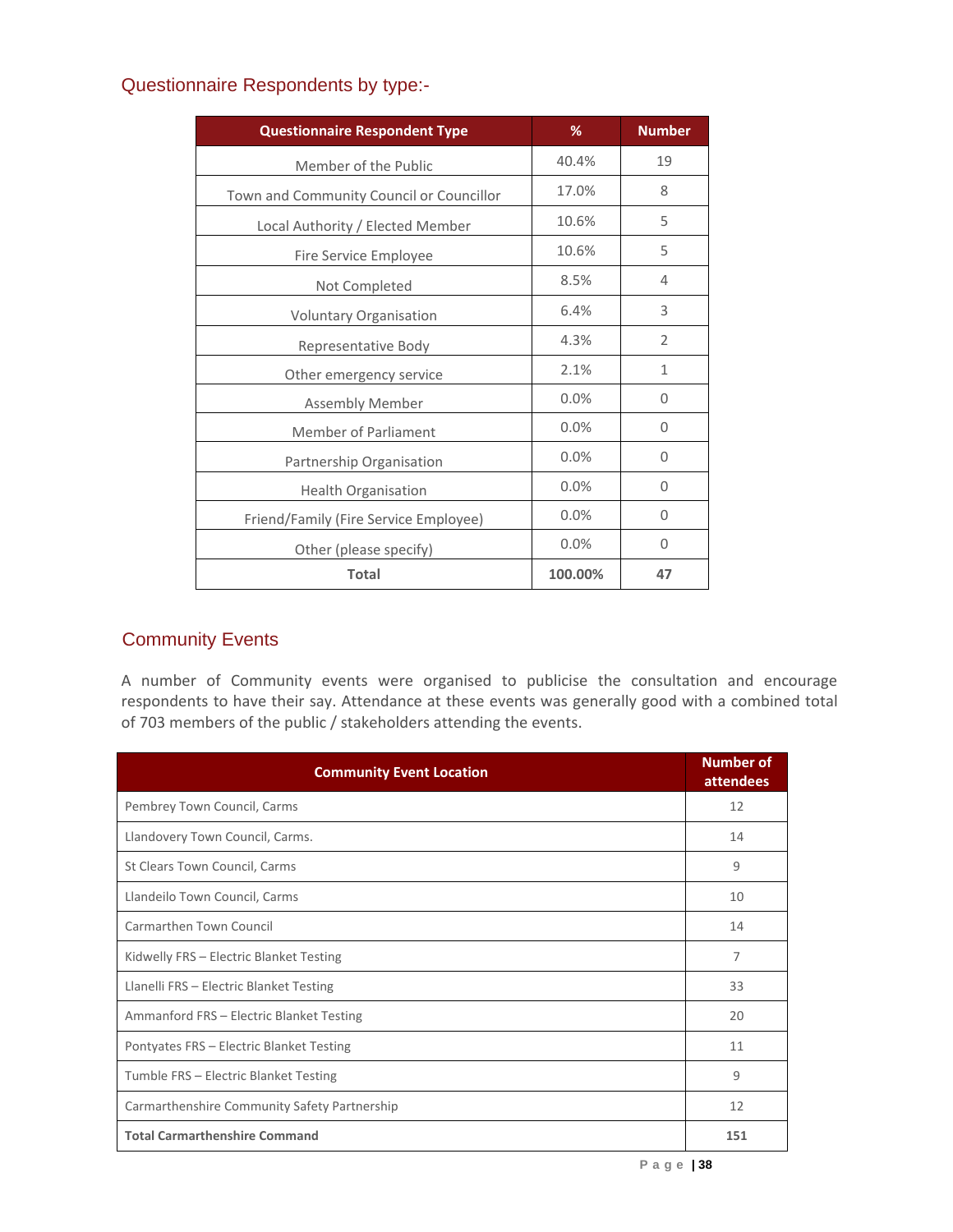| Ystrad Fflur Community Council, Ceredigion                                                         | 8   |
|----------------------------------------------------------------------------------------------------|-----|
| Llandysul FRS- Electric Blanket Testing                                                            | 22  |
| Newcastle Emlyn Fire Station - Electric Blanket Testing                                            | 14  |
| Open Day, Cardigan Fire Station, Ceredigion                                                        | 50  |
| Lampeter Town Council, Ceredigion                                                                  | 18  |
| Borth Community Council, Ceredigion                                                                | 12  |
| Ceredigion Community Safety Partnership                                                            | 13  |
| <b>Total Ceredigion Command</b>                                                                    | 137 |
| Neath Port Talbot LSB meeting in NPT Civic Centre                                                  | 10  |
| SW Police Sandfields Port Talbot PACT meeting in Twnyn Primary School, Sandfields.                 | 11  |
| SW Police Tonna Neath PACT meeting in Tonna Primary School                                         | 4   |
| Swansea Bay Regional Equality Board (SBREC) Executive Committee Meeting in Civic Centre<br>Swansea | 10  |
| SW Police Neath South PACT meeting in St Joseph's Church Hall Cimla Neath                          | 4   |
| Neath Town Council Meeting                                                                         | 23  |
| Swansea& NPT Joint Resilience Unit-COEPAC COMAH Ops Group, Port Talbot Fire Station                | 14  |
| <b>Total Neath Port Talbot Command</b>                                                             | 76  |
| Community Meeting Groups - Pembrokeshire                                                           | 10  |
| Community Meeting Groups - Pembrokeshire                                                           | 10  |
| Picton Centre, Haverfordwest                                                                       | 20  |
| <b>Total Pembrokeshire Command</b>                                                                 | 40  |
| Community Safety Awareness Session, Banwy Bakery, Llanfair Careinion                               | 26  |
| Community Safety Day, Welshpool Fire Station                                                       | 46  |
| Community Safety Day, Newtown Fire Station                                                         | 29  |
| Community Safety Day, Montgomery Fire Station                                                      | 14  |
| Community Safety Day, Knighton Fire Station                                                        | 17  |
| Community Safety Awareness Session, Meifod Community Centre                                        | 5   |
| Community Safety Awareness Session, Llanidloes Fire Station                                        | 47  |
| Community Safety Awareness Session, Mychynlleth Fire Station                                       | 10  |
| Community Safety Awareness Session, Llanfyllin Fire Station                                        | 22  |
| <b>Total Powys Command</b>                                                                         | 216 |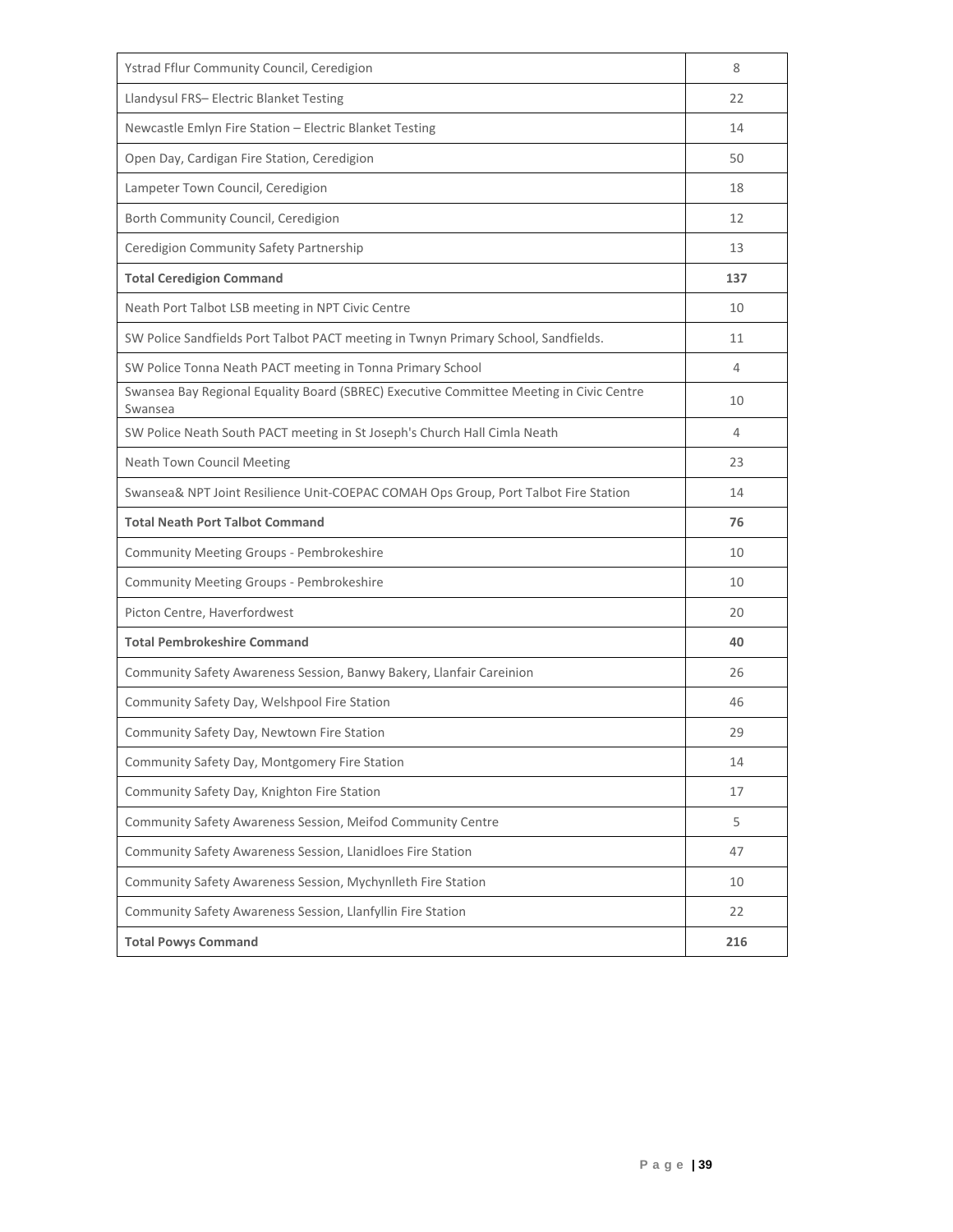| Healthy City Board Meeting in Civic Centre Swansea                                               | 12  |
|--------------------------------------------------------------------------------------------------|-----|
| Swansea LSB Engagement Group Meeting in Civic Centre Swansea                                     | 10  |
| Swansea Bay LGBT & Forum                                                                         | 15  |
| Morriston Young Firefighters (YFf) Group Meeting at the Community Room Morriston Fire<br>Station | 14  |
| Safer Swansea Steering Group (SSSG) meeting in the Civic Centre Swansea                          | 12  |
| SW Police Cockett PACT meeting in Gorse Ave Primary School Townhill Swansea                      | 12  |
| Safer Swansea ASB Core Group meeting in Community Room Morriston Fire Station                    | 8   |
| <b>Total Swansea Command</b>                                                                     | 83  |
| <b>Total Number of Attendees</b>                                                                 | 703 |

## Means of Questionnaire Response

A variety of response methods were made available in order to encourage feedback on the improvement objectives. Respondents were also able to complete events questionnaires (at events) or full questionnaires either online or in hard copy. Comments could also be made by e-mail, telephone, and letter or personally at meetings.

| <b>Number of Questionnaire Responses</b>     | %       | <b>Number</b> |
|----------------------------------------------|---------|---------------|
| E-Mail                                       | 30.4%   | 14            |
| Fire Service Website                         | 32.6%   | 16            |
| Not Answered                                 | 15.2%   |               |
| Social Networking Site                       | 10.9%   | 5             |
| At an event or meeting (please give details) | 8.7%    | 4             |
| Newspaper/Radio                              | 2.2%    |               |
| Poster/Leaflet                               | 0.0%    |               |
| Other (please specify)                       | 0.0%    |               |
| <b>Total</b>                                 | 100.00% | 47            |



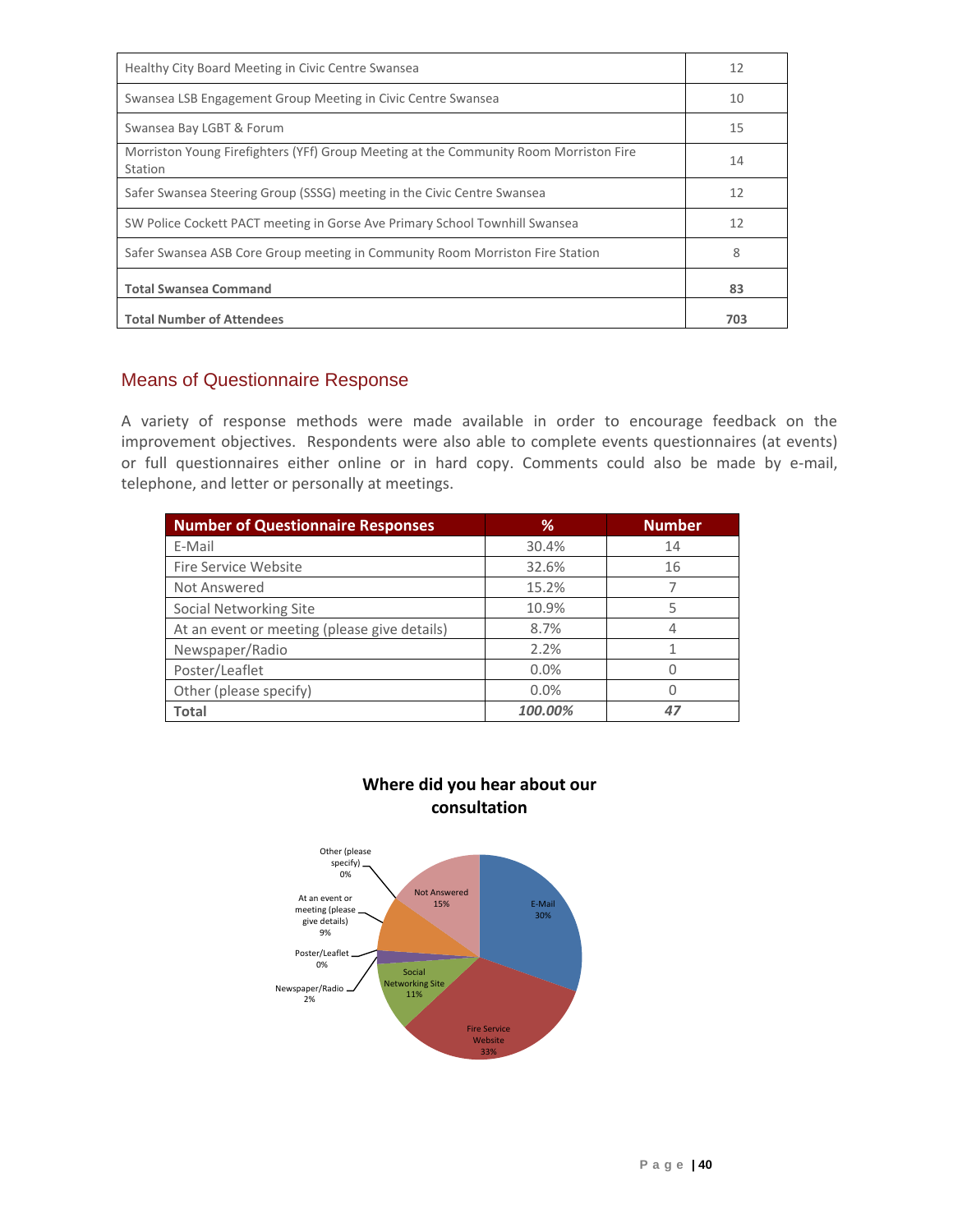## Questionnaire Respondents by Authority areas

Providing post code information allowed for profiling of respondents by county, 33% of all respondents did not supply a postcode.



#### **Number of People who Supplied their Postcode**

| <b>Questionnaire - County of Response</b> | <b>Number of Respondents</b> |
|-------------------------------------------|------------------------------|
| Not Supplied                              | 15                           |
| Carmarthen                                | 8                            |
| Pembrokeshire                             | 8                            |
| Swansea                                   | 6                            |
| Neath Port Talbot                         | 4                            |
| Powys                                     | 4                            |
| Ceredigion                                | 1                            |
| Not MAWW Fire Service Area                | 1                            |
| Total                                     | 47                           |

## **Area of Response**

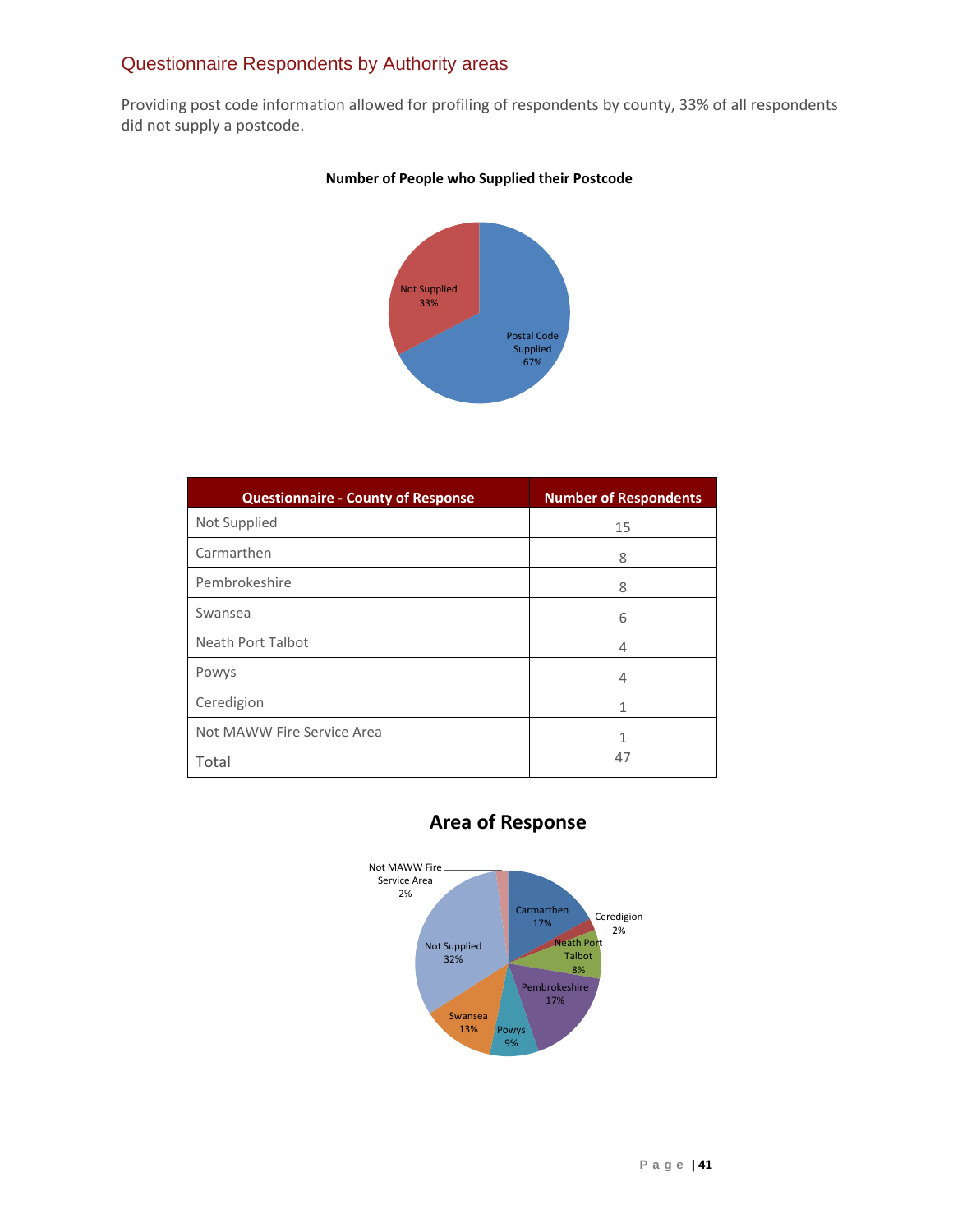## <span id="page-42-0"></span>Lessons Learnt for Future Consultations

From the poor level of completion of all the questions, it may be that the questionnaire takes too long to complete with 18 out of 47 questionnaires identified as incomplete. To ensure that the level of completion improves, it is recommended that all future questionnaires are limited to two pages at a maximum.

A greater level of media involvement would be beneficial to improve the response rate to the consultation, it must be appreciated that members of the public are generally apathetic to the running of the Service unless there is a threat to the provision of the services provided within their locality such as fire station closures.

The response from members of the Service was poor, greater staff involvement in the consultation process should be given more emphasis to ensure staff inclusion and increased participation.

## Conclusion

The Mid and West Wales Fire and Rescue Authority recognises and thanks all respondents for their considered and informative comments.

Overall response to the consultation was poor when considered as a percentage of the population that we serve at just 0.0053% (47 written responses), although the community engagement events attracted a further 703 (0.0790% of our population) members of the public, who are supportive of our strategic priorities and improvement objectives.

Overall, respondents have been supportive of the Strategic and Improvement objectives within the Draft Plans. Primary concerns and objections have been more aligned to the outcomes of these objectives resulting in a lesser or worst service for citizens and communities.

Mid and West Wales Fire and Rescue Authority is committed and determined in its pursuit of service delivery excellence and ensuring that those who live, work or visit our Service area are safe. The objectives within the Draft Strategic and Annual Improvement Plans will support continuous improvement whilst delivering a more efficient and effective Service to our communities.

## <span id="page-42-1"></span>Recommendations

Future consultation questionnaires should be shorter and more concise and limited to a maximum of two pages at a maximum to ensure more questionnaires are completed.

A greater level of media involvement would be beneficial to improve the response rate to the consultation.

The response from members of the Service was poor, greater staff involvement in the consultation process should be given more emphasis to ensure staff inclusion and increased participation.

Several questionnaire responses have asked questions such as "how will you achieve this?", to ensure we provide an effective two way communication process. It is recommended that where members of the public have asked these types of questions and the Service has no means of responding directly, these questions are published on our website with the corresponding answers.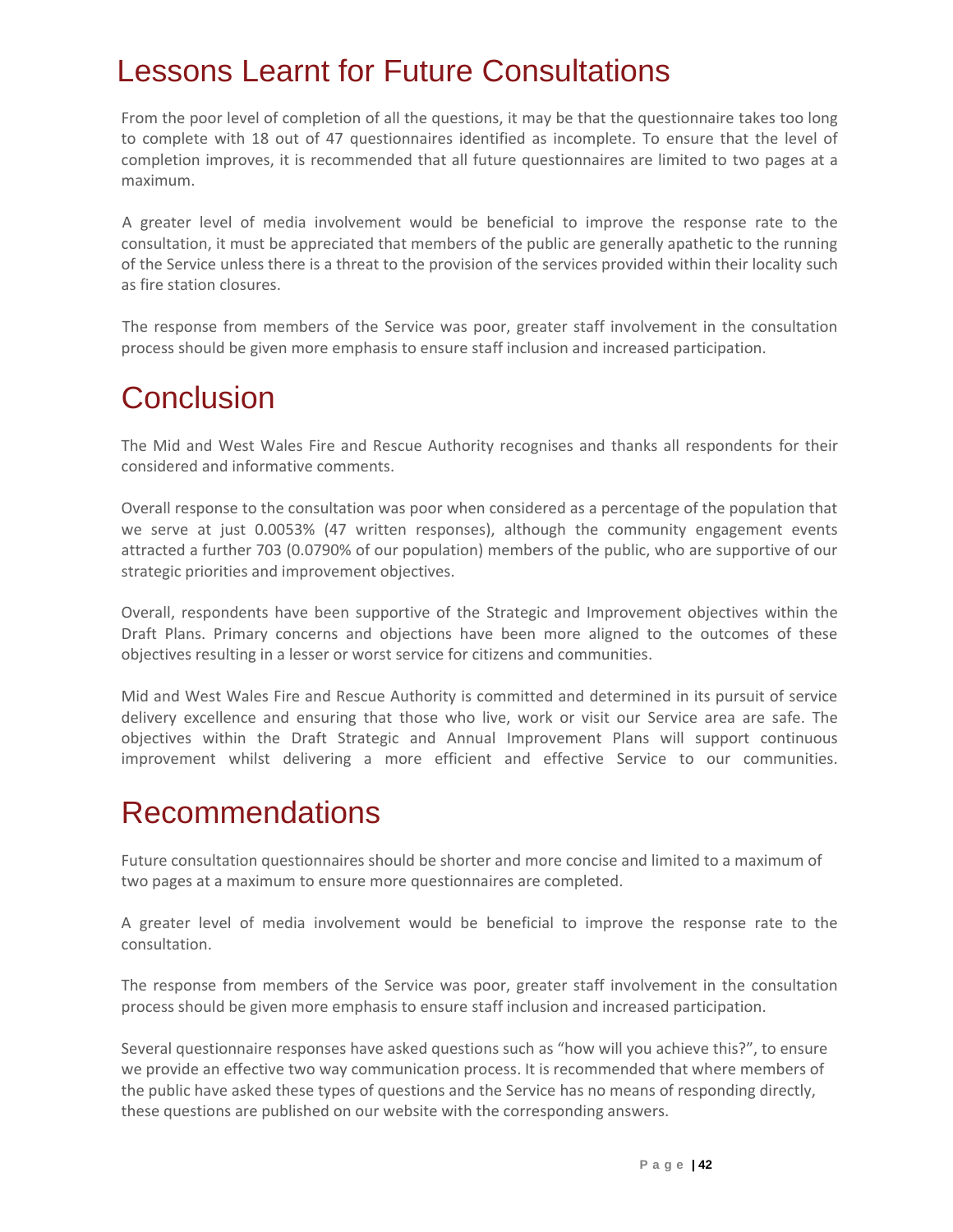## Outcome of County Commands Consultation Events

| <b>Date</b>                | Command         | Venue                                        | <b>Number of People</b><br><b>Attended</b> | <b>Comments from Public</b>                                                                                                                                                                                                                                                |
|----------------------------|-----------------|----------------------------------------------|--------------------------------------------|----------------------------------------------------------------------------------------------------------------------------------------------------------------------------------------------------------------------------------------------------------------------------|
| 30 <sup>th</sup> Sept 2014 | Carmarthenshire | Carmarthenshire Community Safety Partnership | 12                                         | Delivery Language: English<br>No Issues Raised by audience. Written response requested via<br>questionnaires for Annual Improvement & Strategic Plans                                                                                                                      |
| $9th$ Oct 2014             | Ceredigion      | Ceredigion Community Safety Partnership      | 13                                         | Delivery Language: English<br>No Issues Raised by audience, but written response requested via<br>questionnaires for Annual Improvement & Strategic Plans                                                                                                                  |
| 10 <sup>th</sup> Oct 2014  | Pembrokeshire   | Community Meeting Groups - Pembrokeshire     | 10                                         | local Community Safety Partnership group and the Wildfire Group                                                                                                                                                                                                            |
| $15^{th}$ Oct 2014         | Carmarthenshire | Pembrey Town Council, Carms                  | 12                                         | Delivery Language: English<br>Issues / Comments Raised: Local matters, but written response<br>requested via questionnaires for Annual Improvement & Strategic<br>Plans                                                                                                    |
| $16^{th}$ Oct 2014         | Ceredigion      | Ystrad Fflur Community Council, Ceredigion   | 8                                          | Delivery Language: English & Welsh<br>Issues / Comments Raised: Innovative Ideas & Significant interest<br>in expanding our delivery of medical response services (4 people).<br>Written response requested via questionnaires for Annual<br>Improvement & Strategic Plans |
| 20 <sup>th</sup> Oct 2014  | Carmarthenshire | Llandovery Town Council, Carms.              | 14                                         | Delivery Language: English<br>Issues / Comments Raised: Local matters & Significant interest in<br>expanding our delivery of medical response services (12 people).<br>Written response requested via questionnaires for Annual<br>Improvement & Strategic Plans           |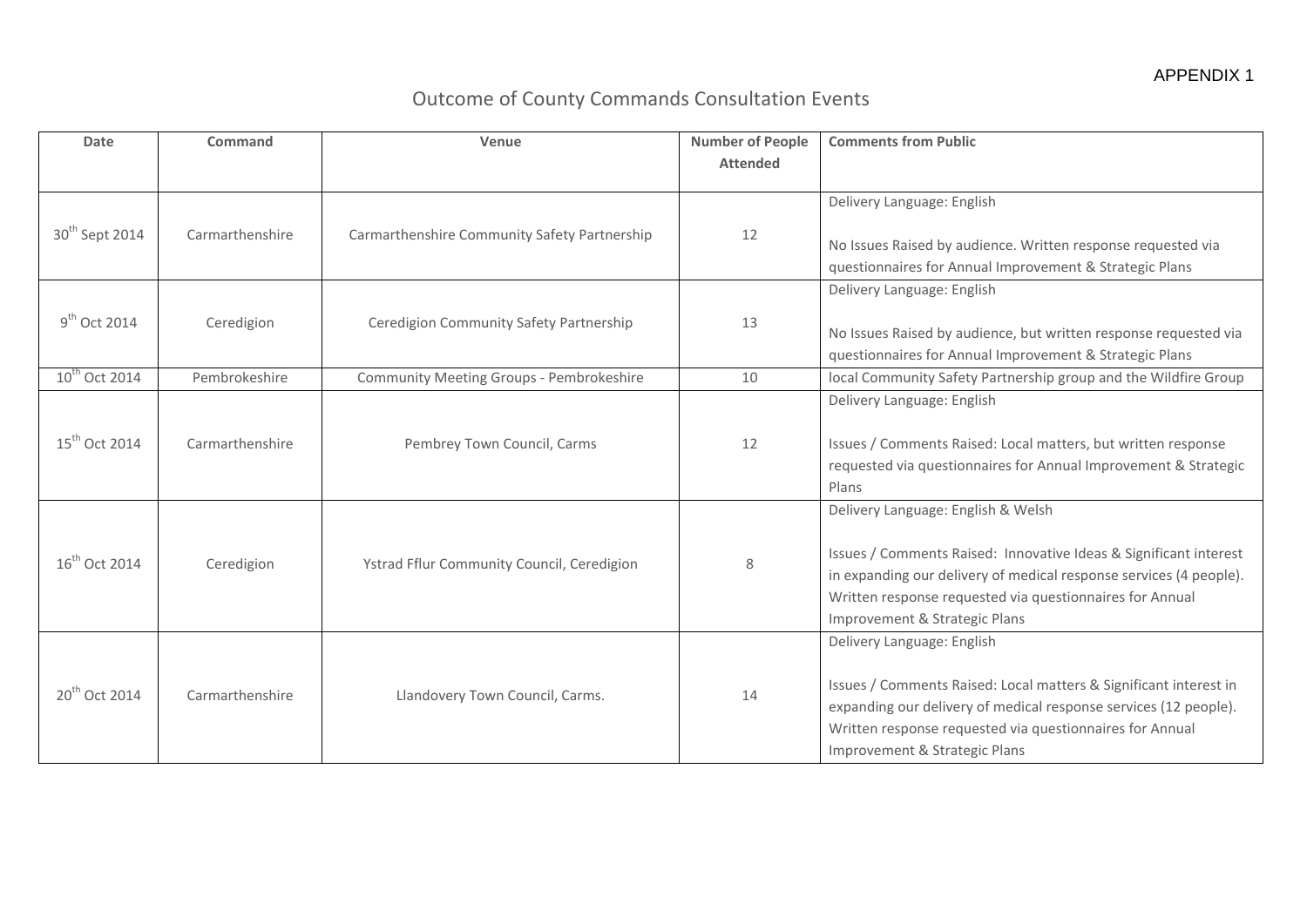|                           |                 |                                                                 |    | Delivery Language: English & Welsh                                                                                                                                                                                                                                                                                                                                                                             |
|---------------------------|-----------------|-----------------------------------------------------------------|----|----------------------------------------------------------------------------------------------------------------------------------------------------------------------------------------------------------------------------------------------------------------------------------------------------------------------------------------------------------------------------------------------------------------|
| 21st Oct 2014             | Carmarthenshire | St Clears Town Council, Carms                                   | 9  | Issues / Comments Raised: Significant interest in expanding our<br>delivery of medical response services (9 people). Written response<br>requested via questionnaires for Annual Improvement & Strategic<br>Plans                                                                                                                                                                                              |
| 21st Oct 2014             | Swansea         | Swansea LSB Engagement Group Meeting in Civic<br>Centre Swansea | 10 | Delivery Language: English<br>Improvement Plan & Command performance presentation<br>delivered by GM R. Webborn attended by 10 members of inc SW<br>Police, City & County of Swansea (Cllr & Staff), Natural Resources<br>Wales, ABMU University Health Trust. Presentation circulated.<br>Issues / Comments Raised: written response requested via<br>questionnaires for Annual Improvement & Strategic Plans |
| 22 <sup>nd</sup> Oct 2014 | Carmarthenshire | Llandeilo Town Council, Carms                                   | 10 | Delivery Language: English<br>Issues / Comments Raised: Recognition of financial pressures faced<br>by Service (3). Written response requested via questionnaires for<br>Annual Improvement & Strategic Plans                                                                                                                                                                                                  |
| 23rd Oct 2014             | Swansea         | Swansea Bay LGBT & Forum                                        | 15 | Delivery Language: English<br>SM P Greenslade attended the meeting and due to time<br>constraints, Peter was unable to provide the full presentation, only<br>a discussion, but the presentation & consultation questionnaire<br>was forwarded to them.<br>No Issues Raised by audience                                                                                                                        |
| 25 <sup>th</sup> Oct 2014 | Ceredigion      | Open Day, Cardigan Fire Station, Ceredigion                     | 50 | Delivery Language: English & Welsh<br>Issues / Comments Raised: Only Local Issues Raised. Written<br>response requested via questionnaires for Annual Improvement &<br><b>Strategic Plans</b>                                                                                                                                                                                                                  |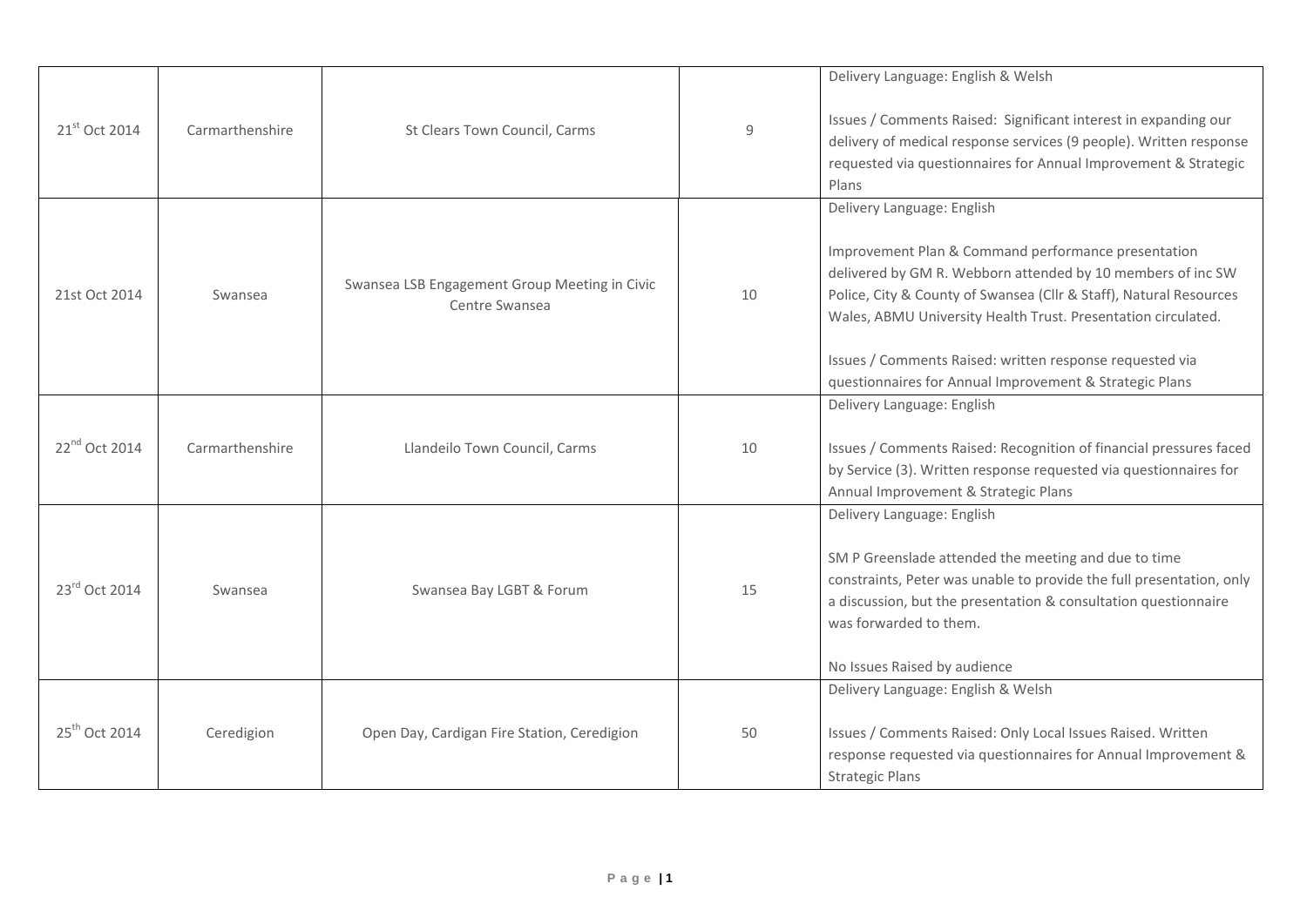|                           |                                |                                                                                                                                          |    | Delivery Language: English & Welsh                                                                                                                                                                                                                                                                                                                                                                                                              |
|---------------------------|--------------------------------|------------------------------------------------------------------------------------------------------------------------------------------|----|-------------------------------------------------------------------------------------------------------------------------------------------------------------------------------------------------------------------------------------------------------------------------------------------------------------------------------------------------------------------------------------------------------------------------------------------------|
| 27 <sup>th</sup> Oct 2014 | Powys                          | Community Safety Day, Welshpool Fire Station                                                                                             | 46 | Electrical Blanket Testing Carried Out - Questionnaires distributed<br>to the members of the public.                                                                                                                                                                                                                                                                                                                                            |
| 28 <sup>th</sup> Oct 2014 | Powys                          | Community Safety Day, Newtown Fire Station                                                                                               | 29 | Delivery Language: English & Welsh<br>Electrical Blanket Testing Carried Out - Questionnaires distributed<br>to the members of the public.                                                                                                                                                                                                                                                                                                      |
| 29 <sup>th</sup> Oct 2014 | Powys                          | Community Safety Day, Montgomery Fire Station                                                                                            | 14 | Delivery Language: English & Welsh<br>Electrical Blanket Testing Carried Out - Questionnaires distributed<br>to the members of the public.                                                                                                                                                                                                                                                                                                      |
| 30 <sup>th</sup> Oct 2014 | Powys                          | Community Safety Day, Knighton Fire Station                                                                                              | 17 | Delivery Language: English & Welsh<br>Electrical Blanket Testing Carried Out - Questionnaires distributed<br>to the members of the public.                                                                                                                                                                                                                                                                                                      |
| 31 <sup>st</sup> Oct 2014 | Powys                          | Community Safety Awareness Session, Meifod<br><b>Community Centre</b>                                                                    | 5  | Delivery Language: English & Welsh<br>Electrical Blanket Testing Carried Out - Questionnaires distributed<br>to the members of the public.                                                                                                                                                                                                                                                                                                      |
| 31st Oct 2014             | Swansea / Neath Port<br>Talbot | Swansea & Neath Port Talbot Joint Resilience Unit -<br>COEPAC COMAH Operators Group meeting in the<br>Link Room Port Talbot Fire Station | 14 | Delivery Language: English<br>Improvement Plan & Command performance presentation<br>delivered by GM R. Webborn attended by 14 group members, inc<br>SW Police, NPT & City & County of Swansea staff, Natural<br>Resources Wales, Calor Gas, Flow Gas, British Oxygen Company &<br>Royal Mint. Presentation circulated.<br>Issues / Comments Raised: Written response requested via<br>questionnaires for Annual Improvement & Strategic Plans. |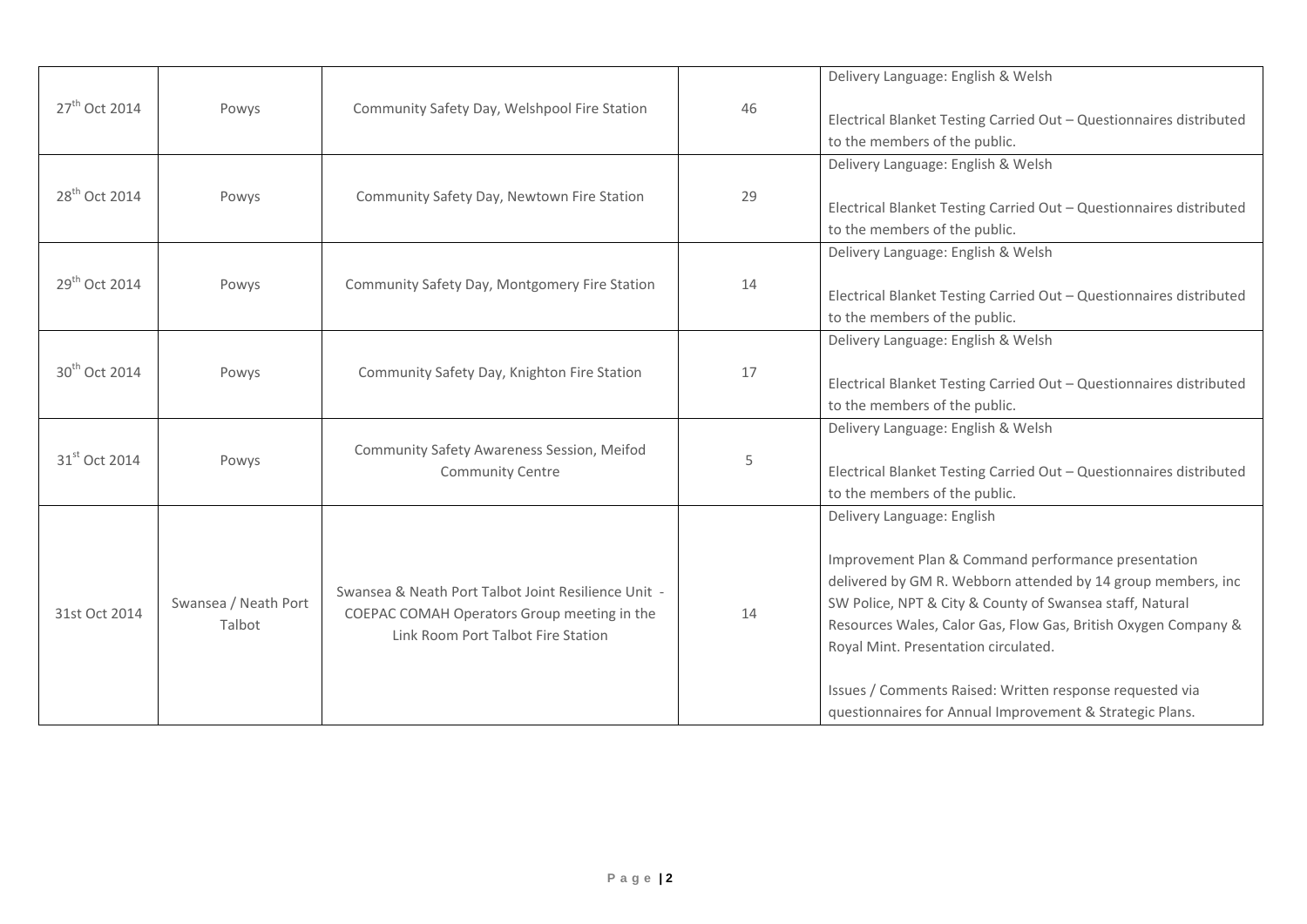|                   |               |                                                                                |    | Delivery Language: English                                                                                                                                                                                                                                                                                                                                                                                                                                                                                                                                                                                                                                                                                                                                                                                                                                                                                                                                                                                                                    |
|-------------------|---------------|--------------------------------------------------------------------------------|----|-----------------------------------------------------------------------------------------------------------------------------------------------------------------------------------------------------------------------------------------------------------------------------------------------------------------------------------------------------------------------------------------------------------------------------------------------------------------------------------------------------------------------------------------------------------------------------------------------------------------------------------------------------------------------------------------------------------------------------------------------------------------------------------------------------------------------------------------------------------------------------------------------------------------------------------------------------------------------------------------------------------------------------------------------|
| 3rd Nov 2014      | Ceredigion    | Borth Community Council, Ceredigion                                            | 12 | Issues / Comments Raised: Only Local Issues Raised. Written<br>response requested via questionnaires for Annual Improvement &<br>Strategic Plans.                                                                                                                                                                                                                                                                                                                                                                                                                                                                                                                                                                                                                                                                                                                                                                                                                                                                                             |
| 3rd Nov 2014      | Swansea       | SW Police Cockett PACT meeting in Gorse Ave<br>Primary School Townhill Swansea | 12 | Delivery Language: English<br>Improvement Plan & Command performance presentation<br>delivered by GM R. Webborn. Meeting attended by 2 SW Police<br>staff, 1 City & County of Swansea elected member and 9 members<br>of the public.<br>Issues / Comments Raised: Written response requested via<br>questionnaires for Annual Improvement & Strategic Plans.                                                                                                                                                                                                                                                                                                                                                                                                                                                                                                                                                                                                                                                                                  |
| $4^{th}$ Nov 2014 | Pembrokeshire | Picton Centre, Haverfordwest                                                   | 20 | Delivery Language: English<br>Audience:<br>Public / Councillors / Town Councils / Professional Partners<br>Points raised:<br>1. It was widely agreed that given the aspiration to work more<br>collaboratively, agencies such as County Councils, Police Forces,<br>Health Boards and Fire and Rescue Services should develop<br>strategic plans concurrently i.e. work collaboratively to develop<br>individual strategic plans which have overarching priorities which<br>are matched over different agencies. As it stands it may well be the<br>aspiration to work collaboratively but in order for this to be<br>effective the outcomes for each partner agency needs to be<br>broadly similar. There was strong support from all present on this<br>point.<br>2. There was a consensus of concern over some of the phraseology<br>within the Strategic Action plan in light of reduced budgets and<br>realistically managing output. The forum felt that "World Leader"<br>and "Improving Service Delivery" led to the document lacking |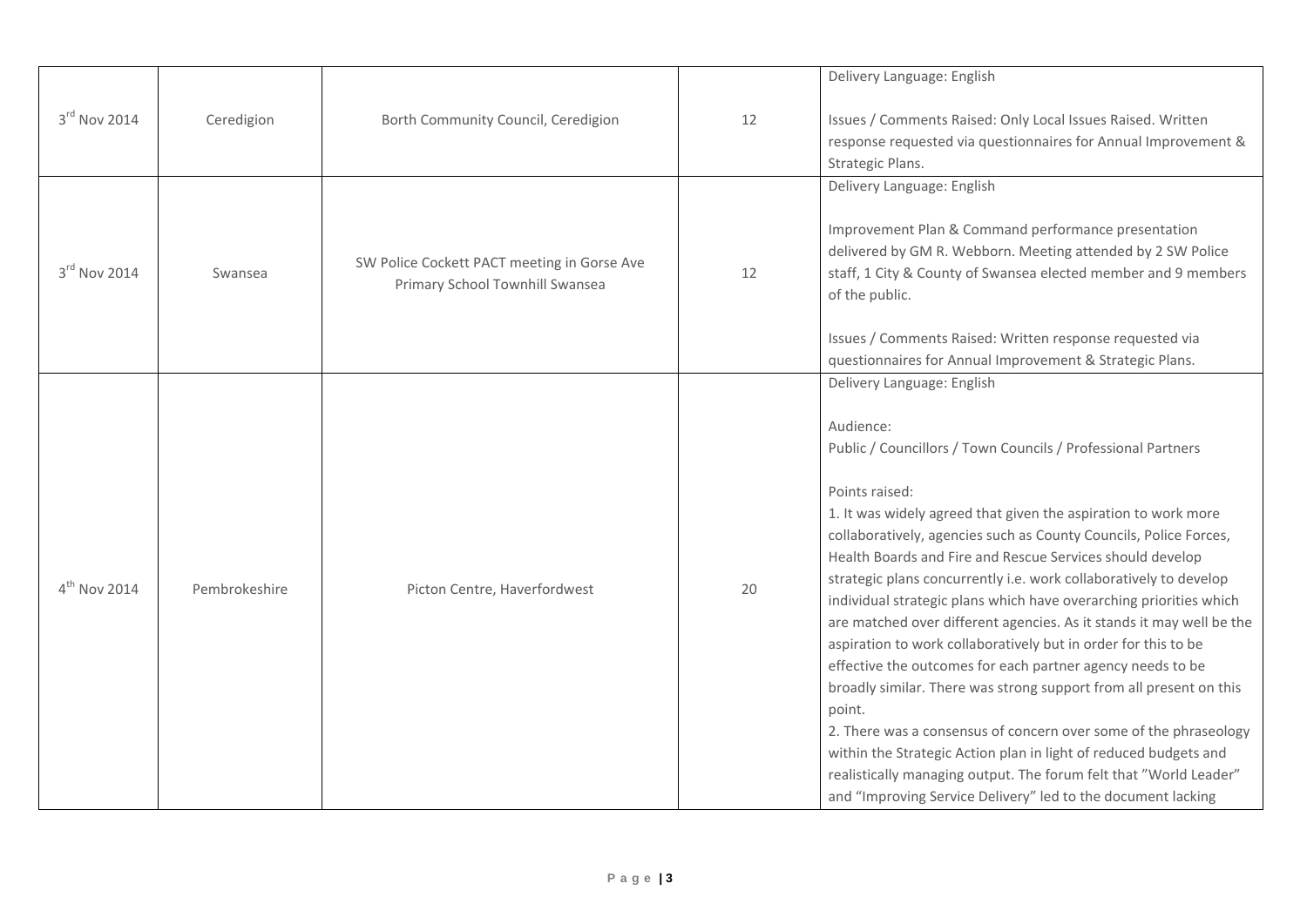|                          |                   |                                                                              |          | conviction and detracted from its overall honesty. It was suggested<br>that in light of current financial pressures "UK Leader" and<br>"Maintaining the current level of Service Delivery" would be more<br>realistic and achievable. The inclusion in the draft of this<br>aspirational phraseology led to scepticism about the whole<br>document. As with Point 1 there was strong support from all<br>present on this point.<br>A number of attendees also took hard copies of the questionnaire<br>so may or may not respond over the next few weeks. |
|--------------------------|-------------------|------------------------------------------------------------------------------|----------|-----------------------------------------------------------------------------------------------------------------------------------------------------------------------------------------------------------------------------------------------------------------------------------------------------------------------------------------------------------------------------------------------------------------------------------------------------------------------------------------------------------------------------------------------------------|
| $4th$ Nov 2014           | Neath Port Talbot | SW Police Neath South PACT meeting in St Joseph's<br>Church Hall Cimla Neath | $\Delta$ | Delivery Language: English<br>Improvement Plan & Command performance presentation due to<br>be delivered by GM R. Webborn. Meeting attended by 2 SW Police<br>staff & 2 NPT elected members. No members of the public<br>attended.<br>Issues / Comments Raised: Written response requested via<br>questionnaires for Annual Improvement & Strategic Plans.                                                                                                                                                                                                |
| $4th$ Nov 2014           | Powys             | Community Safety Awareness Session, Llanidloes Fire<br>Station               | 47       | Delivery Language: English & Welsh<br>Electrical Blanket Testing Carried Out - Questionnaires distributed<br>to the members of the public.                                                                                                                                                                                                                                                                                                                                                                                                                |
| $5^{\text{th}}$ Nov 2014 | Powys             | Community Safety Awareness Session, Mychynlleth<br><b>Fire Station</b>       | 10       | Delivery Language: English & Welsh<br>Electrical Blanket Testing Carried Out - Questionnaires distributed<br>to the members of the public.                                                                                                                                                                                                                                                                                                                                                                                                                |
| $6th$ Nov 2014           | Powys             | Community Safety Awareness Session, Llanfyllin Fire<br>Station               | 22       | Delivery Language: English & Welsh<br>Electrical Blanket Testing Carried Out - Questionnaires distributed<br>to the members of the public.                                                                                                                                                                                                                                                                                                                                                                                                                |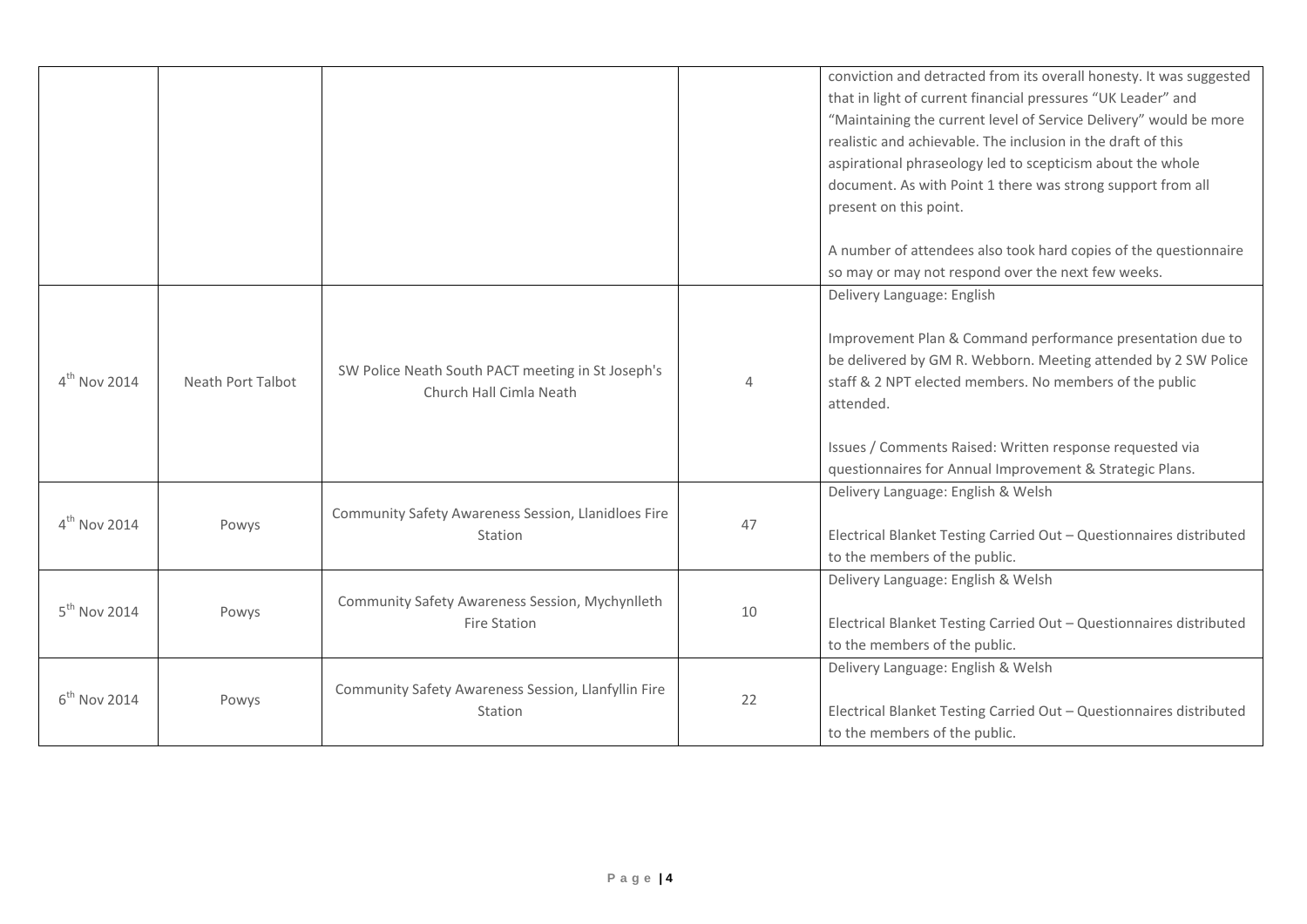| $6th$ Nov 2014            | Neath Port Talbot | Neath Town Council Meeting                                                       | 23 | Delivery Language: English<br>Improvement Plan & Command performance presentation<br>delivered by GM R. Webborn attended by 23 members of council,<br>members of the public and the press (SW E Post). Presentation to<br>be circulated.<br>Issues / Comments Raised: Written response requested via<br>questionnaires for Annual Improvement & Strategic Plans.           |
|---------------------------|-------------------|----------------------------------------------------------------------------------|----|----------------------------------------------------------------------------------------------------------------------------------------------------------------------------------------------------------------------------------------------------------------------------------------------------------------------------------------------------------------------------|
| $6^{th}$ Nov 2014         | Swansea           | Safer Swansea ASB Core Group meeting in<br>Community Room Morriston Fire Station | 8  | Delivery Language: English<br>Improvement Plan & Command performance presentation<br>delivered by GM R. Webborn. Meeting attended by 8 people from<br>SW Police City & County of Swansea, and NPT. . Presentation<br>circulated.<br>Issues / Comments Raised: Written response requested via<br>questionnaires for Annual Improvement & Strategic Plans.                   |
| 10th Nov 2014             | Pembrokeshire     | Community Meeting Groups - Pembrokeshire                                         | 10 | Delivery Language: English<br>Local Community Safety Partnership group and the Wildfire Group<br>Issues / Comments Raised: Written response requested via<br>questionnaires for Annual Improvement & Strategic Plans.                                                                                                                                                      |
| 10 <sup>th</sup> Nov 2014 | Neath Port Talbot | Neath Port Talbot LSB meeting in NPT Civic Centre                                | 10 | Delivery Language: English<br>Improvement Plan & Command performance presentation<br>delivered by GM R. Webborn attended by LSB members inc NPT<br>Chief Exec, members of council, Neath CVS, SW Police, Dept Work<br>& Pensions, Welsh Government & ABMU University Health Trust.<br>Presentation circulated.<br>Issues / Comments Raised: Written response requested via |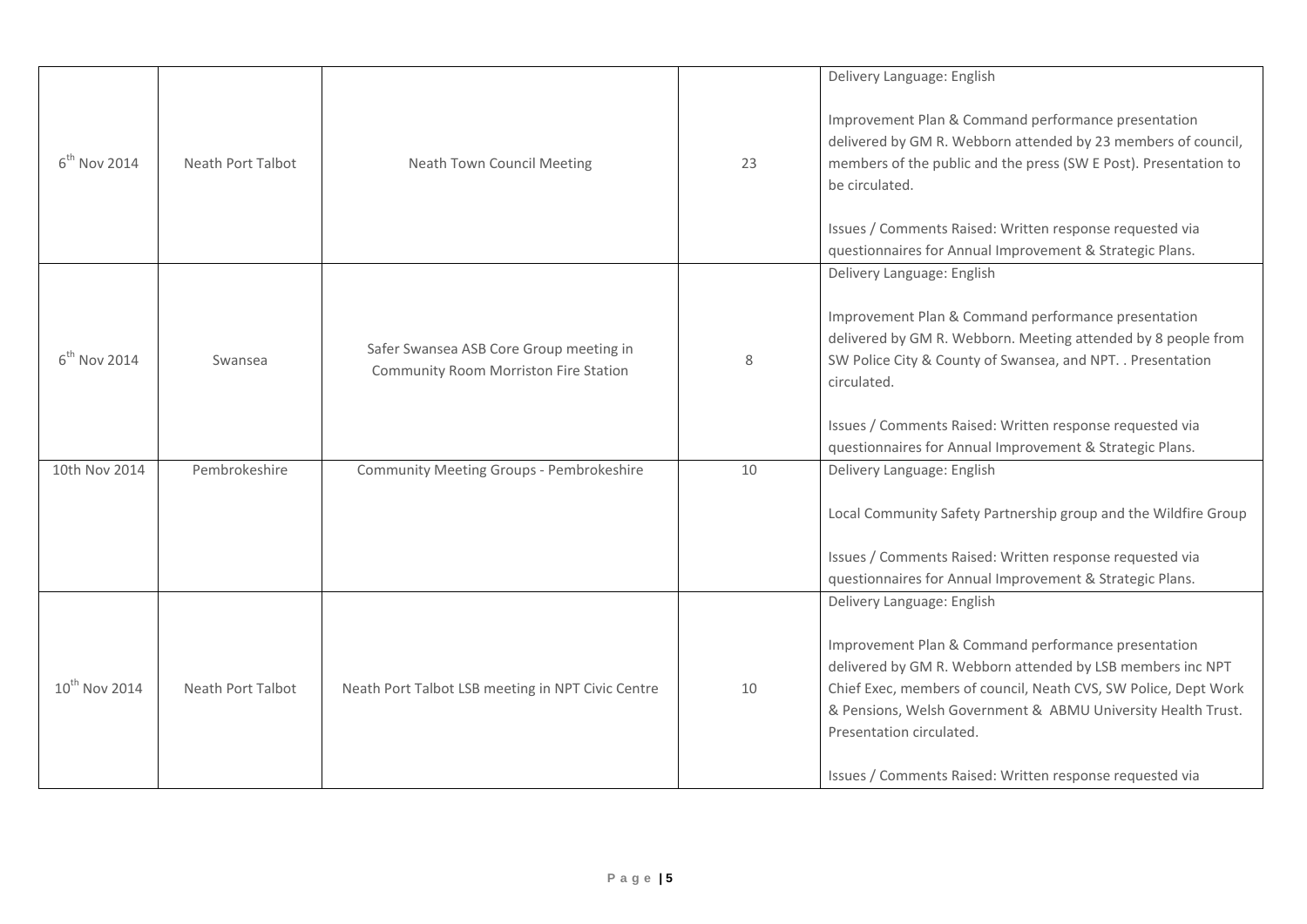|                           |                   |                                                                                                       |    | questionnaires for Annual Improvement & Strategic Plans.                                                                                                                                                                                                                                                                                                                               |
|---------------------------|-------------------|-------------------------------------------------------------------------------------------------------|----|----------------------------------------------------------------------------------------------------------------------------------------------------------------------------------------------------------------------------------------------------------------------------------------------------------------------------------------------------------------------------------------|
| $11^{th}$ Nov 2014        | Powys             | Community Safety Awareness Session, Banwy Bakery,<br>Llanfair Careinion                               | 26 | Delivery Language: English & Welsh<br>Electrical Blanket Testing Carried Out - Questionnaires distributed<br>to the members of the public.                                                                                                                                                                                                                                             |
| 12th Nov 2014             | Neath Port Talbot | SW Police Sandfields Port Talbot PACT meeting in<br>Twnyn Primary School, Sandfields.                 | 11 | Delivery Language: English<br>Improvement Plan & Command performance presentation due to<br>be delivered by GM R. Webborn. Meeting attended by 2 SW Police<br>staff, 1 NPT elected member and 8 members of the public.<br>Issues / Comments Raised: Written response requested via<br>questionnaires for Annual Improvement & Strategic Plans.                                         |
| $13^{th}$ Nov 2014        | Swansea           | Healthy City Board Meeting in Civic Centre Swansea                                                    | 12 | Delivery Language: English<br>Improvement Plan & Command performance presentation<br>delivered by SM P. Greenslade. Meeting attended by 12 members<br>of the board (inc C&C of Swansea, ABMU University Health Trust &<br>SW Police). Presentation circulated.<br>Issues / Comments Raised: Written response requested via<br>questionnaires for Annual Improvement & Strategic Plans. |
| $17^{\text{th}}$ Nov 2014 | Neath Port Talbot | SW Police Tonna Neath PACT meeting in Tonna<br>Primary School                                         |    | Improvement Plan & Command performance presentation due to<br>be delivered by GM R. Webborn. Meeting attended by 2 SW Police<br>staff, 1 NPT elected member and 1 Tonna Community Council<br>member.                                                                                                                                                                                   |
| $19^{th}$ Nov 2014        | Neath Port Talbot | Swansea Bay Regional Equality Board (SBREC)<br>Executive Committee Meeting in Civic Centre<br>Swansea | 10 | Improvement Plan & Command performance presentation<br>delivered by GM R Webborn. Meeting attended by 10 SBREC<br>members of the board (inc C&C of Swansea & N&PT elected<br>members & SW Police). Presentation circulated.                                                                                                                                                            |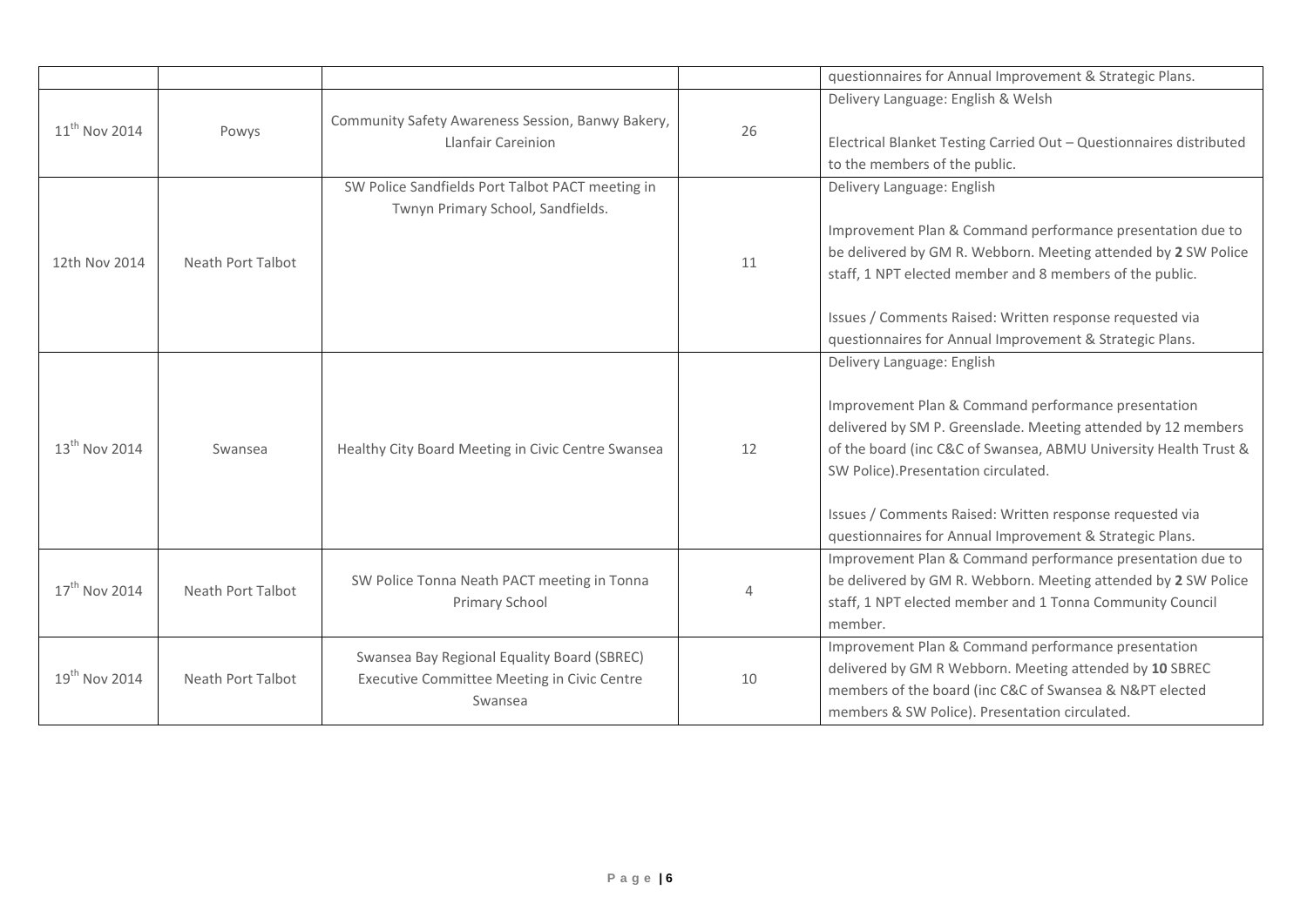|                           |                 |                                                 | 14             | Delivery Language: Welsh                                                                                                                                                             |
|---------------------------|-----------------|-------------------------------------------------|----------------|--------------------------------------------------------------------------------------------------------------------------------------------------------------------------------------|
| 26th Nov 2014             | Carmarthenshire | Carmarthen Town Council                         |                | Audience: Town and Community Council                                                                                                                                                 |
|                           |                 |                                                 |                | Issues / Comments Raised: Only Local Issues Raised. Written                                                                                                                          |
|                           |                 |                                                 |                | response requested via questionnaires for Annual Improvement &                                                                                                                       |
|                           |                 |                                                 |                | Strategic Plans.                                                                                                                                                                     |
|                           |                 |                                                 | 14             | Delivery Language: English and Welsh                                                                                                                                                 |
| 25 <sup>th</sup> Nov 2014 | Ceredigion      | Newcastle Emlyn Fire Station - Electric Blanket |                | Audience: Members of the Public                                                                                                                                                      |
|                           |                 | Testing                                         |                | Issues / Comments Raised: Only Local Issues Raised. Written                                                                                                                          |
|                           |                 |                                                 |                | response requested via questionnaires for Annual Improvement &                                                                                                                       |
|                           |                 |                                                 |                | Strategic Plans.                                                                                                                                                                     |
|                           |                 |                                                 | 22             | Delivery Language: English and Welsh                                                                                                                                                 |
| 25 <sup>th</sup> Nov 2014 | Ceredigion      | Llandysul FRS- Electric Blanket Testing         |                | Audience: Members of the Public                                                                                                                                                      |
|                           |                 |                                                 |                | Issues / Comments Raised: Only Local Issues Raised. Written                                                                                                                          |
|                           |                 |                                                 |                | response requested via questionnaires for Annual Improvement &                                                                                                                       |
|                           |                 |                                                 |                | Strategic Plans.                                                                                                                                                                     |
| 26th Nov 2014             | Carmarthenshire | Llanelli FRS - Electric Blanket Testing         | 33             | Delivery Language: English and Welsh                                                                                                                                                 |
|                           |                 |                                                 |                | Audience: Members of the Public<br>Issues / Comments Raised: Only Local Issues Raised. Written<br>response requested via questionnaires for Annual Improvement &<br>Strategic Plans. |
| 26th Nov 2014             | Carmarthenshire | Kidwelly FRS - Electric Blanket Testing         | $\overline{7}$ | Delivery Language: English and Welsh                                                                                                                                                 |
|                           |                 |                                                 |                | Audience: Members of the Public                                                                                                                                                      |
|                           |                 |                                                 |                | Issues / Comments Raised: Only Local Issues Raised. Written                                                                                                                          |
|                           |                 |                                                 |                |                                                                                                                                                                                      |
|                           |                 |                                                 |                | response requested via questionnaires for Annual Improvement &                                                                                                                       |
|                           |                 |                                                 |                | Strategic Plans.                                                                                                                                                                     |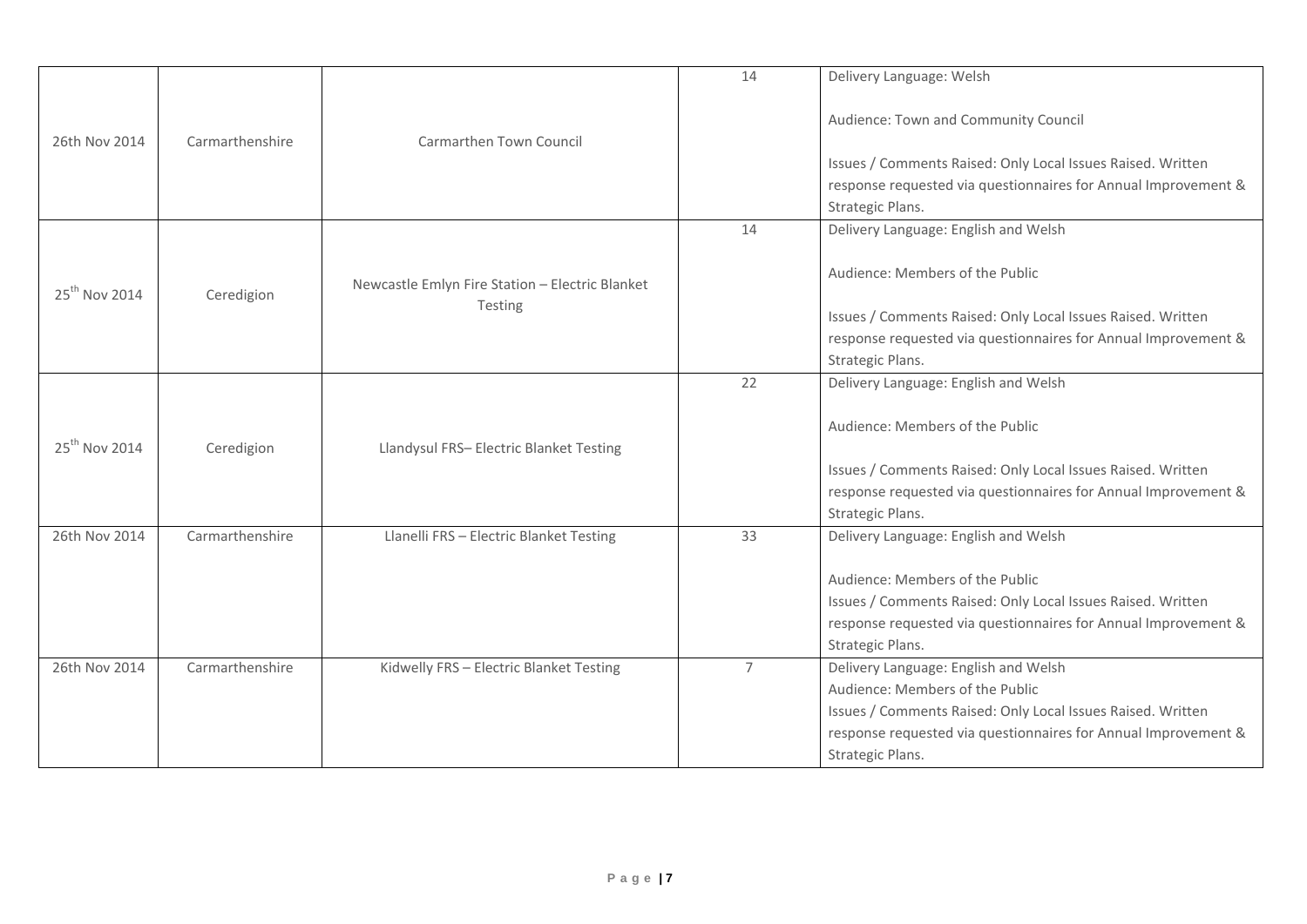|                 |                 |                                          |    | Delivery Language: English and Welsh                           |
|-----------------|-----------------|------------------------------------------|----|----------------------------------------------------------------|
|                 |                 |                                          |    |                                                                |
| $27th$ Nov 2014 |                 |                                          | 18 | Audience: Town and Community Council                           |
|                 | Ceredigion      | Lampeter Town Council, Ceredigion        |    |                                                                |
|                 |                 |                                          |    | Issues / Comments Raised: Only Local Issues Raised. Written    |
|                 |                 |                                          |    | response requested via questionnaires for Annual Improvement & |
|                 |                 |                                          |    | Strategic Plans.                                               |
| 27th Nov 2014   | Carmarthenshire | Ammanford FRS - Electric Blanket Testing | 20 | Delivery Language: English and Welsh                           |
|                 |                 |                                          |    |                                                                |
|                 |                 |                                          |    | Audience: Members of the Public                                |
|                 |                 |                                          |    |                                                                |
|                 |                 |                                          |    | Issues / Comments Raised: Only Local Issues Raised. Written    |
|                 |                 |                                          |    | response requested via questionnaires for Annual Improvement & |
|                 |                 |                                          |    | Strategic Plans.                                               |
| 28th Nov 2014   | Carmarthenshire | Pontyates FRS - Electric Blanket Testing | 11 | Delivery Language: English and Welsh                           |
|                 |                 |                                          |    | Audience: Members of the Public                                |
|                 |                 |                                          |    |                                                                |
|                 |                 |                                          |    | Issues / Comments Raised: Only Local Issues Raised. Written    |
|                 |                 |                                          |    | response requested via questionnaires for Annual Improvement & |
|                 |                 |                                          |    | Strategic Plans.                                               |
| 28th Nov 2014   | Carmarthenshire | Tumble FRS - Electric Blanket Testing    | 9  | Delivery Language: English and Welsh                           |
|                 |                 |                                          |    |                                                                |
|                 |                 |                                          |    | Audience: Members of the Public                                |
|                 |                 |                                          |    | Issues / Comments Raised: Only Local Issues Raised. Written    |
|                 |                 |                                          |    | response requested via questionnaires for Annual Improvement & |
|                 |                 |                                          |    | Strategic Plans.                                               |